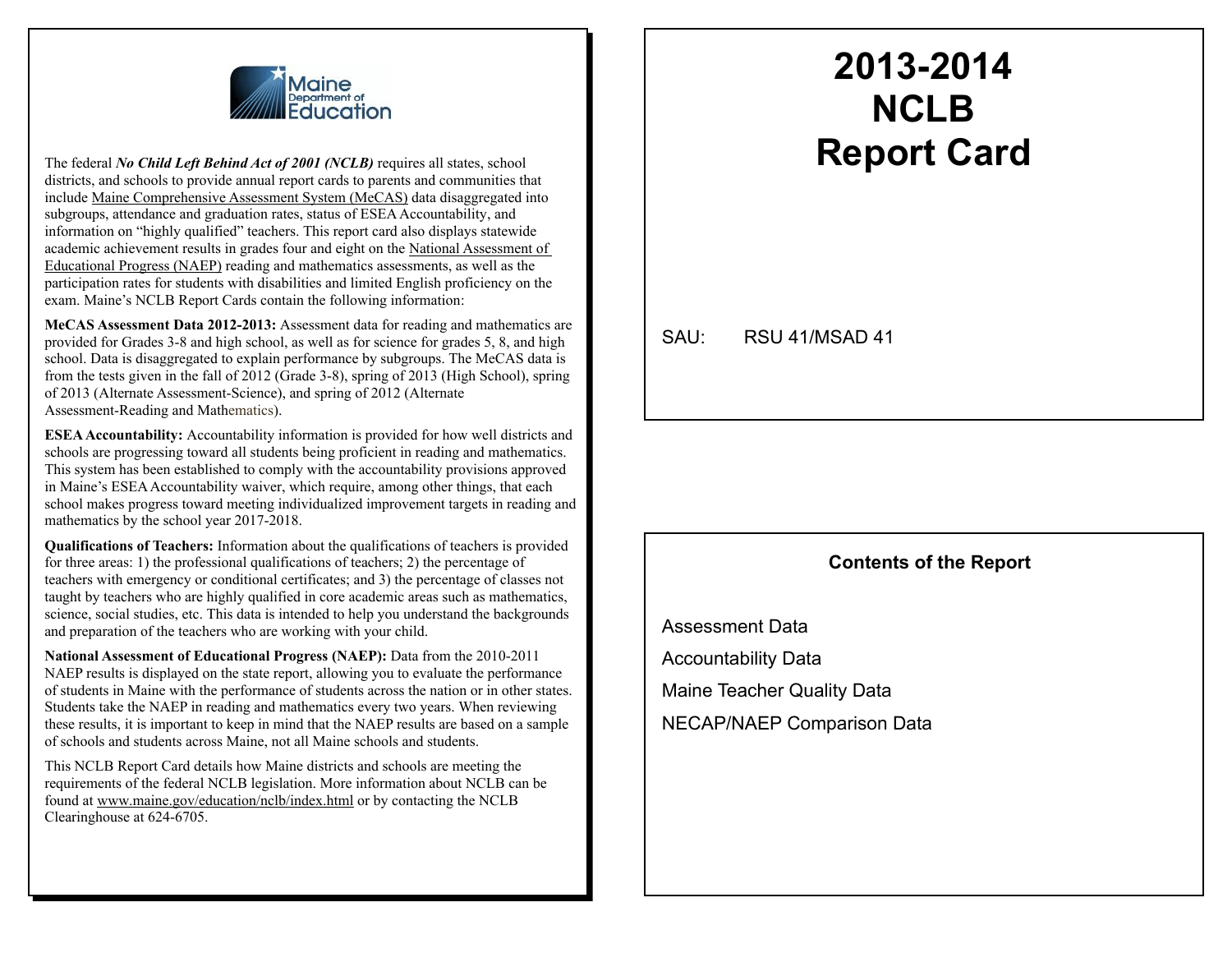

RSU 41/MSAD 41 **Grade:** 03 **SAU:**

|                                   |                       |                                                        |                                               |                                                   |        | <b>Reading Assessment Data</b>            |              |                 |                                                |         |         |                              |                                  |                                                           |
|-----------------------------------|-----------------------|--------------------------------------------------------|-----------------------------------------------|---------------------------------------------------|--------|-------------------------------------------|--------------|-----------------|------------------------------------------------|---------|---------|------------------------------|----------------------------------|-----------------------------------------------------------|
|                                   |                       |                                                        |                                               | Percent of                                        |        | Percent of Students at Level 3 or Level 4 |              |                 | Percent of Students at Each Achievement Level* |         |         |                              | <b>Number of Tested Students</b> |                                                           |
|                                   | <b>School</b><br>Year | <b>Number of</b><br><b>Enrolled</b><br><b>Students</b> | <b>Number</b><br>of Tested<br><b>Students</b> | <b>Students</b><br><b>Tested in</b><br><b>SAU</b> | School | <b>SAU</b>                                | <b>State</b> | Level 4         | Level 3                                        | Level 2 | Level 1 | General<br><b>Assessment</b> | Alternate<br><b>Assessment</b>   | Not Tested<br><b>First Year</b><br>LEP<br><b>Students</b> |
| Group                             |                       |                                                        |                                               |                                                   |        |                                           |              |                 |                                                |         |         |                              |                                  |                                                           |
| <b>All Students</b>               | 2011-2012             | 64                                                     | 64                                            | 100                                               |        | 67                                        | 72           | 14              | 53                                             | 20      | 13      | 64                           | 0                                | 0                                                         |
|                                   | 2012-2013             | 55                                                     | 55                                            | 100                                               |        | 56                                        | 68           | $5\phantom{.0}$ | 51                                             | 35      | 9       | 55                           | $\mathbf 0$                      | $\mathbf 0$                                               |
| Female                            | 2011-2012             | 38                                                     | 38                                            | 100                                               |        | 63                                        | 77           | 21              | 42                                             | 26      | 11      |                              |                                  |                                                           |
|                                   | 2012-2013             | 20                                                     | 20                                            | 100                                               |        | 70                                        | 73           | 10              | 60                                             | 20      | 10      |                              |                                  |                                                           |
| Male                              | 2011-2012             | 26                                                     | 26                                            | 100                                               |        | 73                                        | 68           | $\overline{4}$  | 69                                             | 12      | 15      |                              |                                  |                                                           |
|                                   | 2012-2013             | 35                                                     | 35                                            | 100                                               |        | 49                                        | 64           | $\mathbf{3}$    | 46                                             | 43      | 9       |                              |                                  |                                                           |
| Caucasian/White                   | 2011-2012             | 63                                                     | 63                                            | 100                                               |        | 67                                        | 73           | 14              | 52                                             | 21      | 13      |                              |                                  |                                                           |
|                                   | 2012-2013             | 49                                                     | 49                                            | 100                                               |        | 57                                        | $70\,$       | $6\phantom{1}$  | 51                                             | 33      | $10$    |                              |                                  |                                                           |
| African American/Black            | 2011-2012             | 0                                                      | $\mathbf 0$                                   |                                                   |        |                                           | 47           |                 |                                                |         |         |                              |                                  |                                                           |
|                                   | 2012-2013             | $\overline{2}$                                         | $\sqrt{2}$                                    | 100                                               |        |                                           | 43           |                 |                                                |         |         |                              |                                  |                                                           |
|                                   | 2011-2012             | $\mathbf{1}$                                           | $\mathbf{1}$                                  | 100                                               |        |                                           | 65           |                 |                                                |         |         |                              |                                  |                                                           |
| Hispanic                          | 2012-2013             | $\mathbf{0}$                                           | $\pmb{0}$                                     |                                                   |        |                                           | 58           |                 |                                                |         |         |                              |                                  |                                                           |
| Asian or Pacific Islander         | 2011-2012             | 0                                                      | $\pmb{0}$                                     |                                                   |        |                                           | $77\,$       |                 |                                                |         |         |                              |                                  |                                                           |
|                                   | 2012-2013             | $\overline{4}$                                         | $\overline{4}$                                | 100                                               |        |                                           | 67           |                 |                                                |         |         |                              |                                  |                                                           |
| American Indian or Native Alaskan | 2011-2012             | 0                                                      | 0                                             |                                                   |        |                                           | 65           |                 |                                                |         |         |                              |                                  |                                                           |
|                                   | 2012-2013             | $\mathbf{0}$                                           | $\mathbf 0$                                   |                                                   |        |                                           | 61           |                 |                                                |         |         |                              |                                  |                                                           |
| <b>Economically Disadvantaged</b> | 2011-2012             | $50\,$                                                 | 50                                            | 100                                               |        | 64                                        | 62           | 8               | 56                                             | 22      | 14      |                              |                                  |                                                           |
|                                   | 2012-2013             | 46                                                     | 46                                            | 100                                               |        | 50                                        | 59           | $\overline{2}$  | 48                                             | 41      | 9       |                              |                                  |                                                           |
| Migrant                           | 2011-2012             | 0                                                      | $\mathbf 0$                                   |                                                   |        |                                           |              |                 |                                                |         |         |                              |                                  |                                                           |
|                                   | 2012-2013             | $\mathbf 0$                                            | $\pmb{0}$                                     |                                                   |        |                                           |              |                 |                                                |         |         |                              |                                  |                                                           |
| <b>Students with Disabilities</b> | 2011-2012             | 10                                                     | $10$                                          | 100                                               |        | 10                                        | 36           | <1              | 10                                             | 40      | 50      |                              |                                  |                                                           |
|                                   | 2012-2013             | 12                                                     | 12                                            | 100                                               |        | 8                                         | 35           | <1              | 8                                              | 58      | 33      |                              |                                  |                                                           |
|                                   | 2011-2012             | 0                                                      | 0                                             |                                                   |        |                                           | 47           |                 |                                                |         |         |                              |                                  |                                                           |
| Limited English Proficient        | 2012-2013             | $\mathbf{0}$                                           | $\pmb{0}$                                     |                                                   |        |                                           | 43           |                 |                                                |         |         |                              |                                  |                                                           |

**NOTE:** Some achievement level results have been left blank because fewer than 10 students were tested.

\* Achievement levels are as follows: Level 4 = Proficient with Distinction, Level 3 = Proficient, Level 2 = Partially Proficient, Level 1 = Substantially Below Proficient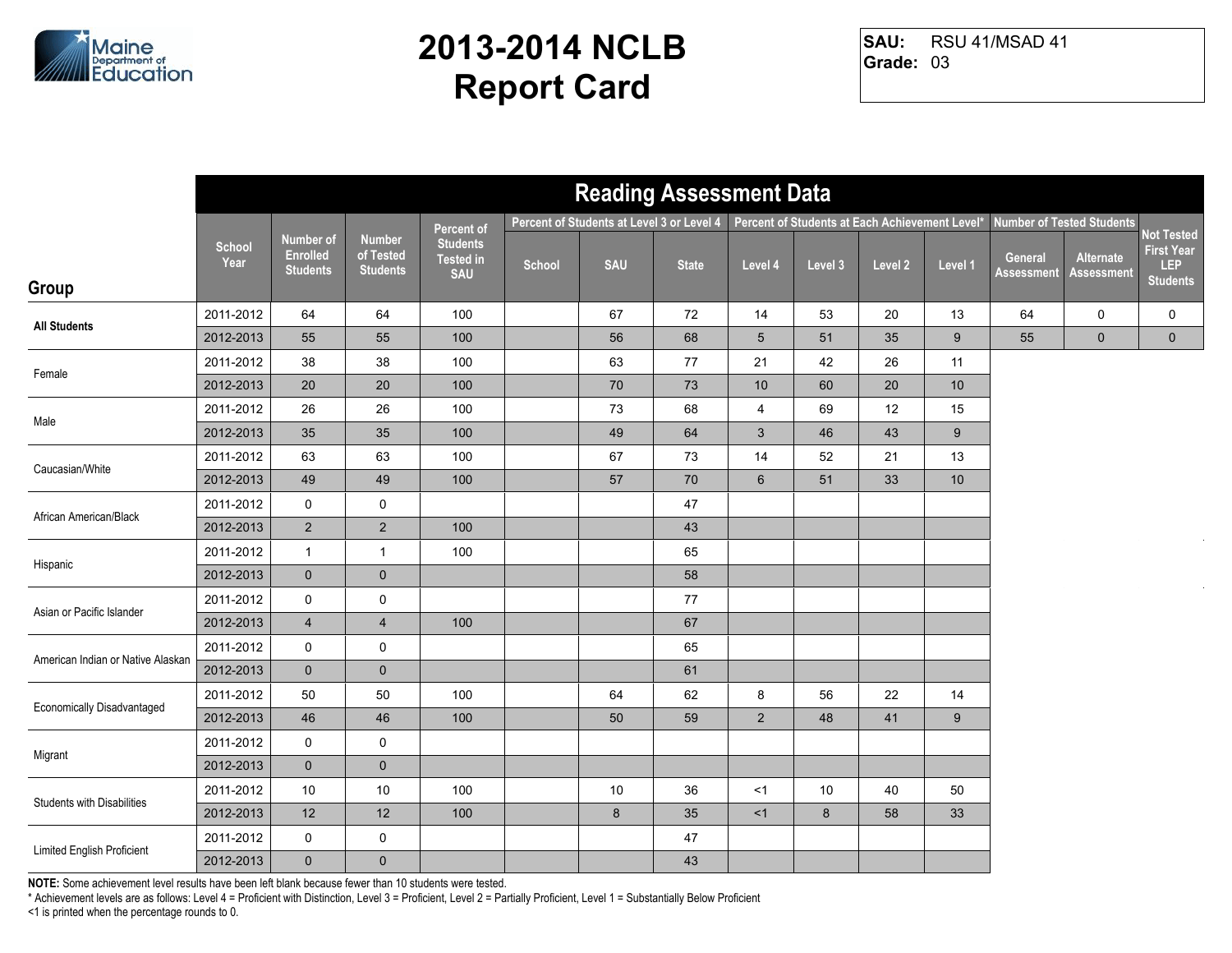

RSU 41/MSAD 41 **Grade:** 04 **SAU:**

| Percent of Students at Level 3 or Level 4<br>Percent of Students at Each Achievement Level*<br><b>Number of Tested Students</b><br>Percent of<br>Not Tested<br><b>Number of</b><br><b>Number</b><br><b>Students</b><br><b>School</b><br><b>First Year</b><br><b>Enrolled</b><br>of Tested<br>Alternate<br>General<br><b>Tested in</b><br>Year<br><b>SAU</b><br>School<br>Level 2<br>Level 1<br><b>State</b><br>Level 4<br>Level 3<br>LEP<br><b>Students</b><br><b>Students</b><br><b>SAU</b><br><b>Assessment</b><br><b>Assessment</b><br><b>Students</b><br>Group<br>2011-2012<br>46<br>46<br>100<br>24<br>65<br>71<br>22<br>43<br>11<br>46<br>0<br>0<br><b>All Students</b><br>$\overline{7}$<br>69<br>68<br>99<br>18<br>16<br>66<br>$\overline{2}$<br>$\mathbf 0$<br>2012-2013<br>66<br>69<br>59<br>2011-2012<br>29<br>29<br>100<br>75<br>$10$<br>$10$<br>79<br>28<br>52<br>Female<br>$\bf 8$<br>39<br>$\bf 74$<br>$74$<br>13<br>62<br>2012-2013<br>39<br>100<br>18<br>2011-2012<br>12<br>17<br>17<br>100<br>41<br>67<br>29<br>12<br>47<br>Male<br>$30\,$<br>29<br>97<br>64<br><1<br>55<br>17<br>28<br>2012-2013<br>55<br>2011-2012<br>46<br>46<br>24<br>100<br>65<br>72<br>22<br>43<br>11<br>Caucasian/White<br>$8\phantom{1}$<br>2012-2013<br>66<br>65<br>98<br>66<br>70<br>58<br>17<br>17<br>2011-2012<br>0<br>$\mathbf 0$<br>42<br>African American/Black<br>$\overline{2}$<br>$\sqrt{2}$<br>2012-2013<br>100<br>43<br>2011-2012<br>$\mathsf{O}$<br>$\pmb{0}$<br>60<br>Hispanic<br>2012-2013<br>$\mathbf{1}$<br>100<br>60<br>$\mathbf{1}$<br>2011-2012<br>0<br>$\pmb{0}$<br>76<br>Asian or Pacific Islander<br>$\mathbf{0}$<br>$\pmb{0}$<br>77<br>2012-2013<br>2011-2012<br>$\mathsf{O}$<br>0<br>57<br>American Indian or Native Alaskan<br>2012-2013<br>$\mathbf{0}$<br>$\mathbf 0$<br>61<br>34<br>34<br>2011-2012<br>100<br>62<br>60<br>18<br>44<br>9<br>29<br><b>Economically Disadvantaged</b><br>2012-2013<br>56<br>100<br>66<br>$5\phantom{.0}$<br>18<br>16<br>56<br>58<br>61<br>2011-2012<br>0<br>$\mathbf 0$<br>Migrant<br>$\pmb{0}$<br>2012-2013<br>$\mathbf 0$<br>2011-2012<br>10<br>$10$<br>100<br>10<br>35<br><1<br>10<br>10<br>80<br><b>Students with Disabilities</b><br>93<br>57<br>2012-2013<br>15<br>14<br>14<br>31<br><1<br>14<br>29<br>2011-2012<br>0<br>0<br>40<br>Limited English Proficient<br>$\pmb{0}$<br>$\mathbf{0}$<br>41<br>2012-2013 |  |  |  | <b>Reading Assessment Data</b> |  |  |  |  |
|--------------------------------------------------------------------------------------------------------------------------------------------------------------------------------------------------------------------------------------------------------------------------------------------------------------------------------------------------------------------------------------------------------------------------------------------------------------------------------------------------------------------------------------------------------------------------------------------------------------------------------------------------------------------------------------------------------------------------------------------------------------------------------------------------------------------------------------------------------------------------------------------------------------------------------------------------------------------------------------------------------------------------------------------------------------------------------------------------------------------------------------------------------------------------------------------------------------------------------------------------------------------------------------------------------------------------------------------------------------------------------------------------------------------------------------------------------------------------------------------------------------------------------------------------------------------------------------------------------------------------------------------------------------------------------------------------------------------------------------------------------------------------------------------------------------------------------------------------------------------------------------------------------------------------------------------------------------------------------------------------------------------------------------------------------------------------------------------------------------------------------------------------------------------------------------------------------------------------------------------------------------------------------------------------------------------------------------------------------------------------|--|--|--|--------------------------------|--|--|--|--|
|                                                                                                                                                                                                                                                                                                                                                                                                                                                                                                                                                                                                                                                                                                                                                                                                                                                                                                                                                                                                                                                                                                                                                                                                                                                                                                                                                                                                                                                                                                                                                                                                                                                                                                                                                                                                                                                                                                                                                                                                                                                                                                                                                                                                                                                                                                                                                                          |  |  |  |                                |  |  |  |  |
|                                                                                                                                                                                                                                                                                                                                                                                                                                                                                                                                                                                                                                                                                                                                                                                                                                                                                                                                                                                                                                                                                                                                                                                                                                                                                                                                                                                                                                                                                                                                                                                                                                                                                                                                                                                                                                                                                                                                                                                                                                                                                                                                                                                                                                                                                                                                                                          |  |  |  |                                |  |  |  |  |
|                                                                                                                                                                                                                                                                                                                                                                                                                                                                                                                                                                                                                                                                                                                                                                                                                                                                                                                                                                                                                                                                                                                                                                                                                                                                                                                                                                                                                                                                                                                                                                                                                                                                                                                                                                                                                                                                                                                                                                                                                                                                                                                                                                                                                                                                                                                                                                          |  |  |  |                                |  |  |  |  |
|                                                                                                                                                                                                                                                                                                                                                                                                                                                                                                                                                                                                                                                                                                                                                                                                                                                                                                                                                                                                                                                                                                                                                                                                                                                                                                                                                                                                                                                                                                                                                                                                                                                                                                                                                                                                                                                                                                                                                                                                                                                                                                                                                                                                                                                                                                                                                                          |  |  |  |                                |  |  |  |  |
|                                                                                                                                                                                                                                                                                                                                                                                                                                                                                                                                                                                                                                                                                                                                                                                                                                                                                                                                                                                                                                                                                                                                                                                                                                                                                                                                                                                                                                                                                                                                                                                                                                                                                                                                                                                                                                                                                                                                                                                                                                                                                                                                                                                                                                                                                                                                                                          |  |  |  |                                |  |  |  |  |
|                                                                                                                                                                                                                                                                                                                                                                                                                                                                                                                                                                                                                                                                                                                                                                                                                                                                                                                                                                                                                                                                                                                                                                                                                                                                                                                                                                                                                                                                                                                                                                                                                                                                                                                                                                                                                                                                                                                                                                                                                                                                                                                                                                                                                                                                                                                                                                          |  |  |  |                                |  |  |  |  |
|                                                                                                                                                                                                                                                                                                                                                                                                                                                                                                                                                                                                                                                                                                                                                                                                                                                                                                                                                                                                                                                                                                                                                                                                                                                                                                                                                                                                                                                                                                                                                                                                                                                                                                                                                                                                                                                                                                                                                                                                                                                                                                                                                                                                                                                                                                                                                                          |  |  |  |                                |  |  |  |  |
|                                                                                                                                                                                                                                                                                                                                                                                                                                                                                                                                                                                                                                                                                                                                                                                                                                                                                                                                                                                                                                                                                                                                                                                                                                                                                                                                                                                                                                                                                                                                                                                                                                                                                                                                                                                                                                                                                                                                                                                                                                                                                                                                                                                                                                                                                                                                                                          |  |  |  |                                |  |  |  |  |
|                                                                                                                                                                                                                                                                                                                                                                                                                                                                                                                                                                                                                                                                                                                                                                                                                                                                                                                                                                                                                                                                                                                                                                                                                                                                                                                                                                                                                                                                                                                                                                                                                                                                                                                                                                                                                                                                                                                                                                                                                                                                                                                                                                                                                                                                                                                                                                          |  |  |  |                                |  |  |  |  |
|                                                                                                                                                                                                                                                                                                                                                                                                                                                                                                                                                                                                                                                                                                                                                                                                                                                                                                                                                                                                                                                                                                                                                                                                                                                                                                                                                                                                                                                                                                                                                                                                                                                                                                                                                                                                                                                                                                                                                                                                                                                                                                                                                                                                                                                                                                                                                                          |  |  |  |                                |  |  |  |  |
|                                                                                                                                                                                                                                                                                                                                                                                                                                                                                                                                                                                                                                                                                                                                                                                                                                                                                                                                                                                                                                                                                                                                                                                                                                                                                                                                                                                                                                                                                                                                                                                                                                                                                                                                                                                                                                                                                                                                                                                                                                                                                                                                                                                                                                                                                                                                                                          |  |  |  |                                |  |  |  |  |
|                                                                                                                                                                                                                                                                                                                                                                                                                                                                                                                                                                                                                                                                                                                                                                                                                                                                                                                                                                                                                                                                                                                                                                                                                                                                                                                                                                                                                                                                                                                                                                                                                                                                                                                                                                                                                                                                                                                                                                                                                                                                                                                                                                                                                                                                                                                                                                          |  |  |  |                                |  |  |  |  |
|                                                                                                                                                                                                                                                                                                                                                                                                                                                                                                                                                                                                                                                                                                                                                                                                                                                                                                                                                                                                                                                                                                                                                                                                                                                                                                                                                                                                                                                                                                                                                                                                                                                                                                                                                                                                                                                                                                                                                                                                                                                                                                                                                                                                                                                                                                                                                                          |  |  |  |                                |  |  |  |  |
|                                                                                                                                                                                                                                                                                                                                                                                                                                                                                                                                                                                                                                                                                                                                                                                                                                                                                                                                                                                                                                                                                                                                                                                                                                                                                                                                                                                                                                                                                                                                                                                                                                                                                                                                                                                                                                                                                                                                                                                                                                                                                                                                                                                                                                                                                                                                                                          |  |  |  |                                |  |  |  |  |
|                                                                                                                                                                                                                                                                                                                                                                                                                                                                                                                                                                                                                                                                                                                                                                                                                                                                                                                                                                                                                                                                                                                                                                                                                                                                                                                                                                                                                                                                                                                                                                                                                                                                                                                                                                                                                                                                                                                                                                                                                                                                                                                                                                                                                                                                                                                                                                          |  |  |  |                                |  |  |  |  |
|                                                                                                                                                                                                                                                                                                                                                                                                                                                                                                                                                                                                                                                                                                                                                                                                                                                                                                                                                                                                                                                                                                                                                                                                                                                                                                                                                                                                                                                                                                                                                                                                                                                                                                                                                                                                                                                                                                                                                                                                                                                                                                                                                                                                                                                                                                                                                                          |  |  |  |                                |  |  |  |  |
|                                                                                                                                                                                                                                                                                                                                                                                                                                                                                                                                                                                                                                                                                                                                                                                                                                                                                                                                                                                                                                                                                                                                                                                                                                                                                                                                                                                                                                                                                                                                                                                                                                                                                                                                                                                                                                                                                                                                                                                                                                                                                                                                                                                                                                                                                                                                                                          |  |  |  |                                |  |  |  |  |
|                                                                                                                                                                                                                                                                                                                                                                                                                                                                                                                                                                                                                                                                                                                                                                                                                                                                                                                                                                                                                                                                                                                                                                                                                                                                                                                                                                                                                                                                                                                                                                                                                                                                                                                                                                                                                                                                                                                                                                                                                                                                                                                                                                                                                                                                                                                                                                          |  |  |  |                                |  |  |  |  |
|                                                                                                                                                                                                                                                                                                                                                                                                                                                                                                                                                                                                                                                                                                                                                                                                                                                                                                                                                                                                                                                                                                                                                                                                                                                                                                                                                                                                                                                                                                                                                                                                                                                                                                                                                                                                                                                                                                                                                                                                                                                                                                                                                                                                                                                                                                                                                                          |  |  |  |                                |  |  |  |  |
|                                                                                                                                                                                                                                                                                                                                                                                                                                                                                                                                                                                                                                                                                                                                                                                                                                                                                                                                                                                                                                                                                                                                                                                                                                                                                                                                                                                                                                                                                                                                                                                                                                                                                                                                                                                                                                                                                                                                                                                                                                                                                                                                                                                                                                                                                                                                                                          |  |  |  |                                |  |  |  |  |
|                                                                                                                                                                                                                                                                                                                                                                                                                                                                                                                                                                                                                                                                                                                                                                                                                                                                                                                                                                                                                                                                                                                                                                                                                                                                                                                                                                                                                                                                                                                                                                                                                                                                                                                                                                                                                                                                                                                                                                                                                                                                                                                                                                                                                                                                                                                                                                          |  |  |  |                                |  |  |  |  |
|                                                                                                                                                                                                                                                                                                                                                                                                                                                                                                                                                                                                                                                                                                                                                                                                                                                                                                                                                                                                                                                                                                                                                                                                                                                                                                                                                                                                                                                                                                                                                                                                                                                                                                                                                                                                                                                                                                                                                                                                                                                                                                                                                                                                                                                                                                                                                                          |  |  |  |                                |  |  |  |  |
|                                                                                                                                                                                                                                                                                                                                                                                                                                                                                                                                                                                                                                                                                                                                                                                                                                                                                                                                                                                                                                                                                                                                                                                                                                                                                                                                                                                                                                                                                                                                                                                                                                                                                                                                                                                                                                                                                                                                                                                                                                                                                                                                                                                                                                                                                                                                                                          |  |  |  |                                |  |  |  |  |
|                                                                                                                                                                                                                                                                                                                                                                                                                                                                                                                                                                                                                                                                                                                                                                                                                                                                                                                                                                                                                                                                                                                                                                                                                                                                                                                                                                                                                                                                                                                                                                                                                                                                                                                                                                                                                                                                                                                                                                                                                                                                                                                                                                                                                                                                                                                                                                          |  |  |  |                                |  |  |  |  |
|                                                                                                                                                                                                                                                                                                                                                                                                                                                                                                                                                                                                                                                                                                                                                                                                                                                                                                                                                                                                                                                                                                                                                                                                                                                                                                                                                                                                                                                                                                                                                                                                                                                                                                                                                                                                                                                                                                                                                                                                                                                                                                                                                                                                                                                                                                                                                                          |  |  |  |                                |  |  |  |  |
|                                                                                                                                                                                                                                                                                                                                                                                                                                                                                                                                                                                                                                                                                                                                                                                                                                                                                                                                                                                                                                                                                                                                                                                                                                                                                                                                                                                                                                                                                                                                                                                                                                                                                                                                                                                                                                                                                                                                                                                                                                                                                                                                                                                                                                                                                                                                                                          |  |  |  |                                |  |  |  |  |
|                                                                                                                                                                                                                                                                                                                                                                                                                                                                                                                                                                                                                                                                                                                                                                                                                                                                                                                                                                                                                                                                                                                                                                                                                                                                                                                                                                                                                                                                                                                                                                                                                                                                                                                                                                                                                                                                                                                                                                                                                                                                                                                                                                                                                                                                                                                                                                          |  |  |  |                                |  |  |  |  |

**NOTE:** Some achievement level results have been left blank because fewer than 10 students were tested.

\* Achievement levels are as follows: Level 4 = Proficient with Distinction, Level 3 = Proficient, Level 2 = Partially Proficient, Level 1 = Substantially Below Proficient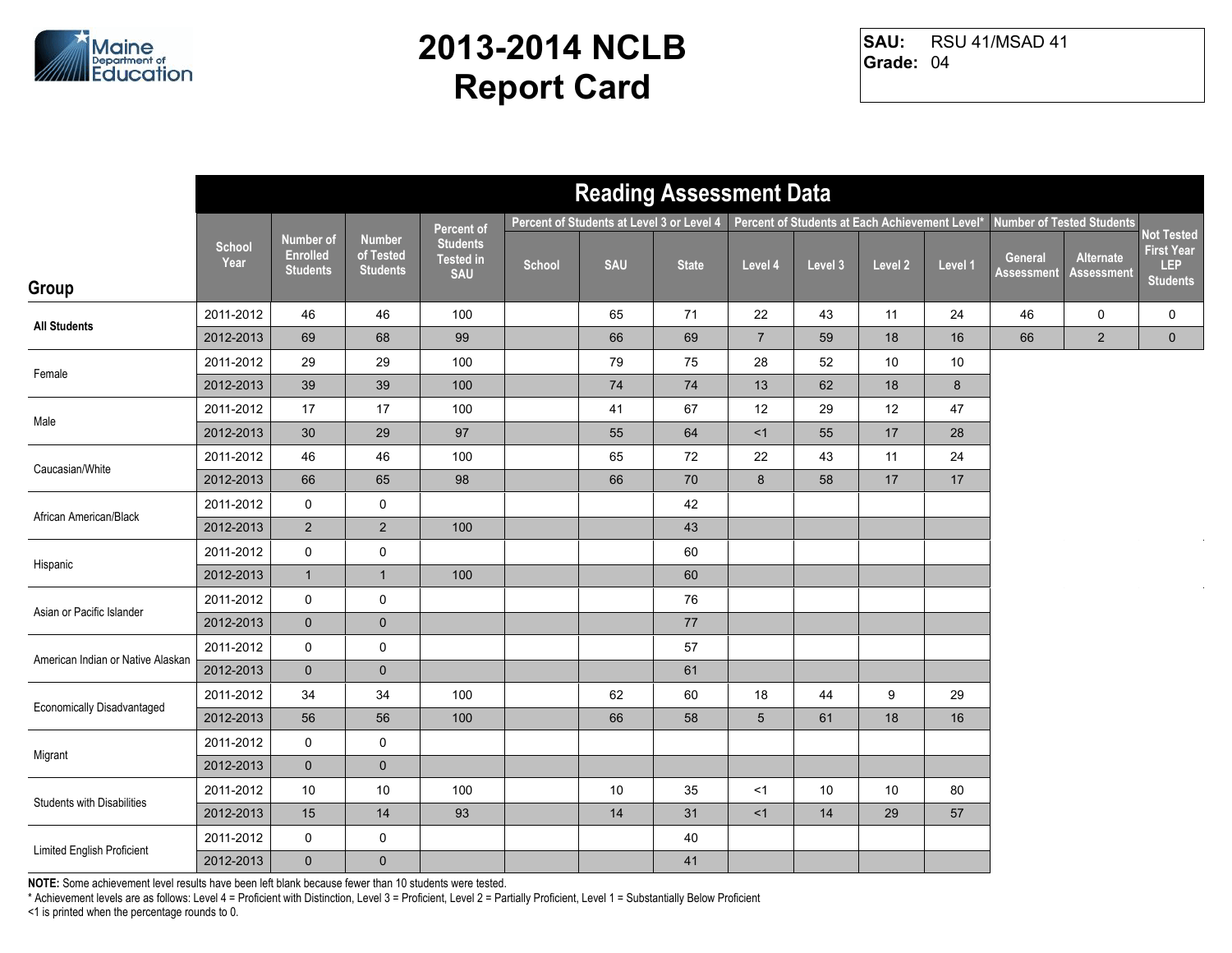

RSU 41/MSAD 41 **Grade:** 05 **SAU:**

|                                   |                       |                                                        |                                               |                                                   |        | <b>Reading Assessment Data</b>            |              |         |                                                |         |                |                              |                                  |                                                           |
|-----------------------------------|-----------------------|--------------------------------------------------------|-----------------------------------------------|---------------------------------------------------|--------|-------------------------------------------|--------------|---------|------------------------------------------------|---------|----------------|------------------------------|----------------------------------|-----------------------------------------------------------|
|                                   |                       |                                                        |                                               | Percent of                                        |        | Percent of Students at Level 3 or Level 4 |              |         | Percent of Students at Each Achievement Level* |         |                |                              | <b>Number of Tested Students</b> |                                                           |
| Group                             | <b>School</b><br>Year | <b>Number of</b><br><b>Enrolled</b><br><b>Students</b> | <b>Number</b><br>of Tested<br><b>Students</b> | <b>Students</b><br><b>Tested in</b><br><b>SAU</b> | School | <b>SAU</b>                                | <b>State</b> | Level 4 | Level 3                                        | Level 2 | Level 1        | General<br><b>Assessment</b> | Alternate<br><b>Assessment</b>   | Not Tested<br><b>First Year</b><br>LEP<br><b>Students</b> |
|                                   |                       |                                                        |                                               |                                                   |        |                                           |              |         |                                                |         |                |                              |                                  |                                                           |
| <b>All Students</b>               | 2011-2012             | 51                                                     | 51                                            | 100                                               |        | 51                                        | 68           | 8       | 43                                             | 33      | 16             | 51                           | 0                                | 0                                                         |
|                                   | 2012-2013             | 50                                                     | 50                                            | 100                                               |        | 62                                        | 72           | 12      | 50                                             | 20      | 18             | 49                           | $\mathbf{1}$                     | $\mathbf 0$                                               |
| Female                            | 2011-2012             | 28                                                     | 28                                            | 100                                               |        | 61                                        | 74           | 14      | 46                                             | 36      | $\overline{4}$ |                              |                                  |                                                           |
|                                   | 2012-2013             | 34                                                     | 34                                            | 100                                               |        | 68                                        | 75           | 15      | 53                                             | 15      | 18             |                              |                                  |                                                           |
| Male                              | 2011-2012             | 23                                                     | 23                                            | 100                                               |        | 39                                        | 63           | <1      | 39                                             | 30      | $30\,$         |                              |                                  |                                                           |
|                                   | 2012-2013             | 16                                                     | 16                                            | 100                                               |        | 50                                        | 68           | $\,6\,$ | 44                                             | 31      | 19             |                              |                                  |                                                           |
| Caucasian/White                   | 2011-2012             | 47                                                     | 47                                            | 100                                               |        | 53                                        | 69           | 9       | 45                                             | 32      | 15             |                              |                                  |                                                           |
|                                   | 2012-2013             | $47\,$                                                 | 47                                            | 100                                               |        | 64                                        | 73           | 13      | 51                                             | 19      | $17$           |                              |                                  |                                                           |
| African American/Black            | 2011-2012             | $\overline{2}$                                         | $\sqrt{2}$                                    | 100                                               |        |                                           | 42           |         |                                                |         |                |                              |                                  |                                                           |
|                                   | 2012-2013             | $\mathbf 0$                                            | $\mathbf 0$                                   |                                                   |        |                                           | 50           |         |                                                |         |                |                              |                                  |                                                           |
| Hispanic                          | 2011-2012             | $\mathbf{1}$                                           | $\mathbf{1}$                                  | 100                                               |        |                                           | 60           |         |                                                |         |                |                              |                                  |                                                           |
|                                   | 2012-2013             | $\mathbf{1}$                                           | $\mathbf{1}$                                  | 100                                               |        |                                           | 63           |         |                                                |         |                |                              |                                  |                                                           |
| Asian or Pacific Islander         | 2011-2012             | $\pmb{0}$                                              | $\pmb{0}$                                     |                                                   |        |                                           | 75           |         |                                                |         |                |                              |                                  |                                                           |
|                                   | 2012-2013             | $\mathbf 0$                                            | $\pmb{0}$                                     |                                                   |        |                                           | 82           |         |                                                |         |                |                              |                                  |                                                           |
| American Indian or Native Alaskan | 2011-2012             | $\mathbf{1}$                                           | $\mathbf{1}$                                  | 100                                               |        |                                           | 48           |         |                                                |         |                |                              |                                  |                                                           |
|                                   | 2012-2013             | $\mathbf{1}$                                           | $\mathbf{1}$                                  | 100                                               |        |                                           | 51           |         |                                                |         |                |                              |                                  |                                                           |
| <b>Economically Disadvantaged</b> | 2011-2012             | 37                                                     | 37                                            | 100                                               |        | 49                                        | 57           | 8       | 41                                             | 32      | 19             |                              |                                  |                                                           |
|                                   | 2012-2013             | 41                                                     | 41                                            | 100                                               |        | 63                                        | 61           | 15      | 49                                             | 20      | 17             |                              |                                  |                                                           |
| Migrant                           | 2011-2012             | 0                                                      | $\mathbf 0$                                   |                                                   |        |                                           |              |         |                                                |         |                |                              |                                  |                                                           |
|                                   | 2012-2013             | $\mathbf 0$                                            | $\pmb{0}$                                     |                                                   |        |                                           |              |         |                                                |         |                |                              |                                  |                                                           |
| <b>Students with Disabilities</b> | 2011-2012             | 5                                                      | $\mathbf 5$                                   | 100                                               |        |                                           | 30           |         |                                                |         |                |                              |                                  |                                                           |
|                                   | 2012-2013             | 11                                                     | 11                                            | 100                                               |        | 27                                        | 35           | 9       | 18                                             | 27      | 45             |                              |                                  |                                                           |
| Limited English Proficient        | 2011-2012             | 0                                                      | 0                                             |                                                   |        |                                           | 44           |         |                                                |         |                |                              |                                  |                                                           |
|                                   | 2012-2013             | $\mathbf 0$                                            | $\pmb{0}$                                     |                                                   |        |                                           | 47           |         |                                                |         |                |                              |                                  |                                                           |

**NOTE:** Some achievement level results have been left blank because fewer than 10 students were tested.

\* Achievement levels are as follows: Level 4 = Proficient with Distinction, Level 3 = Proficient, Level 2 = Partially Proficient, Level 1 = Substantially Below Proficient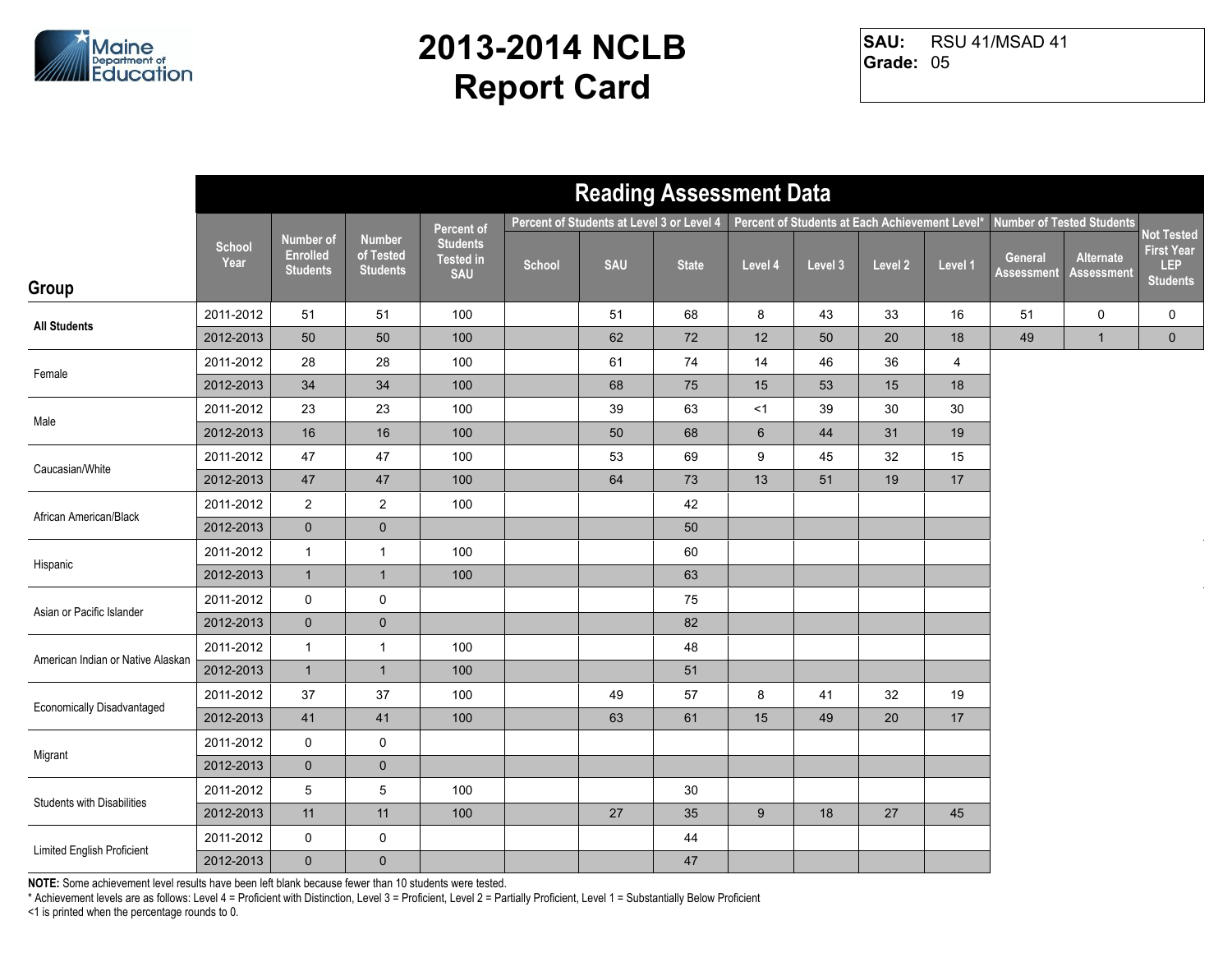

RSU 41/MSAD 41 **Grade:** 06 **SAU:**

|                                   |                       |                                                        |                                               |                                                   |        | <b>Reading Assessment Data</b>            |              |                |                                                |         |         |                              |                                  |                                                           |
|-----------------------------------|-----------------------|--------------------------------------------------------|-----------------------------------------------|---------------------------------------------------|--------|-------------------------------------------|--------------|----------------|------------------------------------------------|---------|---------|------------------------------|----------------------------------|-----------------------------------------------------------|
|                                   |                       |                                                        |                                               | Percent of                                        |        | Percent of Students at Level 3 or Level 4 |              |                | Percent of Students at Each Achievement Level* |         |         |                              | <b>Number of Tested Students</b> |                                                           |
| Group                             | <b>School</b><br>Year | <b>Number of</b><br><b>Enrolled</b><br><b>Students</b> | <b>Number</b><br>of Tested<br><b>Students</b> | <b>Students</b><br><b>Tested in</b><br><b>SAU</b> | School | <b>SAU</b>                                | <b>State</b> | Level 4        | Level 3                                        | Level 2 | Level 1 | General<br><b>Assessment</b> | Alternate<br><b>Assessment</b>   | Not Tested<br><b>First Year</b><br>LEP<br><b>Students</b> |
|                                   |                       |                                                        |                                               |                                                   |        |                                           |              |                |                                                |         |         |                              |                                  |                                                           |
| <b>All Students</b>               | 2011-2012             | 54                                                     | 53                                            | 98                                                |        | 51                                        | 72           | 8              | 43                                             | 43      | 6       | 50                           | 3                                | 0                                                         |
|                                   | 2012-2013             | $47\,$                                                 | $47\,$                                        | 100                                               |        | 62                                        | $71$         | $\overline{2}$ | 60                                             | 19      | 19      | $47\,$                       | $\mathbf 0$                      | $\mathbf 0$                                               |
| Female                            | 2011-2012             | 22                                                     | 21                                            | 95                                                |        | 57                                        | 78           | 10             | 48                                             | 38      | 5       |                              |                                  |                                                           |
|                                   | 2012-2013             | 27                                                     | 27                                            | 100                                               |        | 70                                        | 77           | $\overline{4}$ | 67                                             | 11      | 19      |                              |                                  |                                                           |
| Male                              | 2011-2012             | 32                                                     | 32                                            | 100                                               |        | 47                                        | 67           | 6              | 41                                             | 47      | 6       |                              |                                  |                                                           |
|                                   | 2012-2013             | 20                                                     | 20                                            | 100                                               |        | 50                                        | 66           | <1             | 50                                             | 30      | 20      |                              |                                  |                                                           |
| Caucasian/White                   | 2011-2012             | 53                                                     | 52                                            | 98                                                |        | 52                                        | 73           | 8              | 44                                             | 42      | 6       |                              |                                  |                                                           |
|                                   | 2012-2013             | $46\,$                                                 | 46                                            | 100                                               |        | 61                                        | 73           | $\overline{2}$ | 59                                             | 20      | $20\,$  |                              |                                  |                                                           |
| African American/Black            | 2011-2012             | $\mathbf{1}$                                           | $\mathbf{1}$                                  | 100                                               |        |                                           | 48           |                |                                                |         |         |                              |                                  |                                                           |
|                                   | 2012-2013             | $\mathbf{1}$                                           | $\overline{1}$                                | 100                                               |        |                                           | 42           |                |                                                |         |         |                              |                                  |                                                           |
|                                   | 2011-2012             | 0                                                      | $\mathbf 0$                                   |                                                   |        |                                           | 66           |                |                                                |         |         |                              |                                  |                                                           |
| Hispanic                          | 2012-2013             | $\mathbf 0$                                            | $\pmb{0}$                                     |                                                   |        |                                           | 65           |                |                                                |         |         |                              |                                  |                                                           |
| Asian or Pacific Islander         | 2011-2012             | 0                                                      | $\pmb{0}$                                     |                                                   |        |                                           | 75           |                |                                                |         |         |                              |                                  |                                                           |
|                                   | 2012-2013             | $\mathbf 0$                                            | $\pmb{0}$                                     |                                                   |        |                                           | 71           |                |                                                |         |         |                              |                                  |                                                           |
| American Indian or Native Alaskan | 2011-2012             | $\mathsf{O}$                                           | $\pmb{0}$                                     |                                                   |        |                                           | 62           |                |                                                |         |         |                              |                                  |                                                           |
|                                   | 2012-2013             | $\mathbf 0$                                            | $\mathbf 0$                                   |                                                   |        |                                           | 55           |                |                                                |         |         |                              |                                  |                                                           |
| <b>Economically Disadvantaged</b> | 2011-2012             | 41                                                     | 40                                            | 98                                                |        | 53                                        | 61           | 8              | 45                                             | 43      | 5       |                              |                                  |                                                           |
|                                   | 2012-2013             | 37                                                     | 37                                            | 100                                               |        | 62                                        | 60           | <1             | 62                                             | 19      | 19      |                              |                                  |                                                           |
| Migrant                           | 2011-2012             | 0                                                      | $\mathbf 0$                                   |                                                   |        |                                           |              |                |                                                |         |         |                              |                                  |                                                           |
|                                   | 2012-2013             | $\mathbf{0}$                                           | $\pmb{0}$                                     |                                                   |        |                                           |              |                |                                                |         |         |                              |                                  |                                                           |
| <b>Students with Disabilities</b> | 2011-2012             | 15                                                     | 15                                            | 100                                               |        | 47                                        | 34           | $\overline{7}$ | 40                                             | 33      | 20      |                              |                                  |                                                           |
|                                   | 2012-2013             | 8                                                      | $\bf 8$                                       | 100                                               |        |                                           | 31           |                |                                                |         |         |                              |                                  |                                                           |
| Limited English Proficient        | 2011-2012             | 0                                                      | 0                                             |                                                   |        |                                           | 45           |                |                                                |         |         |                              |                                  |                                                           |
|                                   | 2012-2013             | $\mathbf 0$                                            | $\pmb{0}$                                     |                                                   |        |                                           | 41           |                |                                                |         |         |                              |                                  |                                                           |

**NOTE:** Some achievement level results have been left blank because fewer than 10 students were tested.

\* Achievement levels are as follows: Level 4 = Proficient with Distinction, Level 3 = Proficient, Level 2 = Partially Proficient, Level 1 = Substantially Below Proficient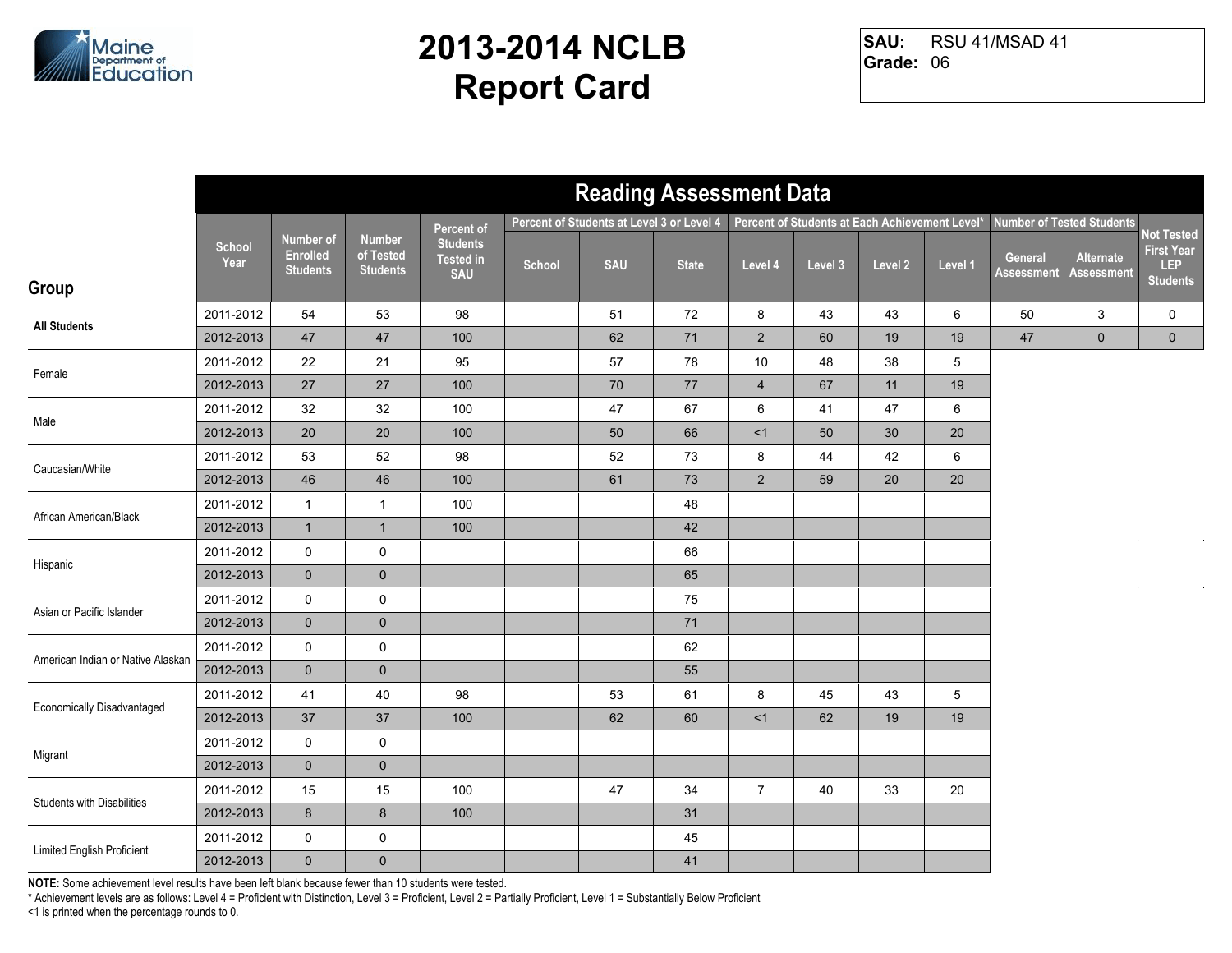

RSU 41/MSAD 41 **Grade:** 07 **SAU:**

|                                   |                       |                                                        |                                               |                                                   |        | <b>Reading Assessment Data</b>            |              |                |                                                |         |         |                              |                                  |                                                           |
|-----------------------------------|-----------------------|--------------------------------------------------------|-----------------------------------------------|---------------------------------------------------|--------|-------------------------------------------|--------------|----------------|------------------------------------------------|---------|---------|------------------------------|----------------------------------|-----------------------------------------------------------|
|                                   |                       |                                                        |                                               | Percent of                                        |        | Percent of Students at Level 3 or Level 4 |              |                | Percent of Students at Each Achievement Level* |         |         |                              | <b>Number of Tested Students</b> |                                                           |
|                                   | <b>School</b><br>Year | <b>Number of</b><br><b>Enrolled</b><br><b>Students</b> | <b>Number</b><br>of Tested<br><b>Students</b> | <b>Students</b><br><b>Tested in</b><br><b>SAU</b> | School | <b>SAU</b>                                | <b>State</b> | Level 4        | Level 3                                        | Level 2 | Level 1 | General<br><b>Assessment</b> | Alternate<br><b>Assessment</b>   | Not Tested<br><b>First Year</b><br>LEP<br><b>Students</b> |
| Group                             |                       |                                                        |                                               |                                                   |        |                                           |              |                |                                                |         |         |                              |                                  |                                                           |
| <b>All Students</b>               | 2011-2012             | 64                                                     | 64                                            | 100                                               |        | 59                                        | 70           | 3              | 56                                             | 19      | 22      | 60                           | 4                                | 0                                                         |
|                                   | 2012-2013             | 58                                                     | 56                                            | 97                                                |        | 46                                        | 69           | <1             | 46                                             | 34      | 20      | 54                           | $\overline{2}$                   | $\mathbf 0$                                               |
| Female                            | 2011-2012             | 29                                                     | 29                                            | 100                                               |        | 62                                        | 75           | 3              | 59                                             | 21      | 17      |                              |                                  |                                                           |
|                                   | 2012-2013             | 24                                                     | 22                                            | 92                                                |        | 55                                        | $77\,$       | <1             | 55                                             | 32      | 14      |                              |                                  |                                                           |
| Male                              | 2011-2012             | 35                                                     | 35                                            | 100                                               |        | 57                                        | 65           | 3              | 54                                             | 17      | 26      |                              |                                  |                                                           |
|                                   | 2012-2013             | 34                                                     | 34                                            | 100                                               |        | 41                                        | 62           | <1             | 41                                             | 35      | 24      |                              |                                  |                                                           |
| Caucasian/White                   | 2011-2012             | 63                                                     | 63                                            | 100                                               |        | 59                                        | 71           | $\mathbf{3}$   | 56                                             | 19      | 22      |                              |                                  |                                                           |
|                                   | 2012-2013             | 57                                                     | 55                                            | 96                                                |        | 47                                        | 70           | <1             | 47                                             | 33      | 20      |                              |                                  |                                                           |
| African American/Black            | 2011-2012             | 0                                                      | $\mathbf 0$                                   |                                                   |        |                                           | 52           |                |                                                |         |         |                              |                                  |                                                           |
|                                   | 2012-2013             | $\mathbf{1}$                                           | $\mathbf{1}$                                  | 100                                               |        |                                           | $47\,$       |                |                                                |         |         |                              |                                  |                                                           |
| Hispanic                          | 2011-2012             | 0                                                      | $\pmb{0}$                                     |                                                   |        |                                           | 66           |                |                                                |         |         |                              |                                  |                                                           |
|                                   | 2012-2013             | $\mathbf{0}$                                           | $\pmb{0}$                                     |                                                   |        |                                           | 65           |                |                                                |         |         |                              |                                  |                                                           |
| Asian or Pacific Islander         | 2011-2012             | 0                                                      | $\pmb{0}$                                     |                                                   |        |                                           | 73           |                |                                                |         |         |                              |                                  |                                                           |
|                                   | 2012-2013             | $\mathbf{0}$                                           | $\pmb{0}$                                     |                                                   |        |                                           | $80\,$       |                |                                                |         |         |                              |                                  |                                                           |
| American Indian or Native Alaskan | 2011-2012             | $\mathsf{O}$                                           | 0                                             |                                                   |        |                                           | 60           |                |                                                |         |         |                              |                                  |                                                           |
|                                   | 2012-2013             | $\mathbf{0}$                                           | $\mathbf 0$                                   |                                                   |        |                                           | 61           |                |                                                |         |         |                              |                                  |                                                           |
| <b>Economically Disadvantaged</b> | 2011-2012             | 49                                                     | 49                                            | 100                                               |        | 57                                        | 59           | $\overline{4}$ | 53                                             | 20      | 22      |                              |                                  |                                                           |
|                                   | 2012-2013             | 43                                                     | 41                                            | 95                                                |        | 49                                        | $57\,$       | <1             | 49                                             | 37      | 15      |                              |                                  |                                                           |
| Migrant                           | 2011-2012             | 0                                                      | $\mathbf 0$                                   |                                                   |        |                                           |              |                |                                                |         |         |                              |                                  |                                                           |
|                                   | 2012-2013             | $\mathbf 0$                                            | $\pmb{0}$                                     |                                                   |        |                                           |              |                |                                                |         |         |                              |                                  |                                                           |
| <b>Students with Disabilities</b> | 2011-2012             | 18                                                     | 18                                            | 100                                               |        | 28                                        | 30           | <1             | 28                                             | 17      | 56      |                              |                                  |                                                           |
|                                   | 2012-2013             | 15                                                     | 14                                            | 93                                                |        | 36                                        | 28           | <1             | 36                                             | 21      | 43      |                              |                                  |                                                           |
| Limited English Proficient        | 2011-2012             | 0                                                      | 0                                             |                                                   |        |                                           | 51           |                |                                                |         |         |                              |                                  |                                                           |
|                                   | 2012-2013             | $\mathbf{0}$                                           | $\pmb{0}$                                     |                                                   |        |                                           | 46           |                |                                                |         |         |                              |                                  |                                                           |

**NOTE:** Some achievement level results have been left blank because fewer than 10 students were tested.

\* Achievement levels are as follows: Level 4 = Proficient with Distinction, Level 3 = Proficient, Level 2 = Partially Proficient, Level 1 = Substantially Below Proficient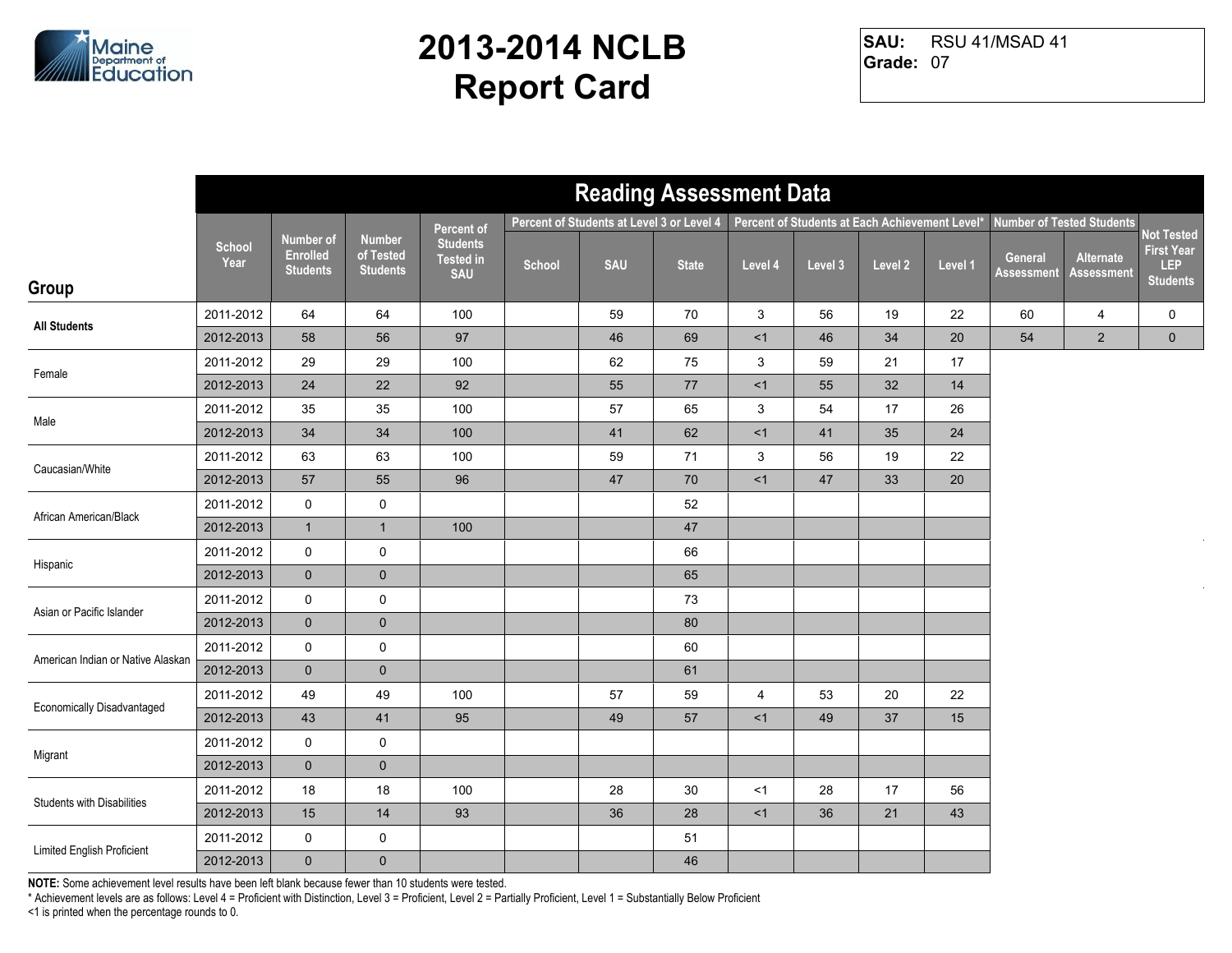

RSU 41/MSAD 41 **Grade:** 08 **SAU:**

|                                   |                       |                                                        |                                               |                                                   |        | <b>Reading Assessment Data</b>            |              |                |                                                |         |         |                              |                                  |                                                           |
|-----------------------------------|-----------------------|--------------------------------------------------------|-----------------------------------------------|---------------------------------------------------|--------|-------------------------------------------|--------------|----------------|------------------------------------------------|---------|---------|------------------------------|----------------------------------|-----------------------------------------------------------|
|                                   |                       |                                                        |                                               | Percent of                                        |        | Percent of Students at Level 3 or Level 4 |              |                | Percent of Students at Each Achievement Level* |         |         |                              | <b>Number of Tested Students</b> |                                                           |
| Group                             | <b>School</b><br>Year | <b>Number of</b><br><b>Enrolled</b><br><b>Students</b> | <b>Number</b><br>of Tested<br><b>Students</b> | <b>Students</b><br><b>Tested in</b><br><b>SAU</b> | School | <b>SAU</b>                                | <b>State</b> | Level 4        | Level 3                                        | Level 2 | Level 1 | General<br><b>Assessment</b> | Alternate<br><b>Assessment</b>   | Not Tested<br><b>First Year</b><br>LEP<br><b>Students</b> |
|                                   |                       |                                                        |                                               |                                                   |        |                                           |              |                |                                                |         |         |                              |                                  |                                                           |
| <b>All Students</b>               | 2011-2012             | 54                                                     | 53                                            | 98                                                |        | 58                                        | 77           | 11             | 47                                             | 23      | 19      | 51                           | $\overline{2}$                   | 0                                                         |
|                                   | 2012-2013             | 67                                                     | 65                                            | 97                                                |        | 62                                        | $77\,$       | 8              | 54                                             | 25      | 14      | 64                           | $\mathbf{1}$                     | $\mathbf 0$                                               |
| Female                            | 2011-2012             | 30                                                     | 29                                            | 97                                                |        | 69                                        | 83           | 17             | 52                                             | 28      | 3       |                              |                                  |                                                           |
|                                   | 2012-2013             | 30                                                     | 29                                            | 97                                                |        | 76                                        | 82           | 14             | 62                                             | 14      | 10      |                              |                                  |                                                           |
| Male                              | 2011-2012             | 24                                                     | 24                                            | 100                                               |        | 46                                        | 71           | $\overline{4}$ | 42                                             | 17      | 38      |                              |                                  |                                                           |
|                                   | 2012-2013             | 37                                                     | 36                                            | 97                                                |        | 50                                        | 72           | $\mathbf{3}$   | 47                                             | 33      | 17      |                              |                                  |                                                           |
| Caucasian/White                   | 2011-2012             | 49                                                     | 48                                            | 98                                                |        | 60                                        | 78           | 13             | 48                                             | 19      | 21      |                              |                                  |                                                           |
|                                   | 2012-2013             | 66                                                     | 64                                            | 97                                                |        | 61                                        | $77\,$       | $8\phantom{1}$ | 53                                             | 25      | 14      |                              |                                  |                                                           |
| African American/Black            | 2011-2012             | 4                                                      | 4                                             | 100                                               |        |                                           | 54           |                |                                                |         |         |                              |                                  |                                                           |
|                                   | 2012-2013             | $\mathbf 0$                                            | $\mathbf 0$                                   |                                                   |        |                                           | 53           |                |                                                |         |         |                              |                                  |                                                           |
|                                   | 2011-2012             | 0                                                      | $\mathbf 0$                                   |                                                   |        |                                           | 71           |                |                                                |         |         |                              |                                  |                                                           |
| Hispanic                          | 2012-2013             | $\mathbf 0$                                            | $\mathbf 0$                                   |                                                   |        |                                           | 73           |                |                                                |         |         |                              |                                  |                                                           |
| Asian or Pacific Islander         | 2011-2012             | 0                                                      | $\pmb{0}$                                     |                                                   |        |                                           | $77\,$       |                |                                                |         |         |                              |                                  |                                                           |
|                                   | 2012-2013             | $\mathbf 0$                                            | $\pmb{0}$                                     |                                                   |        |                                           | 81           |                |                                                |         |         |                              |                                  |                                                           |
| American Indian or Native Alaskan | 2011-2012             | $\mathbf{1}$                                           | $\mathbf{1}$                                  | 100                                               |        |                                           | 66           |                |                                                |         |         |                              |                                  |                                                           |
|                                   | 2012-2013             | $\mathbf{0}$                                           | $\mathbf 0$                                   |                                                   |        |                                           | 68           |                |                                                |         |         |                              |                                  |                                                           |
| <b>Economically Disadvantaged</b> | 2011-2012             | 37                                                     | 37                                            | 100                                               |        | 54                                        | 66           | 14             | 41                                             | 22      | 24      |                              |                                  |                                                           |
|                                   | 2012-2013             | 48                                                     | 47                                            | 98                                                |        | 55                                        | 66           | $\overline{4}$ | 51                                             | 30      | 15      |                              |                                  |                                                           |
| Migrant                           | 2011-2012             | 0                                                      | $\mathbf 0$                                   |                                                   |        |                                           |              |                |                                                |         |         |                              |                                  |                                                           |
|                                   | 2012-2013             | $\mathbf{0}$                                           | $\pmb{0}$                                     |                                                   |        |                                           |              |                |                                                |         |         |                              |                                  |                                                           |
| <b>Students with Disabilities</b> | 2011-2012             | 15                                                     | 15                                            | 100                                               |        | 13                                        | 38           | $\overline{7}$ | $\overline{7}$                                 | 33      | 53      |                              |                                  |                                                           |
|                                   | 2012-2013             | 21                                                     | 19                                            | 90                                                |        | 21                                        | 36           | <1             | 21                                             | 37      | 42      |                              |                                  |                                                           |
| Limited English Proficient        | 2011-2012             | 0                                                      | 0                                             |                                                   |        |                                           | 50           |                |                                                |         |         |                              |                                  |                                                           |
|                                   | 2012-2013             | $\mathbf 0$                                            | $\pmb{0}$                                     |                                                   |        |                                           | 53           |                |                                                |         |         |                              |                                  |                                                           |

**NOTE:** Some achievement level results have been left blank because fewer than 10 students were tested.

\* Achievement levels are as follows: Level 4 = Proficient with Distinction, Level 3 = Proficient, Level 2 = Partially Proficient, Level 1 = Substantially Below Proficient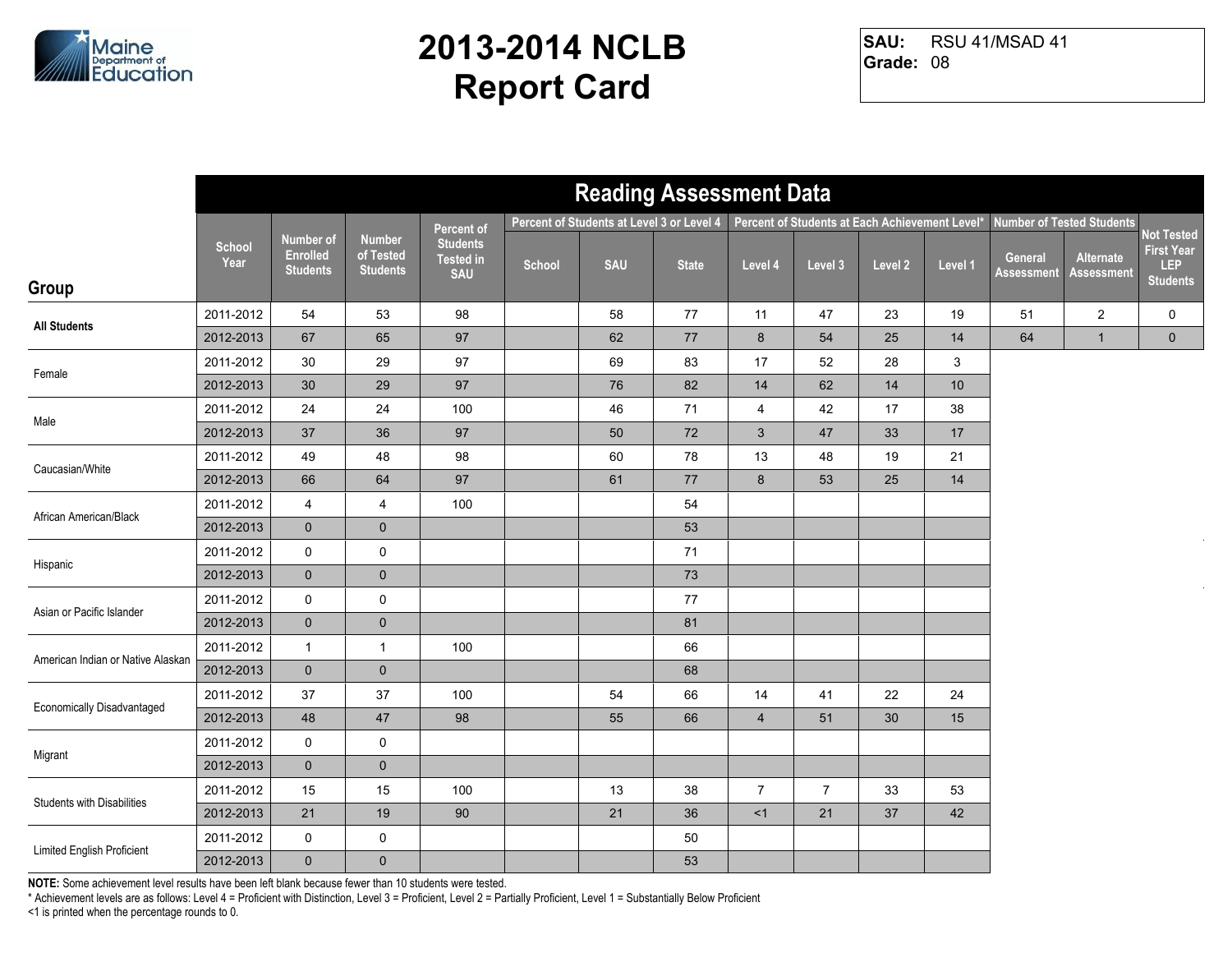

RSU 41/MSAD 41 **Grade:** High School **SAU:**

|                                   |                       |                                                        |                                               |                                                   |        |            | <b>Reading Assessment Data</b>            |         |                                                |         |         |                              |                                  |                                                                  |
|-----------------------------------|-----------------------|--------------------------------------------------------|-----------------------------------------------|---------------------------------------------------|--------|------------|-------------------------------------------|---------|------------------------------------------------|---------|---------|------------------------------|----------------------------------|------------------------------------------------------------------|
|                                   |                       |                                                        |                                               | Percent of                                        |        |            | Percent of Students at Level 3 or Level 4 |         | Percent of Students at Each Achievement Level* |         |         |                              | <b>Number of Tested Students</b> |                                                                  |
| Group                             | <b>School</b><br>Year | <b>Number of</b><br><b>Enrolled</b><br><b>Students</b> | <b>Number</b><br>of Tested<br><b>Students</b> | <b>Students</b><br><b>Tested in</b><br><b>SAU</b> | School | <b>SAU</b> | <b>State</b>                              | Level 4 | Level 3                                        | Level 2 | Level 1 | General<br><b>Assessment</b> | Alternate<br><b>Assessment</b>   | <b>Not Tested</b><br><b>First Year</b><br>LEP<br><b>Students</b> |
|                                   | 2011-2012             | 56                                                     | 48                                            | 86                                                |        | 21         | 47                                        | <1      | 21                                             | 27      | 52      | 48                           | 0                                | 0                                                                |
| <b>All Students</b>               | 2012-2013             | 42                                                     | 38                                            | 90                                                |        | 26         | 48                                        | <1      | 26                                             | 47      | 26      | 37                           | $\mathbf{1}$                     | $\overline{0}$                                                   |
|                                   | 2011-2012             | 27                                                     | 23                                            | 85                                                |        | 26         | 51                                        | $<$ 1   | 26                                             | 39      | 35      |                              |                                  |                                                                  |
| Female                            | 2012-2013             | 22                                                     | 19                                            | 86                                                |        | 11         | 51                                        | <1      | 11                                             | 63      | 26      |                              |                                  |                                                                  |
| Male                              | 2011-2012             | 29                                                     | 25                                            | 86                                                |        | 16         | 43                                        | $<$ 1   | 16                                             | 16      | 68      |                              |                                  |                                                                  |
|                                   | 2012-2013             | 20                                                     | 19                                            | 95                                                |        | 42         | 45                                        | <1      | 42                                             | 32      | 26      |                              |                                  |                                                                  |
| Caucasian/White                   | 2011-2012             | 55                                                     | 47                                            | 85                                                |        | 21         | 48                                        | <1      | 21                                             | 28      | 51      |                              |                                  |                                                                  |
|                                   | 2012-2013             | 38                                                     | 34                                            | 89                                                |        | 26         | 49                                        | <1      | 26                                             | 47      | 26      |                              |                                  |                                                                  |
| African American/Black            | 2011-2012             | $\mathbf{1}$                                           | $\mathbf{1}$                                  | 100                                               |        |            | 28                                        |         |                                                |         |         |                              |                                  |                                                                  |
|                                   | 2012-2013             | $\overline{2}$                                         | $\sqrt{2}$                                    | 100                                               |        |            | 23                                        |         |                                                |         |         |                              |                                  |                                                                  |
| Hispanic                          | 2011-2012             | $\mathbf 0$                                            | $\pmb{0}$                                     |                                                   |        |            | $30\,$                                    |         |                                                |         |         |                              |                                  |                                                                  |
|                                   | 2012-2013             | $\overline{2}$                                         | $\overline{2}$                                | 100                                               |        |            | 39                                        |         |                                                |         |         |                              |                                  |                                                                  |
| Asian or Pacific Islander         | 2011-2012             | 0                                                      | $\pmb{0}$                                     |                                                   |        |            | 48                                        |         |                                                |         |         |                              |                                  |                                                                  |
|                                   | 2012-2013             | $\overline{0}$                                         | $\pmb{0}$                                     |                                                   |        |            | 50                                        |         |                                                |         |         |                              |                                  |                                                                  |
| American Indian or Native Alaskan | 2011-2012             | 0                                                      | $\pmb{0}$                                     |                                                   |        |            | 35                                        |         |                                                |         |         |                              |                                  |                                                                  |
|                                   | 2012-2013             | $\overline{0}$                                         | $\pmb{0}$                                     |                                                   |        |            | 24                                        |         |                                                |         |         |                              |                                  |                                                                  |
| Economically Disadvantaged        | 2011-2012             | 29                                                     | $22\,$                                        | 76                                                |        | 14         | 31                                        | <1      | 14                                             | 32      | 55      |                              |                                  |                                                                  |
|                                   | 2012-2013             | 27                                                     | 26                                            | 96                                                |        | 27         | 33                                        | <1      | 27                                             | 46      | 27      |                              |                                  |                                                                  |
| Migrant                           | 2011-2012             | $\mathsf{O}$                                           | $\pmb{0}$                                     |                                                   |        |            |                                           |         |                                                |         |         |                              |                                  |                                                                  |
|                                   | 2012-2013             | $\overline{0}$                                         | $\pmb{0}$                                     |                                                   |        |            |                                           |         |                                                |         |         |                              |                                  |                                                                  |
| <b>Students with Disabilities</b> | 2011-2012             | 21                                                     | 16                                            | 76                                                |        | < 1        | 16                                        | <1      | <1                                             | 13      | 88      |                              |                                  |                                                                  |
|                                   | 2012-2013             | $\overline{4}$                                         | $\overline{\mathbf{4}}$                       | 100                                               |        |            | 14                                        |         |                                                |         |         |                              |                                  |                                                                  |
| Limited English Proficient        | 2011-2012             | $\mathsf{O}$                                           | $\pmb{0}$                                     |                                                   |        |            | 13                                        |         |                                                |         |         |                              |                                  |                                                                  |
|                                   | 2012-2013             | $\overline{0}$                                         | $\pmb{0}$                                     |                                                   |        |            | $10$                                      |         |                                                |         |         |                              |                                  |                                                                  |

**NOTE:** Some achievement level results have been left blank because fewer than 10 students were tested.

\* Achievement levels are as follows: Level 4 = Proficient with Distinction, Level 3 = Proficient, Level 2 = Partially Proficient, Level 1 = Substantially Below Proficient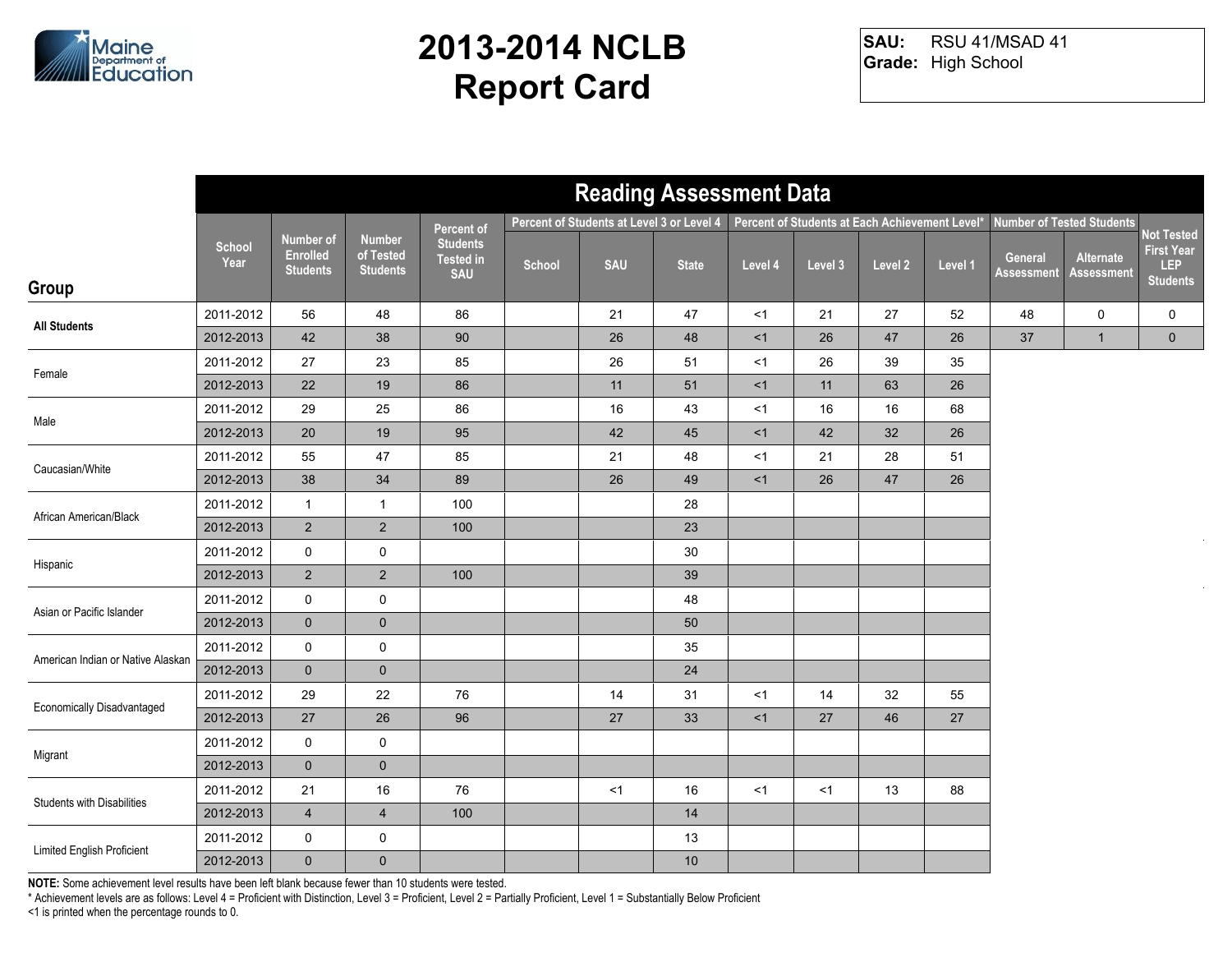

RSU 41/MSAD 41 **Grade:** 03 **SAU:**

|                                   |                       |                                                        |                                               |                                                   |        | <b>Mathematics Assessment Data</b>        |              |                 |                                                |         |         |                              |                                  |
|-----------------------------------|-----------------------|--------------------------------------------------------|-----------------------------------------------|---------------------------------------------------|--------|-------------------------------------------|--------------|-----------------|------------------------------------------------|---------|---------|------------------------------|----------------------------------|
|                                   |                       |                                                        |                                               | Percent of                                        |        | Percent of Students at Level 3 or Level 4 |              |                 | Percent of Students at Each Achievement Level* |         |         |                              | <b>Number of Tested Students</b> |
| Group                             | <b>School</b><br>Year | <b>Number of</b><br><b>Enrolled</b><br><b>Students</b> | <b>Number</b><br>of Tested<br><b>Students</b> | <b>Students</b><br><b>Tested in</b><br><b>SAU</b> | School | <b>SAU</b>                                | <b>State</b> | Level 4         | Level 3                                        | Level 2 | Level 1 | General<br><b>Assessment</b> | Alternate<br><b>Assessment</b>   |
|                                   | 2011-2012             | 64                                                     | 64                                            | 100                                               |        | 56                                        | 64           | 5               | 52                                             | 25      | 19      | 64                           | $\mathbf 0$                      |
| <b>All Students</b>               | 2012-2013             | 55                                                     | 55                                            | 100                                               |        | 49                                        | 62           | $\overline{4}$  | 45                                             | 29      | 22      | 55                           | $\pmb{0}$                        |
|                                   | 2011-2012             | 38                                                     | 38                                            | 100                                               |        | 50                                        | 63           | 5               | 45                                             | 32      | 18      |                              |                                  |
| Female                            | 2012-2013             | 20                                                     | 20                                            | 100                                               |        | 55                                        | 60           | 10              | 45                                             | 20      | 25      |                              |                                  |
| Male                              | 2011-2012             | 26                                                     | 26                                            | 100                                               |        | 65                                        | 65           | $\overline{4}$  | 62                                             | 15      | 19      |                              |                                  |
|                                   | 2012-2013             | 35                                                     | 35                                            | 100                                               |        | 46                                        | 63           | <1              | 46                                             | 34      | 20      |                              |                                  |
| Caucasian/White                   | 2011-2012             | 63                                                     | 63                                            | 100                                               |        | 57                                        | 65           | $5\phantom{.0}$ | 52                                             | 24      | 19      |                              |                                  |
|                                   | 2012-2013             | 49                                                     | 49                                            | 100                                               |        | 53                                        | 63           | $\overline{4}$  | 49                                             | 24      | 22      |                              |                                  |
| African American/Black            | 2011-2012             | $\mathsf{O}$                                           | 0                                             |                                                   |        |                                           | 38           |                 |                                                |         |         |                              |                                  |
|                                   | 2012-2013             | $2^{\circ}$                                            | $\overline{c}$                                | 100                                               |        |                                           | 30           |                 |                                                |         |         |                              |                                  |
| Hispanic                          | 2011-2012             | $\mathbf{1}$                                           | $\mathbf{1}$                                  | 100                                               |        |                                           | 50           |                 |                                                |         |         |                              |                                  |
|                                   | 2012-2013             | $\mathbf{0}$                                           | $\pmb{0}$                                     |                                                   |        |                                           | 48           |                 |                                                |         |         |                              |                                  |
| Asian or Pacific Islander         | 2011-2012             | $\mathsf{O}$                                           | $\mathbf 0$                                   |                                                   |        |                                           | 70           |                 |                                                |         |         |                              |                                  |
|                                   | 2012-2013             | $\overline{4}$                                         | $\overline{4}$                                | 100                                               |        |                                           | 63           |                 |                                                |         |         |                              |                                  |
| American Indian or Native Alaskan | 2011-2012             | $\mathsf{O}$                                           | 0                                             |                                                   |        |                                           | 54           |                 |                                                |         |         |                              |                                  |
|                                   | 2012-2013             | $\mathbf 0$                                            | $\mathbf 0$                                   |                                                   |        |                                           | 49           |                 |                                                |         |         |                              |                                  |
| <b>Economically Disadvantaged</b> | 2011-2012             | 50                                                     | 50                                            | 100                                               |        | 56                                        | 52           | $\overline{2}$  | 54                                             | 24      | 20      |                              |                                  |
|                                   | 2012-2013             | 46                                                     | 46                                            | 100                                               |        | 43                                        | 50           | $\overline{2}$  | 41                                             | 33      | 24      |                              |                                  |
| Migrant                           | 2011-2012             | $\mathsf{O}$                                           | 0                                             |                                                   |        |                                           |              |                 |                                                |         |         |                              |                                  |
|                                   | 2012-2013             | $\mathbf{0}$                                           | $\mathbf 0$                                   |                                                   |        |                                           |              |                 |                                                |         |         |                              |                                  |
| <b>Students with Disabilities</b> | 2011-2012             | 10                                                     | $10$                                          | 100                                               |        | 10                                        | 35           | <1              | 10                                             | 20      | 70      |                              |                                  |
|                                   | 2012-2013             | 12                                                     | 12                                            | 100                                               |        | 17                                        | 36           | <1              | 17                                             | 25      | 58      |                              |                                  |
| Limited English Proficient        | 2011-2012             | 0                                                      | $\pmb{0}$                                     |                                                   |        |                                           | 36           |                 |                                                |         |         |                              |                                  |
|                                   | 2012-2013             | $\overline{0}$                                         | $\pmb{0}$                                     |                                                   |        |                                           | 31           |                 |                                                |         |         |                              |                                  |

**NOTE:** Some achievement level results have been left blank because fewer than 10 students were tested.

\* Achievement levels are as follows: Level 4 = Proficient with Distinction, Level 3 = Proficient, Level 2 = Partially Proficient, Level 1 = Substantially Below Proficient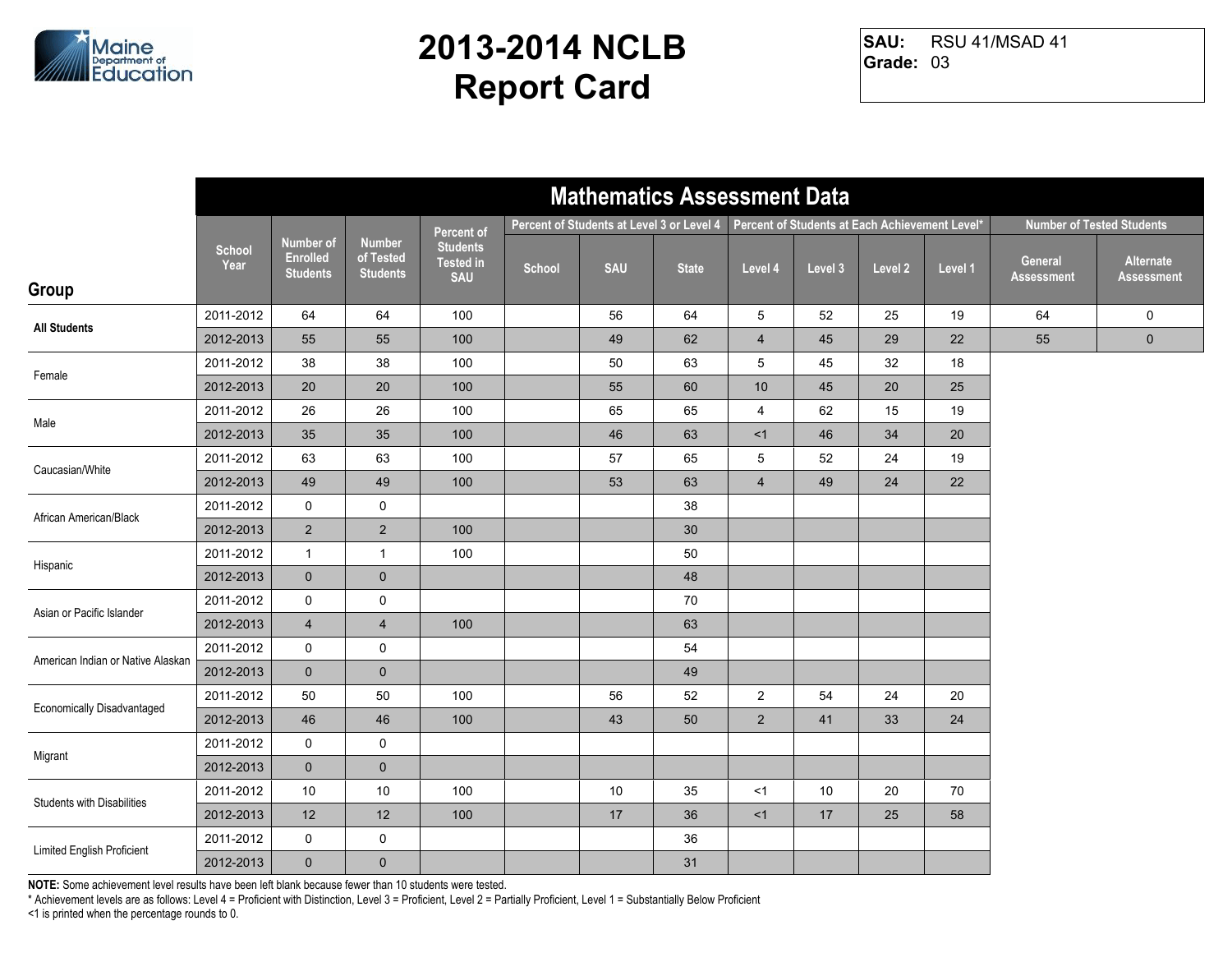

RSU 41/MSAD 41 **Grade:** 04 **SAU:**

|                                   |                       |                                                        |                                               |                                                   |        |                                           | <b>Mathematics Assessment Data</b> |                 |                                                |                |         |                              |                                  |
|-----------------------------------|-----------------------|--------------------------------------------------------|-----------------------------------------------|---------------------------------------------------|--------|-------------------------------------------|------------------------------------|-----------------|------------------------------------------------|----------------|---------|------------------------------|----------------------------------|
|                                   |                       |                                                        |                                               | Percent of                                        |        | Percent of Students at Level 3 or Level 4 |                                    |                 | Percent of Students at Each Achievement Level* |                |         |                              | <b>Number of Tested Students</b> |
| Group                             | <b>School</b><br>Year | <b>Number of</b><br><b>Enrolled</b><br><b>Students</b> | <b>Number</b><br>of Tested<br><b>Students</b> | <b>Students</b><br><b>Tested in</b><br><b>SAU</b> | School | <b>SAU</b>                                | <b>State</b>                       | Level 4         | Level 3                                        | Level 2        | Level 1 | General<br><b>Assessment</b> | Alternate<br><b>Assessment</b>   |
| <b>All Students</b>               | 2011-2012             | 46                                                     | 46                                            | 100                                               |        | 52                                        | 66                                 | 11              | 41                                             | 28             | 20      | 46                           | $\mathbf 0$                      |
|                                   | 2012-2013             | 69                                                     | 68                                            | 99                                                |        | 59                                        | 65                                 | 10              | 49                                             | 19             | 22      | 67                           | $\mathbf{1}$                     |
| Female                            | 2011-2012             | 29                                                     | 29                                            | 100                                               |        | 66                                        | 65                                 | 10              | 55                                             | 21             | 14      |                              |                                  |
|                                   | 2012-2013             | 39                                                     | 39                                            | 100                                               |        | 54                                        | 65                                 | 10 <sup>°</sup> | 44                                             | 28             | 18      |                              |                                  |
| Male                              | 2011-2012             | 17                                                     | 17                                            | 100                                               |        | 29                                        | 67                                 | 12              | 18                                             | 41             | 29      |                              |                                  |
|                                   | 2012-2013             | 30                                                     | 29                                            | 97                                                |        | 66                                        | 65                                 | 10 <sup>°</sup> | 55                                             | $\overline{7}$ | 28      |                              |                                  |
| Caucasian/White                   | 2011-2012             | 46                                                     | 46                                            | 100                                               |        | 52                                        | 67                                 | 11              | 41                                             | 28             | 20      |                              |                                  |
|                                   | 2012-2013             | 66                                                     | 65                                            | 98                                                |        | 62                                        | 66                                 | 11              | 51                                             | 17             | 22      |                              |                                  |
| African American/Black            | 2011-2012             | $\mathsf{O}$                                           | $\pmb{0}$                                     |                                                   |        |                                           | 31                                 |                 |                                                |                |         |                              |                                  |
|                                   | 2012-2013             | $\overline{2}$                                         | $\sqrt{2}$                                    | 100                                               |        |                                           | 39                                 |                 |                                                |                |         |                              |                                  |
| Hispanic                          | 2011-2012             | $\mathsf{O}$                                           | $\pmb{0}$                                     |                                                   |        |                                           | 52                                 |                 |                                                |                |         |                              |                                  |
|                                   | 2012-2013             | $\mathbf{1}$                                           | $\mathbf{1}$                                  | 100                                               |        |                                           | 53                                 |                 |                                                |                |         |                              |                                  |
| Asian or Pacific Islander         | 2011-2012             | 0                                                      | $\mathbf 0$                                   |                                                   |        |                                           | 71                                 |                 |                                                |                |         |                              |                                  |
|                                   | 2012-2013             | $\mathbf 0$                                            | $\pmb{0}$                                     |                                                   |        |                                           | 73                                 |                 |                                                |                |         |                              |                                  |
| American Indian or Native Alaskan | 2011-2012             | $\mathsf{O}$                                           | $\mathbf 0$                                   |                                                   |        |                                           | 57                                 |                 |                                                |                |         |                              |                                  |
|                                   | 2012-2013             | $\mathbf 0$                                            | $\mathbf 0$                                   |                                                   |        |                                           | 52                                 |                 |                                                |                |         |                              |                                  |
| <b>Economically Disadvantaged</b> | 2011-2012             | 34                                                     | 34                                            | 100                                               |        | 50                                        | 54                                 | $\,6\,$         | 44                                             | 29             | 21      |                              |                                  |
|                                   | 2012-2013             | 56                                                     | 56                                            | 100                                               |        | 57                                        | 53                                 | $\overline{7}$  | 50                                             | 20             | 23      |                              |                                  |
| Migrant                           | 2011-2012             | 0                                                      | $\mathsf 0$                                   |                                                   |        |                                           |                                    |                 |                                                |                |         |                              |                                  |
|                                   | 2012-2013             | $\mathbf{0}$                                           | $\mathbf 0$                                   |                                                   |        |                                           |                                    |                 |                                                |                |         |                              |                                  |
| <b>Students with Disabilities</b> | 2011-2012             | 10                                                     | 10                                            | 100                                               |        | 10                                        | 37                                 | <1              | 10                                             | 30             | 60      |                              |                                  |
|                                   | 2012-2013             | 15                                                     | 14                                            | 93                                                |        | 14                                        | 31                                 | <1              | 14                                             | 14             | 71      |                              |                                  |
| Limited English Proficient        | 2011-2012             | 0                                                      | $\pmb{0}$                                     |                                                   |        |                                           | 33                                 |                 |                                                |                |         |                              |                                  |
|                                   | 2012-2013             | $\mathbf 0$                                            | $\pmb{0}$                                     |                                                   |        |                                           | 39                                 |                 |                                                |                |         |                              |                                  |

**NOTE:** Some achievement level results have been left blank because fewer than 10 students were tested.

\* Achievement levels are as follows: Level 4 = Proficient with Distinction, Level 3 = Proficient, Level 2 = Partially Proficient, Level 1 = Substantially Below Proficient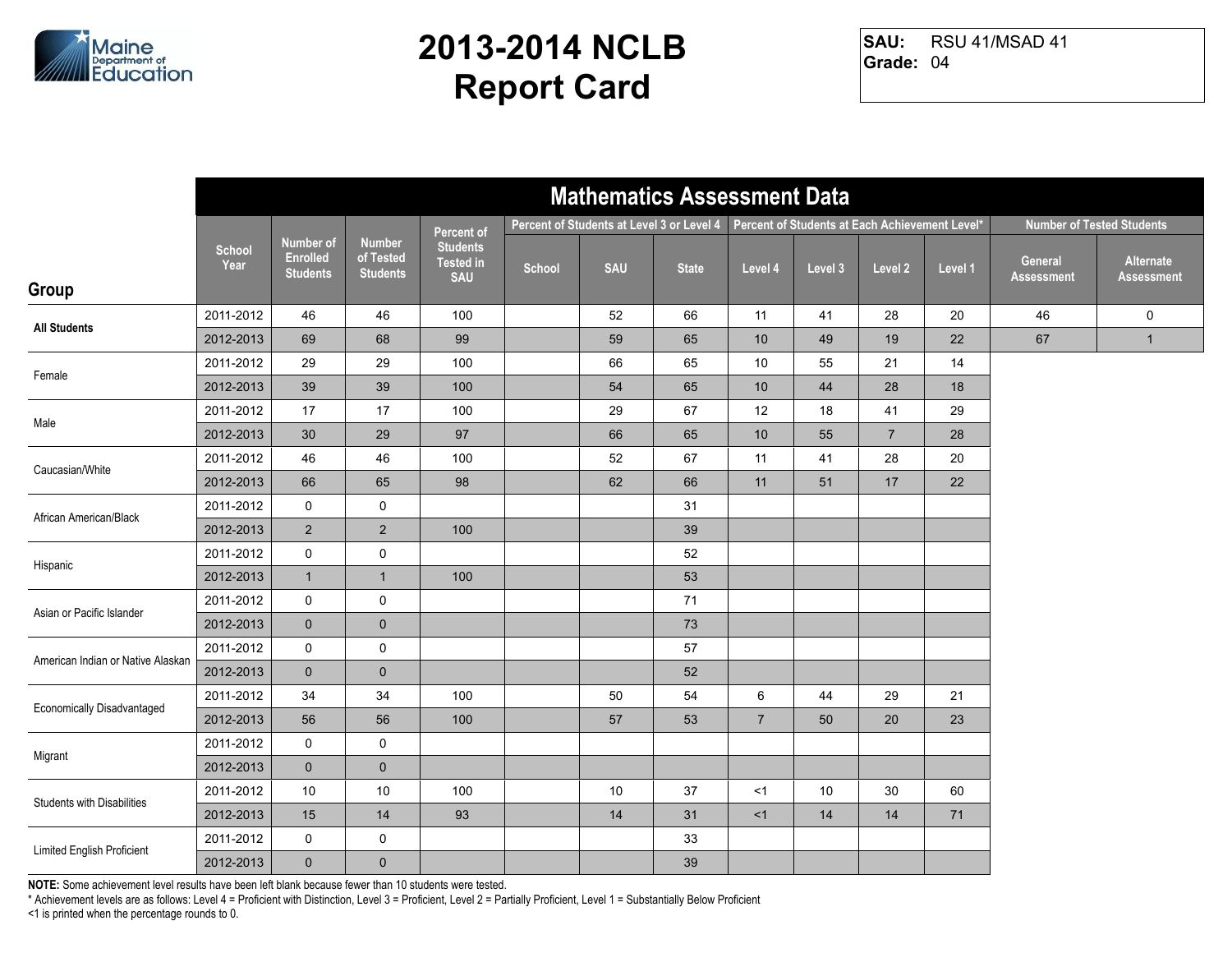

RSU 41/MSAD 41 **Grade:** 05 **SAU:**

|                                   |                       |                                                 |                                               |                                                   |        | <b>Mathematics Assessment Data</b>        |              |                 |                                                |                |         |                              |                                  |
|-----------------------------------|-----------------------|-------------------------------------------------|-----------------------------------------------|---------------------------------------------------|--------|-------------------------------------------|--------------|-----------------|------------------------------------------------|----------------|---------|------------------------------|----------------------------------|
|                                   |                       |                                                 |                                               | Percent of                                        |        | Percent of Students at Level 3 or Level 4 |              |                 | Percent of Students at Each Achievement Level* |                |         |                              | <b>Number of Tested Students</b> |
| Group                             | <b>School</b><br>Year | Number of<br><b>Enrolled</b><br><b>Students</b> | <b>Number</b><br>of Tested<br><b>Students</b> | <b>Students</b><br><b>Tested in</b><br><b>SAU</b> | School | <b>SAU</b>                                | <b>State</b> | Level 4         | Level 3                                        | Level 2        | Level 1 | General<br><b>Assessment</b> | Alternate<br><b>Assessment</b>   |
|                                   | 2011-2012             | 51                                              | 50                                            | 98                                                |        | 52                                        | 64           | 12              | 40                                             | 20             | 28      | 50                           | $\mathbf 0$                      |
| <b>All Students</b>               | 2012-2013             | 50                                              | 50                                            | 100                                               |        | 52                                        | 62           | $6\phantom{1}$  | 46                                             | 18             | 30      | 49                           | $\mathbf{1}$                     |
| Female                            | 2011-2012             | 28                                              | 27                                            | 96                                                |        | 56                                        | 65           | 15              | 41                                             | 19             | 26      |                              |                                  |
|                                   | 2012-2013             | 34                                              | 34                                            | 100                                               |        | 56                                        | 62           | $6\phantom{1}$  | 50                                             | 24             | 21      |                              |                                  |
| Male                              | 2011-2012             | 23                                              | 23                                            | 100                                               |        | 48                                        | 64           | 9               | 39                                             | 22             | 30      |                              |                                  |
|                                   | 2012-2013             | 16                                              | 16                                            | 100                                               |        | 44                                        | 62           | $\,6\,$         | 38                                             | $6\phantom{1}$ | 50      |                              |                                  |
| Caucasian/White                   | 2011-2012             | 47                                              | 46                                            | 98                                                |        | 52                                        | 65           | 13              | 39                                             | 22             | 26      |                              |                                  |
|                                   | 2012-2013             | $47\,$                                          | 47                                            | 100                                               |        | 53                                        | 64           | $6\phantom{.}6$ | 47                                             | 15             | 32      |                              |                                  |
| African American/Black            | 2011-2012             | $\overline{a}$                                  | $\overline{c}$                                | 100                                               |        |                                           | 35           |                 |                                                |                |         |                              |                                  |
|                                   | 2012-2013             | $\mathbf 0$                                     | $\mathbf 0$                                   |                                                   |        |                                           | 30           |                 |                                                |                |         |                              |                                  |
| Hispanic                          | 2011-2012             | $\mathbf{1}$                                    | $\mathbf{1}$                                  | 100                                               |        |                                           | 50           |                 |                                                |                |         |                              |                                  |
|                                   | 2012-2013             | $\mathbf{1}$                                    | $\mathbf{1}$                                  | 100                                               |        |                                           | 46           |                 |                                                |                |         |                              |                                  |
| Asian or Pacific Islander         | 2011-2012             | $\mathsf{O}\xspace$                             | $\mathsf 0$                                   |                                                   |        |                                           | 70           |                 |                                                |                |         |                              |                                  |
|                                   | 2012-2013             | $\overline{0}$                                  | $\pmb{0}$                                     |                                                   |        |                                           | 71           |                 |                                                |                |         |                              |                                  |
| American Indian or Native Alaskan | 2011-2012             | $\mathbf{1}$                                    | $\mathbf{1}$                                  | 100                                               |        |                                           | 55           |                 |                                                |                |         |                              |                                  |
|                                   | 2012-2013             | $\mathbf{1}$                                    | $\mathbf{1}$                                  | 100                                               |        |                                           | 45           |                 |                                                |                |         |                              |                                  |
| <b>Economically Disadvantaged</b> | 2011-2012             | 37                                              | 37                                            | 100                                               |        | 49                                        | 51           | 14              | 35                                             | 19             | 32      |                              |                                  |
|                                   | 2012-2013             | 41                                              | 41                                            | 100                                               |        | 54                                        | 50           | $\overline{7}$  | 46                                             | 17             | 29      |                              |                                  |
| Migrant                           | 2011-2012             | 0                                               | 0                                             |                                                   |        |                                           |              |                 |                                                |                |         |                              |                                  |
|                                   | 2012-2013             | $\mathbf{0}$                                    | $\mathbf 0$                                   |                                                   |        |                                           |              |                 |                                                |                |         |                              |                                  |
| <b>Students with Disabilities</b> | 2011-2012             | 5                                               | $\mathbf 5$                                   | 100                                               |        |                                           | 30           |                 |                                                |                |         |                              |                                  |
|                                   | 2012-2013             | 11                                              | 11                                            | 100                                               |        | $9\,$                                     | 30           | 9               | <1                                             | <1             | 91      |                              |                                  |
| Limited English Proficient        | 2011-2012             | 0                                               | $\pmb{0}$                                     |                                                   |        |                                           | 39           |                 |                                                |                |         |                              |                                  |
|                                   | 2012-2013             | $\overline{0}$                                  | $\pmb{0}$                                     |                                                   |        |                                           | 31           |                 |                                                |                |         |                              |                                  |

**NOTE:** Some achievement level results have been left blank because fewer than 10 students were tested.

\* Achievement levels are as follows: Level 4 = Proficient with Distinction, Level 3 = Proficient, Level 2 = Partially Proficient, Level 1 = Substantially Below Proficient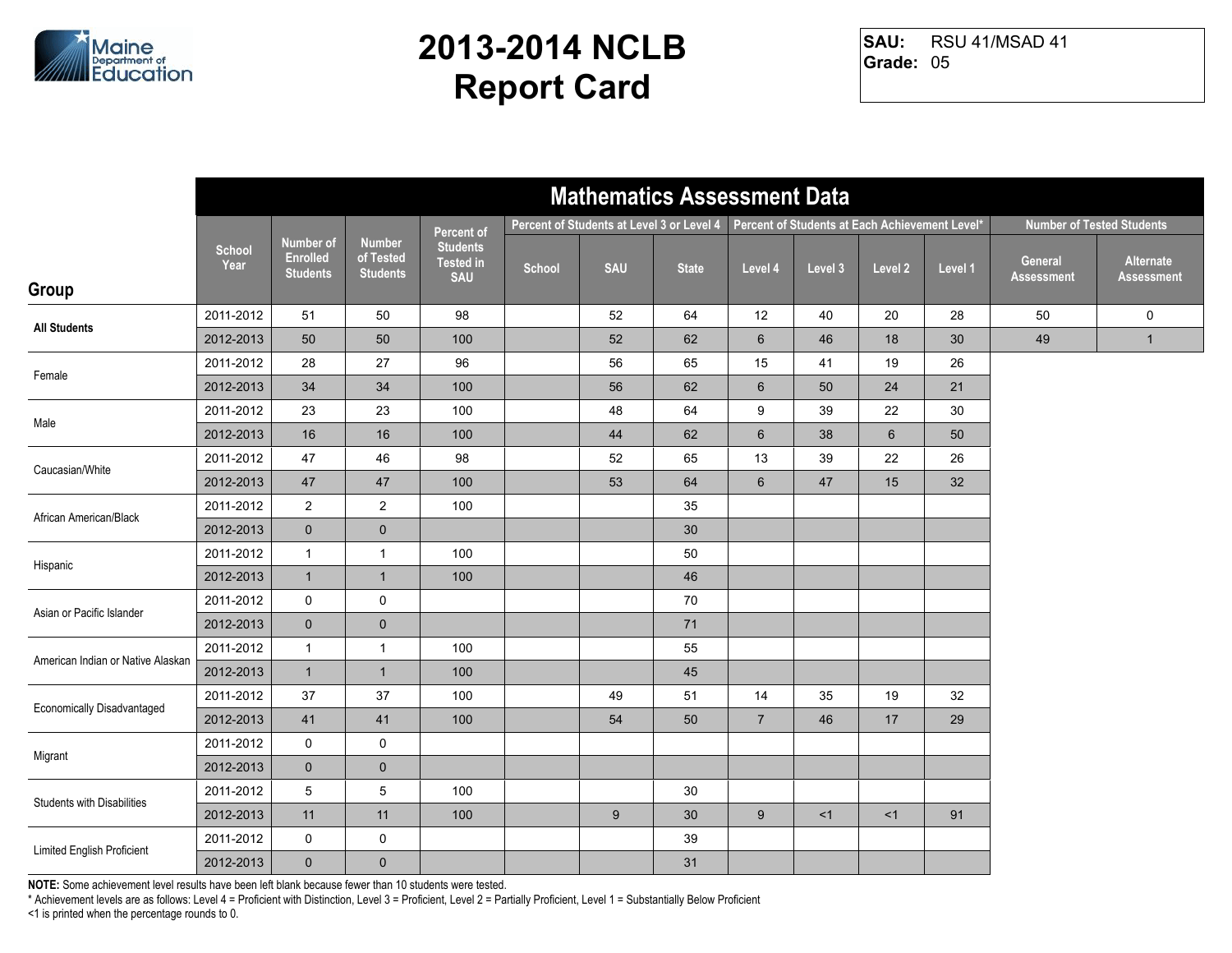

RSU 41/MSAD 41 **Grade:** 06 **SAU:**

|                                   |                       |                                                        |                                               |                                                   |        | <b>Mathematics Assessment Data</b>        |              |                 |                                                |         |                 |                              |                                  |
|-----------------------------------|-----------------------|--------------------------------------------------------|-----------------------------------------------|---------------------------------------------------|--------|-------------------------------------------|--------------|-----------------|------------------------------------------------|---------|-----------------|------------------------------|----------------------------------|
|                                   |                       |                                                        |                                               | Percent of                                        |        | Percent of Students at Level 3 or Level 4 |              |                 | Percent of Students at Each Achievement Level* |         |                 |                              | <b>Number of Tested Students</b> |
| Group                             | <b>School</b><br>Year | <b>Number of</b><br><b>Enrolled</b><br><b>Students</b> | <b>Number</b><br>of Tested<br><b>Students</b> | <b>Students</b><br><b>Tested in</b><br><b>SAU</b> | School | <b>SAU</b>                                | <b>State</b> | Level 4         | Level 3                                        | Level 2 | Level 1         | General<br><b>Assessment</b> | Alternate<br><b>Assessment</b>   |
| <b>All Students</b>               | 2011-2012             | 54                                                     | 53                                            | 98                                                |        | 49                                        | 64           | 13              | 36                                             | 21      | 30              | 50                           | 3                                |
|                                   | 2012-2013             | 47                                                     | 47                                            | 100                                               |        | 53                                        | 64           | 11              | 43                                             | 17      | 30              | 47                           | $\pmb{0}$                        |
| Female                            | 2011-2012             | 22                                                     | 21                                            | 95                                                |        | 52                                        | 64           | 14              | 38                                             | 14      | 33              |                              |                                  |
|                                   | 2012-2013             | 27                                                     | 27                                            | 100                                               |        | 56                                        | 65           | 15              | 41                                             | 19      | 26              |                              |                                  |
| Male                              | 2011-2012             | 32                                                     | 32                                            | 100                                               |        | 47                                        | 64           | 13              | 34                                             | 25      | 28              |                              |                                  |
|                                   | 2012-2013             | 20                                                     | 20                                            | 100                                               |        | 50                                        | 63           | $5\phantom{.0}$ | 45                                             | 15      | 35              |                              |                                  |
| Caucasian/White                   | 2011-2012             | 53                                                     | 52                                            | 98                                                |        | 50                                        | 66           | 13              | 37                                             | 19      | 31              |                              |                                  |
|                                   | 2012-2013             | ${\bf 46}$                                             | 46                                            | 100                                               |        | 52                                        | 65           | 11              | 41                                             | 17      | 30 <sup>°</sup> |                              |                                  |
| African American/Black            | 2011-2012             | $\mathbf{1}$                                           | $\mathbf{1}$                                  | 100                                               |        |                                           | 35           |                 |                                                |         |                 |                              |                                  |
|                                   | 2012-2013             | $\mathbf{1}$                                           | $\mathbf{1}$                                  | 100                                               |        |                                           | 30           |                 |                                                |         |                 |                              |                                  |
| Hispanic                          | 2011-2012             | 0                                                      | $\pmb{0}$                                     |                                                   |        |                                           | 51           |                 |                                                |         |                 |                              |                                  |
|                                   | 2012-2013             | $\mathbf 0$                                            | $\pmb{0}$                                     |                                                   |        |                                           | 52           |                 |                                                |         |                 |                              |                                  |
| Asian or Pacific Islander         | 2011-2012             | 0                                                      | $\mathbf 0$                                   |                                                   |        |                                           | 74           |                 |                                                |         |                 |                              |                                  |
|                                   | 2012-2013             | $\mathbf 0$                                            | $\pmb{0}$                                     |                                                   |        |                                           | 68           |                 |                                                |         |                 |                              |                                  |
| American Indian or Native Alaskan | 2011-2012             | 0                                                      | $\mathbf 0$                                   |                                                   |        |                                           | 52           |                 |                                                |         |                 |                              |                                  |
|                                   | 2012-2013             | $\mathbf 0$                                            | $\mathbf 0$                                   |                                                   |        |                                           | 52           |                 |                                                |         |                 |                              |                                  |
| <b>Economically Disadvantaged</b> | 2011-2012             | 41                                                     | 40                                            | 98                                                |        | 50                                        | 51           | 15              | 35                                             | 18      | 33              |                              |                                  |
|                                   | 2012-2013             | 37                                                     | 37                                            | 100                                               |        | 49                                        | 51           | 11              | 38                                             | 16      | 35              |                              |                                  |
| Migrant                           | 2011-2012             | 0                                                      | $\mathsf 0$                                   |                                                   |        |                                           |              |                 |                                                |         |                 |                              |                                  |
|                                   | 2012-2013             | $\mathbf{0}$                                           | $\mathbf 0$                                   |                                                   |        |                                           |              |                 |                                                |         |                 |                              |                                  |
| Students with Disabilities        | 2011-2012             | 15                                                     | 15                                            | 100                                               |        | 47                                        | 29           | 33              | 13                                             | 13      | 40              |                              |                                  |
|                                   | 2012-2013             | 8                                                      | $\bf 8$                                       | 100                                               |        |                                           | 24           |                 |                                                |         |                 |                              |                                  |
| Limited English Proficient        | 2011-2012             | 0                                                      | $\pmb{0}$                                     |                                                   |        |                                           | 37           |                 |                                                |         |                 |                              |                                  |
|                                   | 2012-2013             | $\mathbf 0$                                            | $\pmb{0}$                                     |                                                   |        |                                           | 36           |                 |                                                |         |                 |                              |                                  |

**NOTE:** Some achievement level results have been left blank because fewer than 10 students were tested.

\* Achievement levels are as follows: Level 4 = Proficient with Distinction, Level 3 = Proficient, Level 2 = Partially Proficient, Level 1 = Substantially Below Proficient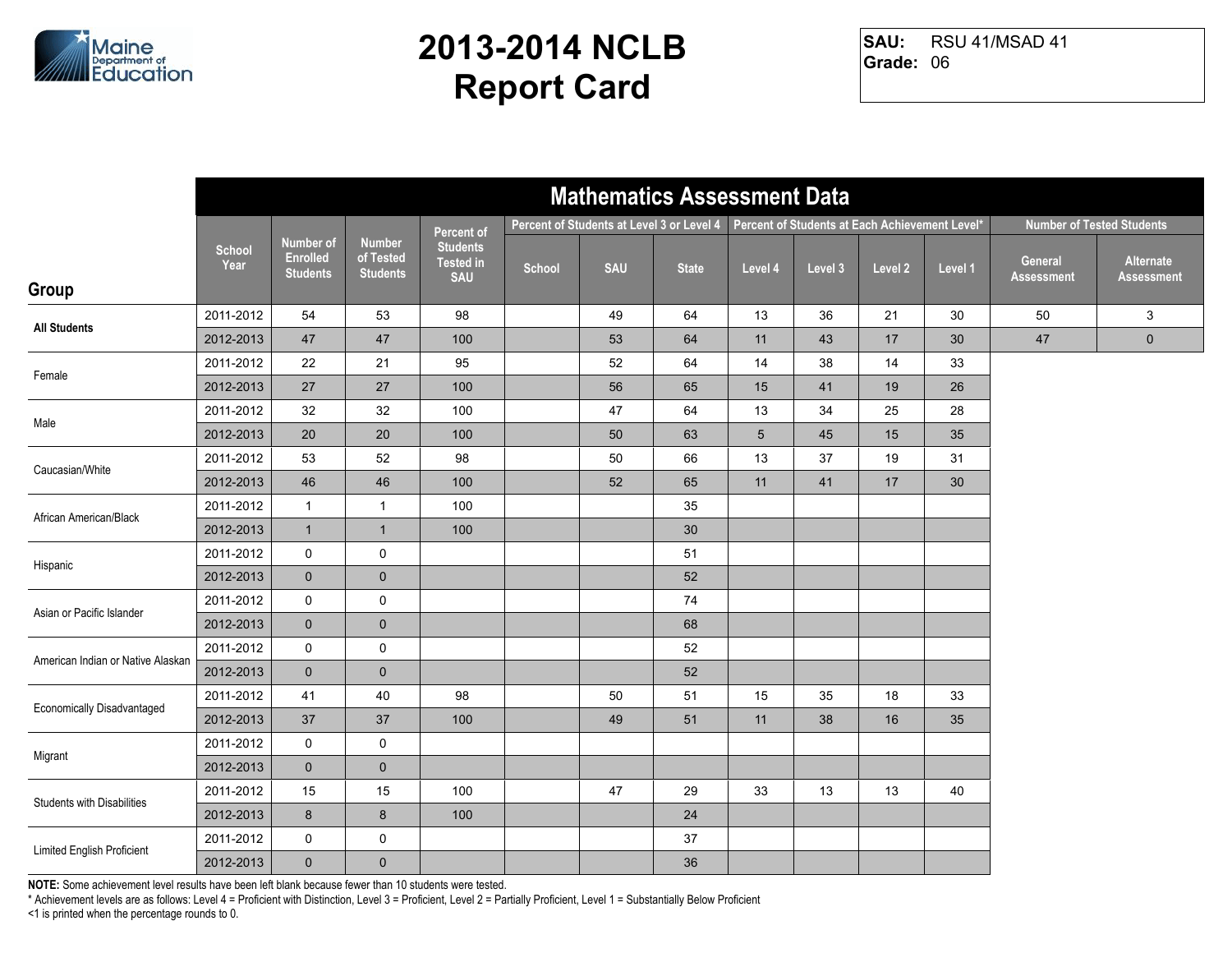

RSU 41/MSAD 41 **Grade:** 07 **SAU:**

|                                   |                       |                                                 |                                               |                                                   |        | <b>Mathematics Assessment Data</b>        |              |                 |                                                |         |         |                              |                                  |
|-----------------------------------|-----------------------|-------------------------------------------------|-----------------------------------------------|---------------------------------------------------|--------|-------------------------------------------|--------------|-----------------|------------------------------------------------|---------|---------|------------------------------|----------------------------------|
|                                   |                       |                                                 |                                               | Percent of                                        |        | Percent of Students at Level 3 or Level 4 |              |                 | Percent of Students at Each Achievement Level* |         |         |                              | <b>Number of Tested Students</b> |
| Group                             | <b>School</b><br>Year | Number of<br><b>Enrolled</b><br><b>Students</b> | <b>Number</b><br>of Tested<br><b>Students</b> | <b>Students</b><br><b>Tested in</b><br><b>SAU</b> | School | <b>SAU</b>                                | <b>State</b> | Level 4         | Level 3                                        | Level 2 | Level 1 | General<br><b>Assessment</b> | Alternate<br><b>Assessment</b>   |
| <b>All Students</b>               | 2011-2012             | 64                                              | 64                                            | 100                                               |        | 45                                        | 61           | 8               | 38                                             | 22      | 33      | 62                           | $\overline{2}$                   |
|                                   | 2012-2013             | 58                                              | 56                                            | 97                                                |        | 43                                        | 59           | $5\phantom{.0}$ | 38                                             | 21      | 36      | 54                           | $\overline{2}$                   |
| Female                            | 2011-2012             | 29                                              | 29                                            | 100                                               |        | 59                                        | 60           | 14              | 45                                             | 17      | 24      |                              |                                  |
|                                   | 2012-2013             | 24                                              | 22                                            | 92                                                |        | 50                                        | 59           | <1              | 50                                             | 14      | 36      |                              |                                  |
| Male                              | 2011-2012             | 35                                              | 35                                            | 100                                               |        | 34                                        | 61           | 3               | 31                                             | 26      | 40      |                              |                                  |
|                                   | 2012-2013             | 34                                              | 34                                            | 100                                               |        | 38                                        | 59           | $9\,$           | 29                                             | 26      | 35      |                              |                                  |
| Caucasian/White                   | 2011-2012             | 63                                              | 63                                            | 100                                               |        | 44                                        | 62           | 8               | 37                                             | 22      | 33      |                              |                                  |
|                                   | 2012-2013             | $57\,$                                          | 55                                            | 96                                                |        | 44                                        | 60           | $\sqrt{5}$      | 38                                             | 20      | 36      |                              |                                  |
| African American/Black            | 2011-2012             | 0                                               | 0                                             |                                                   |        |                                           | 34           |                 |                                                |         |         |                              |                                  |
|                                   | 2012-2013             | $\mathbf{1}$                                    | $\mathbf{1}$                                  | 100                                               |        |                                           | 30           |                 |                                                |         |         |                              |                                  |
| Hispanic                          | 2011-2012             | $\mathbf 0$                                     | $\mathbf 0$                                   |                                                   |        |                                           | 52           |                 |                                                |         |         |                              |                                  |
|                                   | 2012-2013             | $\mathbf{0}$                                    | $\pmb{0}$                                     |                                                   |        |                                           | 46           |                 |                                                |         |         |                              |                                  |
| Asian or Pacific Islander         | 2011-2012             | $\mathsf{O}$                                    | $\pmb{0}$                                     |                                                   |        |                                           | 65           |                 |                                                |         |         |                              |                                  |
|                                   | 2012-2013             | $\overline{0}$                                  | $\pmb{0}$                                     |                                                   |        |                                           | 70           |                 |                                                |         |         |                              |                                  |
| American Indian or Native Alaskan | 2011-2012             | $\mathsf{O}$                                    | 0                                             |                                                   |        |                                           | 47           |                 |                                                |         |         |                              |                                  |
|                                   | 2012-2013             | $\mathbf{0}$                                    | $\mathbf 0$                                   |                                                   |        |                                           | 48           |                 |                                                |         |         |                              |                                  |
| <b>Economically Disadvantaged</b> | 2011-2012             | 49                                              | 49                                            | 100                                               |        | 45                                        | 47           | 8               | 37                                             | 18      | 37      |                              |                                  |
|                                   | 2012-2013             | 43                                              | 41                                            | 95                                                |        | 44                                        | 45           | $5\phantom{.0}$ | 39                                             | 22      | 34      |                              |                                  |
| Migrant                           | 2011-2012             | 0                                               | 0                                             |                                                   |        |                                           |              |                 |                                                |         |         |                              |                                  |
|                                   | 2012-2013             | $\mathbf{0}$                                    | $\mathbf 0$                                   |                                                   |        |                                           |              |                 |                                                |         |         |                              |                                  |
| <b>Students with Disabilities</b> | 2011-2012             | 18                                              | 18                                            | 100                                               |        | 6                                         | 25           | <1              | 6                                              | 17      | 78      |                              |                                  |
|                                   | 2012-2013             | 15                                              | 14                                            | 93                                                |        | 36                                        | 22           | 14              | 21                                             | 21      | 43      |                              |                                  |
| Limited English Proficient        | 2011-2012             | 0                                               | $\pmb{0}$                                     |                                                   |        |                                           | 37           |                 |                                                |         |         |                              |                                  |
|                                   | 2012-2013             | $\overline{0}$                                  | $\pmb{0}$                                     |                                                   |        |                                           | 35           |                 |                                                |         |         |                              |                                  |

**NOTE:** Some achievement level results have been left blank because fewer than 10 students were tested.

\* Achievement levels are as follows: Level 4 = Proficient with Distinction, Level 3 = Proficient, Level 2 = Partially Proficient, Level 1 = Substantially Below Proficient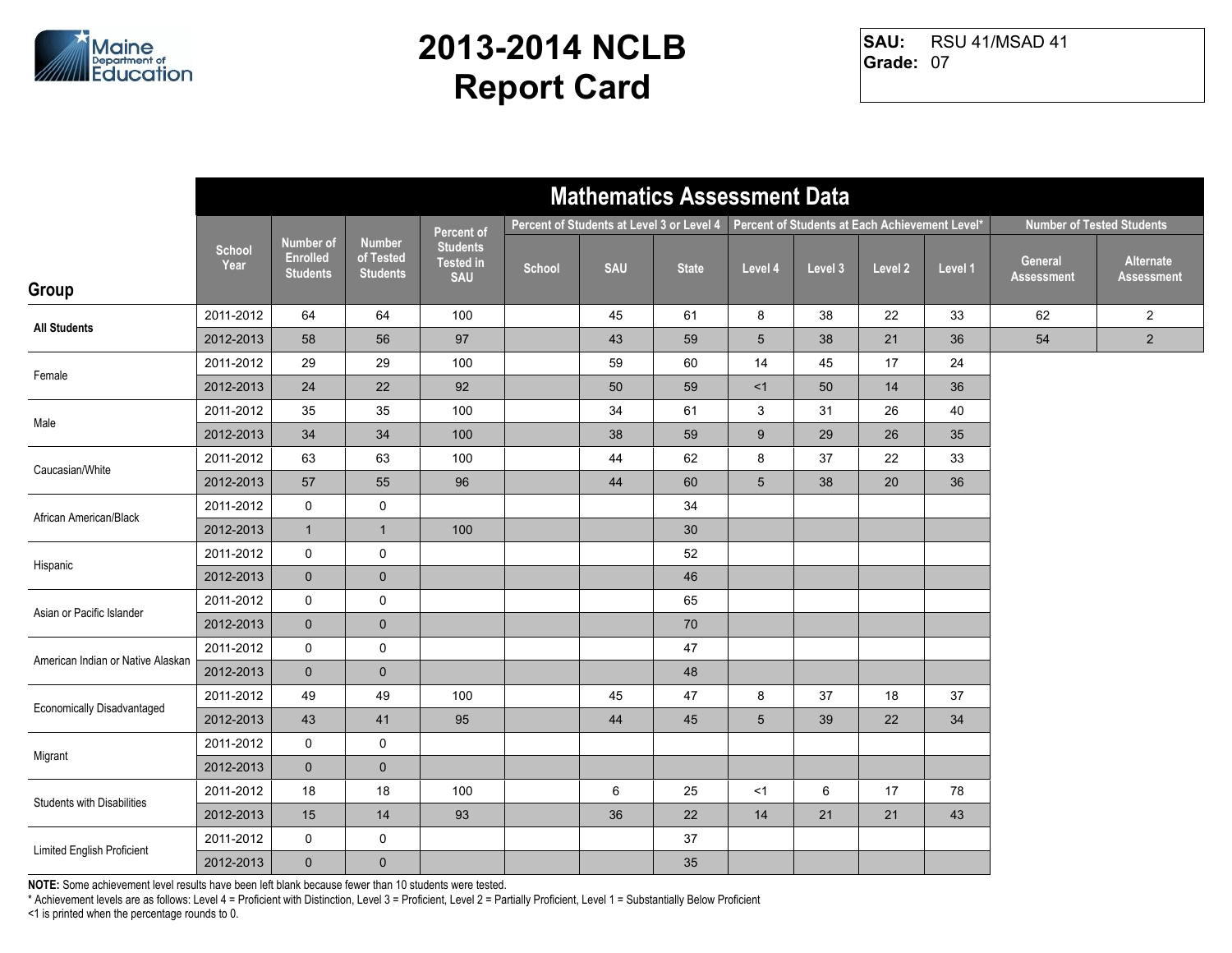

RSU 41/MSAD 41 **Grade:** 08 **SAU:**

|                                   | <b>Mathematics Assessment Data</b> |                                                        |                                               |                                                   |        |                                           |              |                |                                                |         |         |                              |                                  |
|-----------------------------------|------------------------------------|--------------------------------------------------------|-----------------------------------------------|---------------------------------------------------|--------|-------------------------------------------|--------------|----------------|------------------------------------------------|---------|---------|------------------------------|----------------------------------|
|                                   |                                    |                                                        |                                               | Percent of                                        |        | Percent of Students at Level 3 or Level 4 |              |                | Percent of Students at Each Achievement Level* |         |         |                              | <b>Number of Tested Students</b> |
| Group                             | <b>School</b><br>Year              | <b>Number of</b><br><b>Enrolled</b><br><b>Students</b> | <b>Number</b><br>of Tested<br><b>Students</b> | <b>Students</b><br><b>Tested in</b><br><b>SAU</b> | School | <b>SAU</b>                                | <b>State</b> | Level 4        | Level 3                                        | Level 2 | Level 1 | General<br><b>Assessment</b> | Alternate<br><b>Assessment</b>   |
|                                   | 2011-2012                          | 54                                                     | 53                                            | 98                                                |        | 34                                        | 60           | 11             | 23                                             | 30      | 36      | 51                           | $\overline{2}$                   |
| <b>All Students</b>               | 2012-2013                          | 67                                                     | 64                                            | 96                                                |        | 39                                        | 61           | $8\phantom{1}$ | 31                                             | 28      | 33      | 64                           | $\pmb{0}$                        |
|                                   | 2011-2012                          | 30                                                     | 29                                            | 97                                                |        | 41                                        | 62           | 17             | 24                                             | 34      | 24      |                              |                                  |
| Female                            | 2012-2013                          | $30\,$                                                 | 29                                            | 97                                                |        | 55                                        | 62           | 14             | 41                                             | 24      | 21      |                              |                                  |
| Male                              | 2011-2012                          | 24                                                     | 24                                            | 100                                               |        | 25                                        | 58           | $\overline{4}$ | 21                                             | 25      | 50      |                              |                                  |
|                                   | 2012-2013                          | 37                                                     | 35                                            | 95                                                |        | 26                                        | 60           | $\mathbf{3}$   | 23                                             | 31      | 43      |                              |                                  |
| Caucasian/White                   | 2011-2012                          | 49                                                     | 48                                            | 98                                                |        | 35                                        | 61           | 13             | 23                                             | 29      | 35      |                              |                                  |
|                                   | 2012-2013                          | 66                                                     | 63                                            | 95                                                |        | 38                                        | 62           | $\bf 8$        | 30                                             | 29      | 33      |                              |                                  |
| African American/Black            | 2011-2012                          | 4                                                      | 4                                             | 100                                               |        |                                           | 32           |                |                                                |         |         |                              |                                  |
|                                   | 2012-2013                          | $\mathbf{0}$                                           | $\mathbf 0$                                   |                                                   |        |                                           | 33           |                |                                                |         |         |                              |                                  |
| Hispanic                          | 2011-2012                          | $\mathsf{O}$                                           | $\mathsf 0$                                   |                                                   |        |                                           | 48           |                |                                                |         |         |                              |                                  |
|                                   | 2012-2013                          | $\mathbf{0}$                                           | $\pmb{0}$                                     |                                                   |        |                                           | 59           |                |                                                |         |         |                              |                                  |
| Asian or Pacific Islander         | 2011-2012                          | $\mathsf{O}$                                           | $\mathbf 0$                                   |                                                   |        |                                           | 67           |                |                                                |         |         |                              |                                  |
|                                   | 2012-2013                          | $\mathbf 0$                                            | $\pmb{0}$                                     |                                                   |        |                                           | 71           |                |                                                |         |         |                              |                                  |
| American Indian or Native Alaskan | 2011-2012                          | $\mathbf{1}$                                           | $\mathbf{1}$                                  | 100                                               |        |                                           | 42           |                |                                                |         |         |                              |                                  |
|                                   | 2012-2013                          | $\mathbf{0}$                                           | $\pmb{0}$                                     |                                                   |        |                                           | 49           |                |                                                |         |         |                              |                                  |
| <b>Economically Disadvantaged</b> | 2011-2012                          | 37                                                     | 37                                            | 100                                               |        | 32                                        | 45           | 11             | 22                                             | 24      | 43      |                              |                                  |
|                                   | 2012-2013                          | 48                                                     | 46                                            | 96                                                |        | 28                                        | 47           | $\overline{4}$ | 24                                             | 33      | 39      |                              |                                  |
| Migrant                           | 2011-2012                          | $\mathsf{O}$                                           | 0                                             |                                                   |        |                                           |              |                |                                                |         |         |                              |                                  |
|                                   | 2012-2013                          | $\mathbf{0}$                                           | $\mathbf 0$                                   |                                                   |        |                                           |              |                |                                                |         |         |                              |                                  |
| <b>Students with Disabilities</b> | 2011-2012                          | 15                                                     | 15                                            | 100                                               |        | 13                                        | 21           | $\overline{7}$ | $\overline{7}$                                 | 13      | 73      |                              |                                  |
|                                   | 2012-2013                          | 21                                                     | 18                                            | 86                                                |        | < 1                                       | 22           | <1             | <1                                             | 17      | 83      |                              |                                  |
| Limited English Proficient        | 2011-2012                          | 0                                                      | $\pmb{0}$                                     |                                                   |        |                                           | 31           |                |                                                |         |         |                              |                                  |
|                                   | 2012-2013                          | $\overline{0}$                                         | $\pmb{0}$                                     |                                                   |        |                                           | 35           |                |                                                |         |         |                              |                                  |

**NOTE:** Some achievement level results have been left blank because fewer than 10 students were tested.

\* Achievement levels are as follows: Level 4 = Proficient with Distinction, Level 3 = Proficient, Level 2 = Partially Proficient, Level 1 = Substantially Below Proficient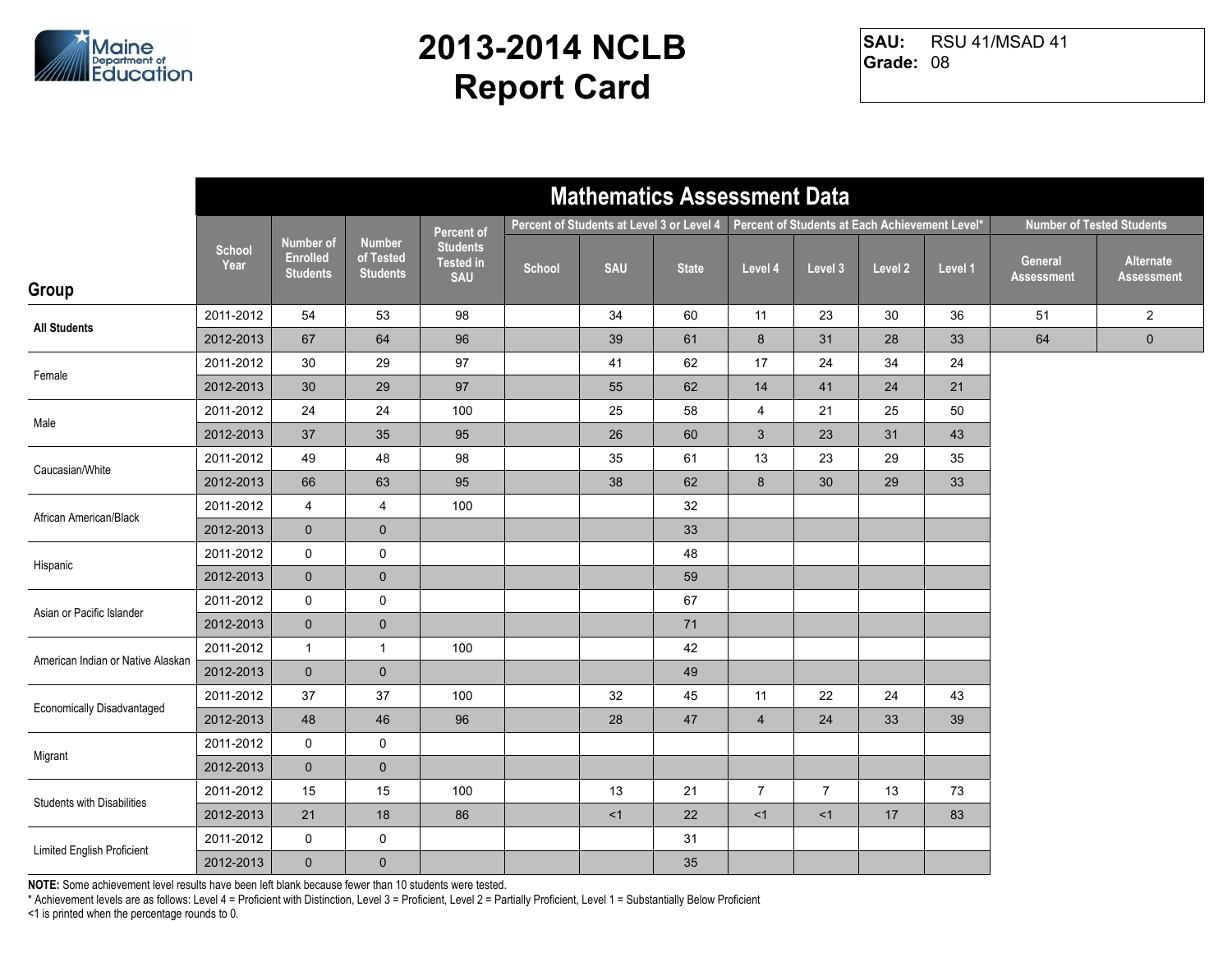

RSU 41/MSAD 41 **Grade:** High School **SAU:**

|                                   | <b>Mathematics Assessment Data</b> |                                                        |                                               |                                                   |                                                                                             |                 |              |         |         |                |         |                              |                                  |
|-----------------------------------|------------------------------------|--------------------------------------------------------|-----------------------------------------------|---------------------------------------------------|---------------------------------------------------------------------------------------------|-----------------|--------------|---------|---------|----------------|---------|------------------------------|----------------------------------|
|                                   |                                    |                                                        |                                               | Percent of                                        | Percent of Students at Each Achievement Level*<br>Percent of Students at Level 3 or Level 4 |                 |              |         |         |                |         |                              | <b>Number of Tested Students</b> |
| Group                             | School<br>Year                     | <b>Number of</b><br><b>Enrolled</b><br><b>Students</b> | <b>Number</b><br>of Tested<br><b>Students</b> | <b>Students</b><br><b>Tested in</b><br><b>SAU</b> | School                                                                                      | <b>SAU</b>      | <b>State</b> | Level 4 | Level 3 | Level 2        | Level 1 | General<br><b>Assessment</b> | Alternate<br><b>Assessment</b>   |
| <b>All Students</b>               | 2011-2012                          | 56                                                     | 46                                            | 82                                                |                                                                                             | 28              | 47           | <1      | 28      | 22             | 50      | 46                           | $\mathbf 0$                      |
|                                   | 2012-2013                          | 42                                                     | 38                                            | 90                                                |                                                                                             | 24              | 48           | <1      | 24      | 37             | 39      | 37                           | $\mathbf{1}$                     |
| Female                            | 2011-2012                          | 27                                                     | 23                                            | 85                                                |                                                                                             | 26              | 46           | $<$ 1   | 26      | 26             | 48      |                              |                                  |
|                                   | 2012-2013                          | 22                                                     | 19                                            | 86                                                |                                                                                             | $5\phantom{.0}$ | 47           | <1      | 5       | 47             | 47      |                              |                                  |
| Male                              | 2011-2012                          | 29                                                     | 23                                            | 79                                                |                                                                                             | 30              | 47           | <1      | 30      | 17             | 52      |                              |                                  |
|                                   | 2012-2013                          | 20                                                     | 19                                            | 95                                                |                                                                                             | 42              | 49           | <1      | 42      | 26             | 32      |                              |                                  |
| Caucasian/White                   | 2011-2012                          | 55                                                     | 45                                            | 82                                                |                                                                                             | 29              | 48           | $<$ 1   | 29      | 22             | 49      |                              |                                  |
|                                   | 2012-2013                          | 38                                                     | $34\,$                                        | 89                                                |                                                                                             | 24              | 49           | <1      | 24      | 38             | 38      |                              |                                  |
| African American/Black            | 2011-2012                          | $\mathbf{1}$                                           | $\mathbf{1}$                                  | 100                                               |                                                                                             |                 | 21           |         |         |                |         |                              |                                  |
|                                   | 2012-2013                          | $2^{\circ}$                                            | $\sqrt{2}$                                    | 100                                               |                                                                                             |                 | 18           |         |         |                |         |                              |                                  |
| Hispanic                          | 2011-2012                          | $\mathbf 0$                                            | 0                                             |                                                   |                                                                                             |                 | 32           |         |         |                |         |                              |                                  |
|                                   | 2012-2013                          | $\overline{2}$                                         | $\overline{2}$                                | 100                                               |                                                                                             |                 | 36           |         |         |                |         |                              |                                  |
| Asian or Pacific Islander         | 2011-2012                          | $\mathsf{O}$                                           | $\mathsf{O}\xspace$                           |                                                   |                                                                                             |                 | 55           |         |         |                |         |                              |                                  |
|                                   | 2012-2013                          | $\mathbf 0$                                            | $\pmb{0}$                                     |                                                   |                                                                                             |                 | 61           |         |         |                |         |                              |                                  |
| American Indian or Native Alaskan | 2011-2012                          | $\mathbf 0$                                            | 0                                             |                                                   |                                                                                             |                 | 33           |         |         |                |         |                              |                                  |
|                                   | 2012-2013                          | $\mathbf 0$                                            | $\mathbf 0$                                   |                                                   |                                                                                             |                 | 29           |         |         |                |         |                              |                                  |
| Economically Disadvantaged        | 2011-2012                          | 29                                                     | 21                                            | 72                                                |                                                                                             | 24              | $30\,$       | <1      | 24      | 10             | 67      |                              |                                  |
|                                   | 2012-2013                          | 27                                                     | 26                                            | 96                                                |                                                                                             | 31              | 31           | <1      | 31      | 19             | 50      |                              |                                  |
| Migrant                           | 2011-2012                          | 0                                                      | $\mathbf 0$                                   |                                                   |                                                                                             |                 |              |         |         |                |         |                              |                                  |
|                                   | 2012-2013                          | $\mathbf 0$                                            | $\mathbf 0$                                   |                                                   |                                                                                             |                 |              |         |         |                |         |                              |                                  |
| <b>Students with Disabilities</b> | 2011-2012                          | 21                                                     | 14                                            | 67                                                |                                                                                             | <1              | 15           | <1      | <1      | $\overline{7}$ | 93      |                              |                                  |
|                                   | 2012-2013                          | $\overline{4}$                                         | $\overline{\mathbf{4}}$                       | 100                                               |                                                                                             |                 | 14           |         |         |                |         |                              |                                  |
| <b>Limited English Proficient</b> | 2011-2012                          | 0                                                      | 0                                             |                                                   |                                                                                             |                 | 15           |         |         |                |         |                              |                                  |
|                                   | 2012-2013                          | $\mathbf{0}$                                           | $\pmb{0}$                                     |                                                   |                                                                                             |                 | 15           |         |         |                |         |                              |                                  |

**NOTE:** Some achievement level results have been left blank because fewer than 10 students were tested.

\* Achievement levels are as follows: Level 4 = Proficient with Distinction, Level 3 = Proficient, Level 2 = Partially Proficient, Level 1 = Substantially Below Proficient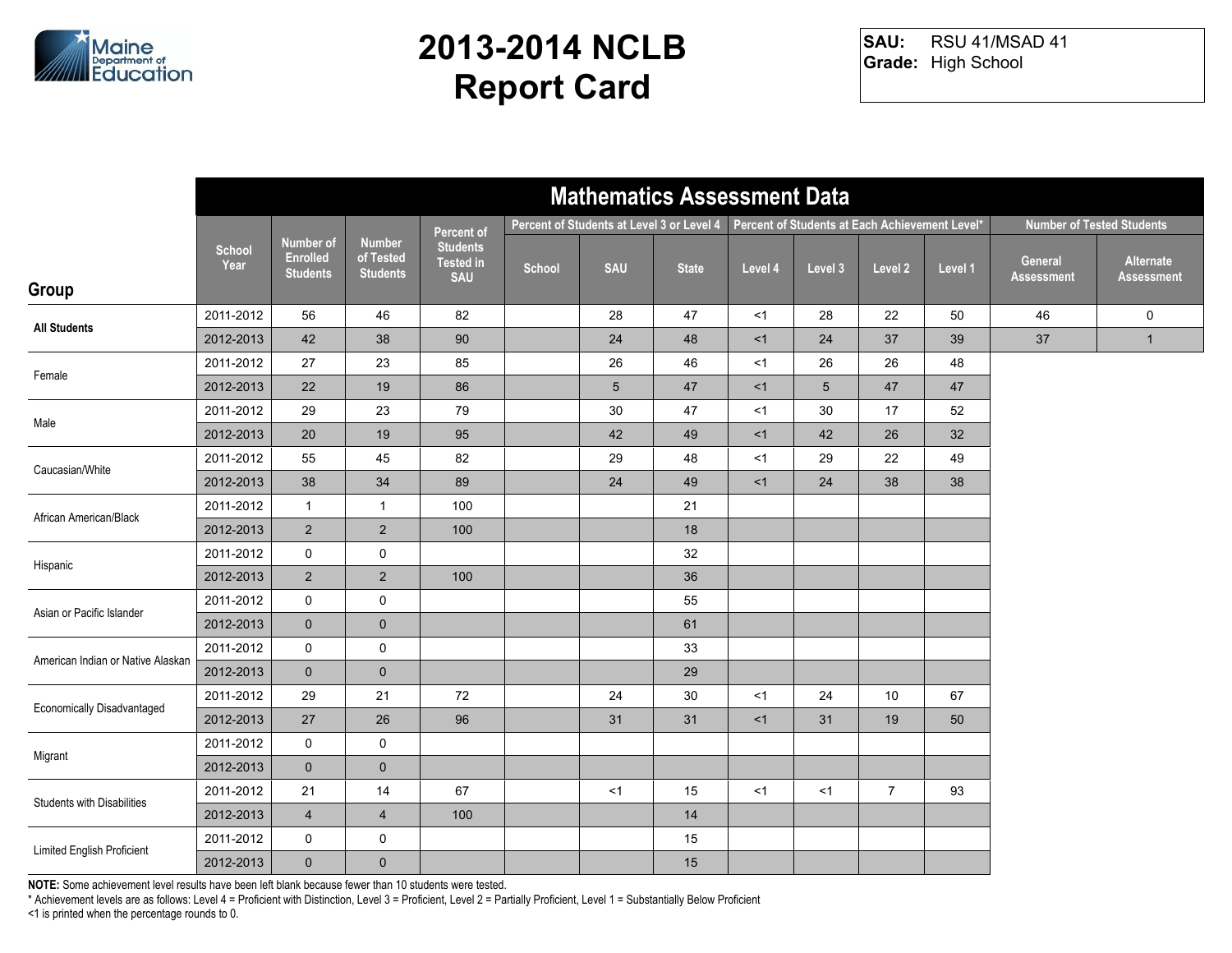

RSU 41/MSAD 41 **Grade:** 05 **SAU:**

|                                   | <b>Science Assessment Data</b> |                                                 |                                               |                                                   |        |                                           |              |                |                                                |         |         |                              |                                  |
|-----------------------------------|--------------------------------|-------------------------------------------------|-----------------------------------------------|---------------------------------------------------|--------|-------------------------------------------|--------------|----------------|------------------------------------------------|---------|---------|------------------------------|----------------------------------|
|                                   |                                |                                                 |                                               | Percent of                                        |        | Percent of Students at Level 3 or Level 4 |              |                | Percent of Students at Each Achievement Level* |         |         |                              | <b>Number of Tested Students</b> |
| Group                             | <b>School</b><br>Year          | Number of<br><b>Enrolled</b><br><b>Students</b> | <b>Number</b><br>of Tested<br><b>Students</b> | <b>Students</b><br><b>Tested in</b><br><b>SAU</b> | School | <b>SAU</b>                                | <b>State</b> | Level 4        | Level 3                                        | Level 2 | Level 1 | General<br><b>Assessment</b> | Alternate<br><b>Assessment</b>   |
|                                   | 2011-2012                      | 47                                              | 46                                            | 98                                                |        | 61                                        | 62           | $\overline{7}$ | 54                                             | 26      | 13      | 46                           | $\mathbf 0$                      |
| <b>All Students</b>               | 2012-2013                      | 49                                              | 49                                            | 100                                               |        | 59                                        | 69           | $8\phantom{1}$ | 51                                             | 24      | 16      | 49                           | $\pmb{0}$                        |
| Female                            | 2011-2012                      | 25                                              | 25                                            | 100                                               |        | 60                                        | 61           | $\overline{4}$ | 56                                             | 32      | 8       |                              |                                  |
|                                   | 2012-2013                      | 32                                              | 32                                            | 100                                               |        | 56                                        | 69           | 6              | 50                                             | 25      | 19      |                              |                                  |
| Male                              | 2011-2012                      | 22                                              | 21                                            | 95                                                |        | 62                                        | 63           | 10             | 52                                             | 19      | 19      |                              |                                  |
|                                   | 2012-2013                      | 17                                              | $17$                                          | 100                                               |        | 65                                        | 70           | 12             | 53                                             | 24      | 12      |                              |                                  |
| Caucasian/White                   | 2011-2012                      | 44                                              | 43                                            | 98                                                |        | 60                                        | 64           | $\overline{7}$ | 53                                             | 26      | 14      |                              |                                  |
|                                   | 2012-2013                      | $47\,$                                          | $47\,$                                        | 100                                               |        | 60                                        | 71           | $9\,$          | 51                                             | 26      | 15      |                              |                                  |
| African American/Black            | 2011-2012                      | $\mathbf{1}$                                    | $\mathbf{1}$                                  | 100                                               |        |                                           | 32           |                |                                                |         |         |                              |                                  |
|                                   | 2012-2013                      | $\mathbf 0$                                     | $\mathbf 0$                                   |                                                   |        |                                           | 34           |                |                                                |         |         |                              |                                  |
| Hispanic                          | 2011-2012                      | $\mathbf{1}$                                    | $\mathbf{1}$                                  | 100                                               |        |                                           | 53           |                |                                                |         |         |                              |                                  |
|                                   | 2012-2013                      | $\mathbf 0$                                     | $\pmb{0}$                                     |                                                   |        |                                           | 58           |                |                                                |         |         |                              |                                  |
| Asian or Pacific Islander         | 2011-2012                      | $\mathsf{O}\xspace$                             | $\mathsf 0$                                   |                                                   |        |                                           | 62           |                |                                                |         |         |                              |                                  |
|                                   | 2012-2013                      | $\overline{0}$                                  | $\pmb{0}$                                     |                                                   |        |                                           | 72           |                |                                                |         |         |                              |                                  |
| American Indian or Native Alaskan | 2011-2012                      | $\mathbf{1}$                                    | $\mathbf{1}$                                  | 100                                               |        |                                           | 49           |                |                                                |         |         |                              |                                  |
|                                   | 2012-2013                      | $\mathbf{1}$                                    | $\mathbf{1}$                                  | 100                                               |        |                                           | 52           |                |                                                |         |         |                              |                                  |
| <b>Economically Disadvantaged</b> | 2011-2012                      | 36                                              | 35                                            | 97                                                |        | 60                                        | 51           | $\mathbf{3}$   | 57                                             | 23      | 17      |                              |                                  |
|                                   | 2012-2013                      | 40                                              | 40                                            | 100                                               |        | 58                                        | 58           | 10             | 48                                             | 25      | 18      |                              |                                  |
| Migrant                           | 2011-2012                      | 0                                               | 0                                             |                                                   |        |                                           |              |                |                                                |         |         |                              |                                  |
|                                   | 2012-2013                      | $\mathbf{0}$                                    | $\mathbf 0$                                   |                                                   |        |                                           |              |                |                                                |         |         |                              |                                  |
| <b>Students with Disabilities</b> | 2011-2012                      | 6                                               | 6                                             | 100                                               |        |                                           | 32           |                |                                                |         |         |                              |                                  |
|                                   | 2012-2013                      | 13                                              | 13                                            | 100                                               |        | 31                                        | 41           | $<1$           | 31                                             | 31      | 38      |                              |                                  |
| Limited English Proficient        | 2011-2012                      | 0                                               | $\pmb{0}$                                     |                                                   |        |                                           | 33           |                |                                                |         |         |                              |                                  |
|                                   | 2012-2013                      | $\overline{0}$                                  | $\pmb{0}$                                     |                                                   |        |                                           | 35           |                |                                                |         |         |                              |                                  |

**NOTE:** Some achievement level results have been left blank because fewer than 10 students were tested.

\* Achievement levels are as follows: Level 4 = Proficient with Distinction, Level 3 = Proficient, Level 2 = Partially Proficient, Level 1 = Substantially Below Proficient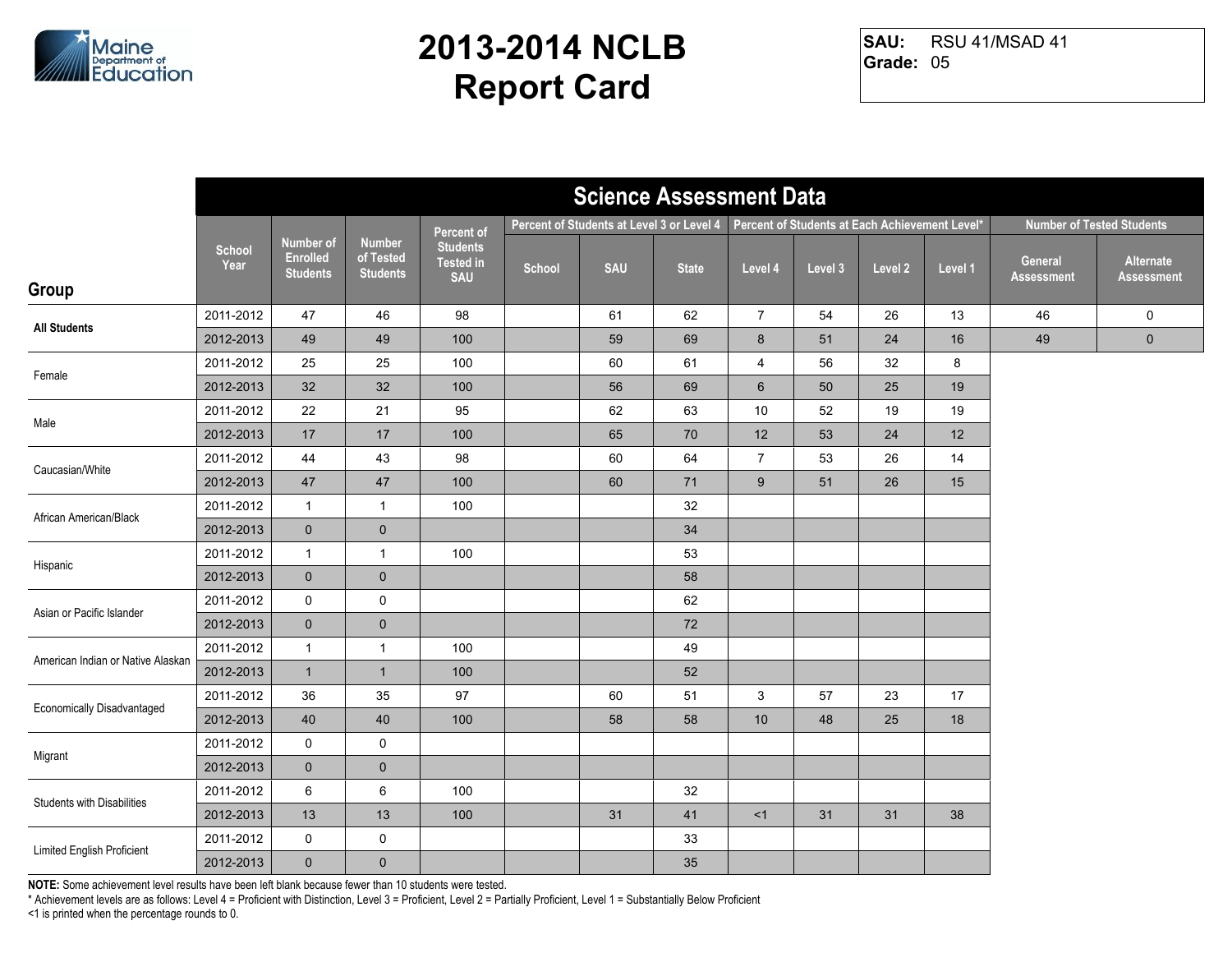

RSU 41/MSAD 41 **Grade:** 08 **SAU:**

|                                   | <b>Science Assessment Data</b> |                                                        |                                               |                                                   |                                                                                             |            |              |                |         |         |         |                              |                                  |
|-----------------------------------|--------------------------------|--------------------------------------------------------|-----------------------------------------------|---------------------------------------------------|---------------------------------------------------------------------------------------------|------------|--------------|----------------|---------|---------|---------|------------------------------|----------------------------------|
|                                   |                                |                                                        |                                               | Percent of                                        | Percent of Students at Each Achievement Level*<br>Percent of Students at Level 3 or Level 4 |            |              |                |         |         |         |                              | <b>Number of Tested Students</b> |
| Group                             | <b>School</b><br>Year          | <b>Number of</b><br><b>Enrolled</b><br><b>Students</b> | <b>Number</b><br>of Tested<br><b>Students</b> | <b>Students</b><br><b>Tested in</b><br><b>SAU</b> | School                                                                                      | <b>SAU</b> | <b>State</b> | Level 4        | Level 3 | Level 2 | Level 1 | General<br><b>Assessment</b> | Alternate<br><b>Assessment</b>   |
|                                   | 2011-2012                      | 50                                                     | 49                                            | 98                                                |                                                                                             | 57         | 72           | 16             | 41      | 35      | 8       | 48                           | $\mathbf{1}$                     |
| <b>All Students</b>               | 2012-2013                      | 67                                                     | 65                                            | 97                                                |                                                                                             | 54         | 70           | $9\,$          | 45      | 20      | 26      | 65                           | $\pmb{0}$                        |
|                                   | 2011-2012                      | 27                                                     | 26                                            | 96                                                |                                                                                             | 65         | 70           | 15             | 50      | 27      | 8       |                              |                                  |
| Female                            | 2012-2013                      | 28                                                     | 27                                            | 96                                                |                                                                                             | 67         | 69           | $\overline{7}$ | 59      | 15      | 19      |                              |                                  |
| Male                              | 2011-2012                      | 23                                                     | 23                                            | 100                                               |                                                                                             | 48         | 74           | 17             | 30      | 43      | 9       |                              |                                  |
|                                   | 2012-2013                      | 39                                                     | 38                                            | 97                                                |                                                                                             | 45         | 71           | 11             | 34      | 24      | 32      |                              |                                  |
| Caucasian/White                   | 2011-2012                      | 46                                                     | 45                                            | 98                                                |                                                                                             | 60         | 73           | 18             | 42      | 31      | 9       |                              |                                  |
|                                   | 2012-2013                      | 66                                                     | 64                                            | 97                                                |                                                                                             | 53         | 71           | 8              | 45      | 20      | 27      |                              |                                  |
| African American/Black            | 2011-2012                      | 3                                                      | 3                                             | 100                                               |                                                                                             |            | 42           |                |         |         |         |                              |                                  |
|                                   | 2012-2013                      | $\mathbf{0}$                                           | $\mathbf 0$                                   |                                                   |                                                                                             |            | 39           |                |         |         |         |                              |                                  |
| Hispanic                          | 2011-2012                      | $\mathsf{O}$                                           | $\pmb{0}$                                     |                                                   |                                                                                             |            | 62           |                |         |         |         |                              |                                  |
|                                   | 2012-2013                      | $\mathbf{0}$                                           | $\pmb{0}$                                     |                                                   |                                                                                             |            | 60           |                |         |         |         |                              |                                  |
| Asian or Pacific Islander         | 2011-2012                      | 0                                                      | $\mathbf 0$                                   |                                                   |                                                                                             |            | 69           |                |         |         |         |                              |                                  |
|                                   | 2012-2013                      | $\mathbf 0$                                            | $\pmb{0}$                                     |                                                   |                                                                                             |            | 70           |                |         |         |         |                              |                                  |
| American Indian or Native Alaskan | 2011-2012                      | $\mathbf{1}$                                           | $\mathbf{1}$                                  | 100                                               |                                                                                             |            | 60           |                |         |         |         |                              |                                  |
|                                   | 2012-2013                      | $\mathbf{0}$                                           | $\mathbf 0$                                   |                                                   |                                                                                             |            | 56           |                |         |         |         |                              |                                  |
| <b>Economically Disadvantaged</b> | 2011-2012                      | 35                                                     | 34                                            | 97                                                |                                                                                             | 44         | 60           | 15             | 29      | 44      | 12      |                              |                                  |
|                                   | 2012-2013                      | 45                                                     | 44                                            | 98                                                |                                                                                             | 48         | 59           | $\overline{5}$ | 43      | 20      | 32      |                              |                                  |
| Migrant                           | 2011-2012                      | 0                                                      | $\mathsf 0$                                   |                                                   |                                                                                             |            | 40           |                |         |         |         |                              |                                  |
|                                   | 2012-2013                      | $\mathbf{0}$                                           | $\mathbf{0}$                                  |                                                   |                                                                                             |            |              |                |         |         |         |                              |                                  |
| Students with Disabilities        | 2011-2012                      | 14                                                     | 14                                            | 100                                               |                                                                                             | 29         | 41           | <1             | 29      | 57      | 14      |                              |                                  |
|                                   | 2012-2013                      | 22                                                     | 21                                            | 95                                                |                                                                                             | 10         | 37           | <1             | 10      | 24      | 67      |                              |                                  |
| Limited English Proficient        | 2011-2012                      | 0                                                      | $\pmb{0}$                                     |                                                   |                                                                                             |            | 37           |                |         |         |         |                              |                                  |
|                                   | 2012-2013                      | $\mathbf{0}$                                           | $\pmb{0}$                                     |                                                   |                                                                                             |            | 33           |                |         |         |         |                              |                                  |

**NOTE:** Some achievement level results have been left blank because fewer than 10 students were tested.

\* Achievement levels are as follows: Level 4 = Proficient with Distinction, Level 3 = Proficient, Level 2 = Partially Proficient, Level 1 = Substantially Below Proficient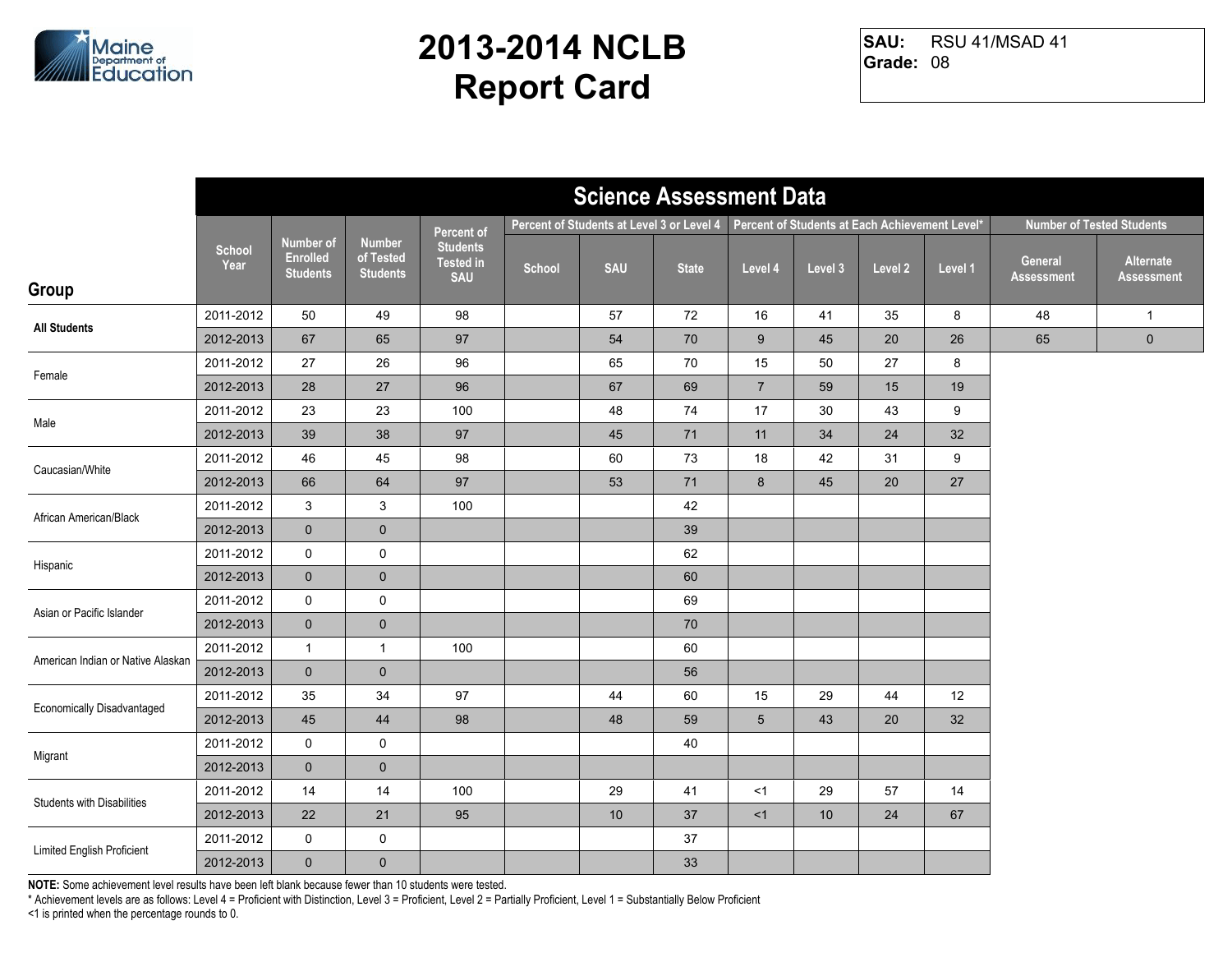

RSU 41/MSAD 41 **Grade:** High School **SAU:**

|                                   | <b>Science Assessment Data</b> |                                                        |                                               |                                                   |        |                                           |                 |                |         |                                                |         |                                  |                                |
|-----------------------------------|--------------------------------|--------------------------------------------------------|-----------------------------------------------|---------------------------------------------------|--------|-------------------------------------------|-----------------|----------------|---------|------------------------------------------------|---------|----------------------------------|--------------------------------|
|                                   |                                |                                                        |                                               | Percent of                                        |        | Percent of Students at Level 3 or Level 4 |                 |                |         | Percent of Students at Each Achievement Level* |         | <b>Number of Tested Students</b> |                                |
| Group                             | School<br>Year                 | <b>Number of</b><br><b>Enrolled</b><br><b>Students</b> | <b>Number</b><br>of Tested<br><b>Students</b> | <b>Students</b><br><b>Tested in</b><br><b>SAU</b> | School | <b>SAU</b>                                | <b>State</b>    | Level 4        | Level 3 | Level 2                                        | Level 1 | General<br><b>Assessment</b>     | Alternate<br><b>Assessment</b> |
|                                   | 2011-2012                      | 56                                                     | 49                                            | 88                                                |        | 18                                        | 44              | <1             | 18      | 24                                             | 57      | 49                               | $\mathbf 0$                    |
| <b>All Students</b>               | 2012-2013                      | 42                                                     | 36                                            | 86                                                |        | 25                                        | 41              | 3              | 22      | 42                                             | 33      | 35                               | $\mathbf{1}$                   |
| Female                            | 2011-2012                      | 27                                                     | 24                                            | 89                                                |        | $13$                                      | 40              | $<$ 1          | 13      | 33                                             | 54      |                                  |                                |
|                                   | 2012-2013                      | 22                                                     | 19                                            | 86                                                |        | 11                                        | 37              | <1             | 11      | 58                                             | 32      |                                  |                                |
| Male                              | 2011-2012                      | 29                                                     | 25                                            | 86                                                |        | 24                                        | 49              | <1             | 24      | 16                                             | 60      |                                  |                                |
|                                   | 2012-2013                      | 20                                                     | 17                                            | 85                                                |        | 41                                        | 44              | $6\phantom{1}$ | 35      | 24                                             | 35      |                                  |                                |
| Caucasian/White                   | 2011-2012                      | 55                                                     | 48                                            | 87                                                |        | 19                                        | 45              | < 1            | 19      | 25                                             | 56      |                                  |                                |
|                                   | 2012-2013                      | 38                                                     | 32                                            | 84                                                |        | 22                                        | 42              | <1             | 22      | 47                                             | 31      |                                  |                                |
| African American/Black            | 2011-2012                      | $\mathbf{1}$                                           | $\mathbf{1}$                                  | 100                                               |        |                                           | 20              |                |         |                                                |         |                                  |                                |
|                                   | 2012-2013                      | $2^{\circ}$                                            | $\overline{2}$                                | 100                                               |        |                                           | 17              |                |         |                                                |         |                                  |                                |
| Hispanic                          | 2011-2012                      | $\mathsf{O}$                                           | $\mathbf 0$                                   |                                                   |        |                                           | 32              |                |         |                                                |         |                                  |                                |
|                                   | 2012-2013                      | $2^{\circ}$                                            | $\overline{2}$                                | 100                                               |        |                                           | 30 <sup>°</sup> |                |         |                                                |         |                                  |                                |
| Asian or Pacific Islander         | 2011-2012                      | $\mathsf{O}$                                           | $\mathsf{O}\xspace$                           |                                                   |        |                                           | 45              |                |         |                                                |         |                                  |                                |
|                                   | 2012-2013                      | $\overline{0}$                                         | $\mathbf 0$                                   |                                                   |        |                                           | 45              |                |         |                                                |         |                                  |                                |
| American Indian or Native Alaskan | 2011-2012                      | $\mathbf 0$                                            | $\mathbf 0$                                   |                                                   |        |                                           | 34              |                |         |                                                |         |                                  |                                |
|                                   | 2012-2013                      | $\overline{0}$                                         | $\mathbf 0$                                   |                                                   |        |                                           | 22              |                |         |                                                |         |                                  |                                |
| Economically Disadvantaged        | 2011-2012                      | 29                                                     | 23                                            | 79                                                |        | 17                                        | 30              | <1             | 17      | 17                                             | 65      |                                  |                                |
|                                   | 2012-2013                      | 27                                                     | 24                                            | 89                                                |        | 29                                        | 27              | $\overline{4}$ | 25      | 33                                             | 38      |                                  |                                |
| Migrant                           | 2011-2012                      | $\mathsf{O}$                                           | $\mathbf 0$                                   |                                                   |        |                                           |                 |                |         |                                                |         |                                  |                                |
|                                   | 2012-2013                      | $\overline{0}$                                         | $\pmb{0}$                                     |                                                   |        |                                           |                 |                |         |                                                |         |                                  |                                |
| <b>Students with Disabilities</b> | 2011-2012                      | 21                                                     | 16                                            | 76                                                |        | < 1                                       | 16              | <1             | <1      | 6                                              | 94      |                                  |                                |
|                                   | 2012-2013                      | $\overline{4}$                                         | $\overline{4}$                                | 100                                               |        |                                           | 12              |                |         |                                                |         |                                  |                                |
| Limited English Proficient        | 2011-2012                      | 0                                                      | $\pmb{0}$                                     |                                                   |        |                                           | 10              |                |         |                                                |         |                                  |                                |
|                                   | 2012-2013                      | $\mathbf{0}$                                           | $\mathbf 0$                                   |                                                   |        |                                           | $10$            |                |         |                                                |         |                                  |                                |

**NOTE:** Some achievement level results have been left blank because fewer than 10 students were tested.

\* Achievement levels are as follows: Level 4 = Proficient with Distinction, Level 3 = Proficient, Level 2 = Partially Proficient, Level 1 = Substantially Below Proficient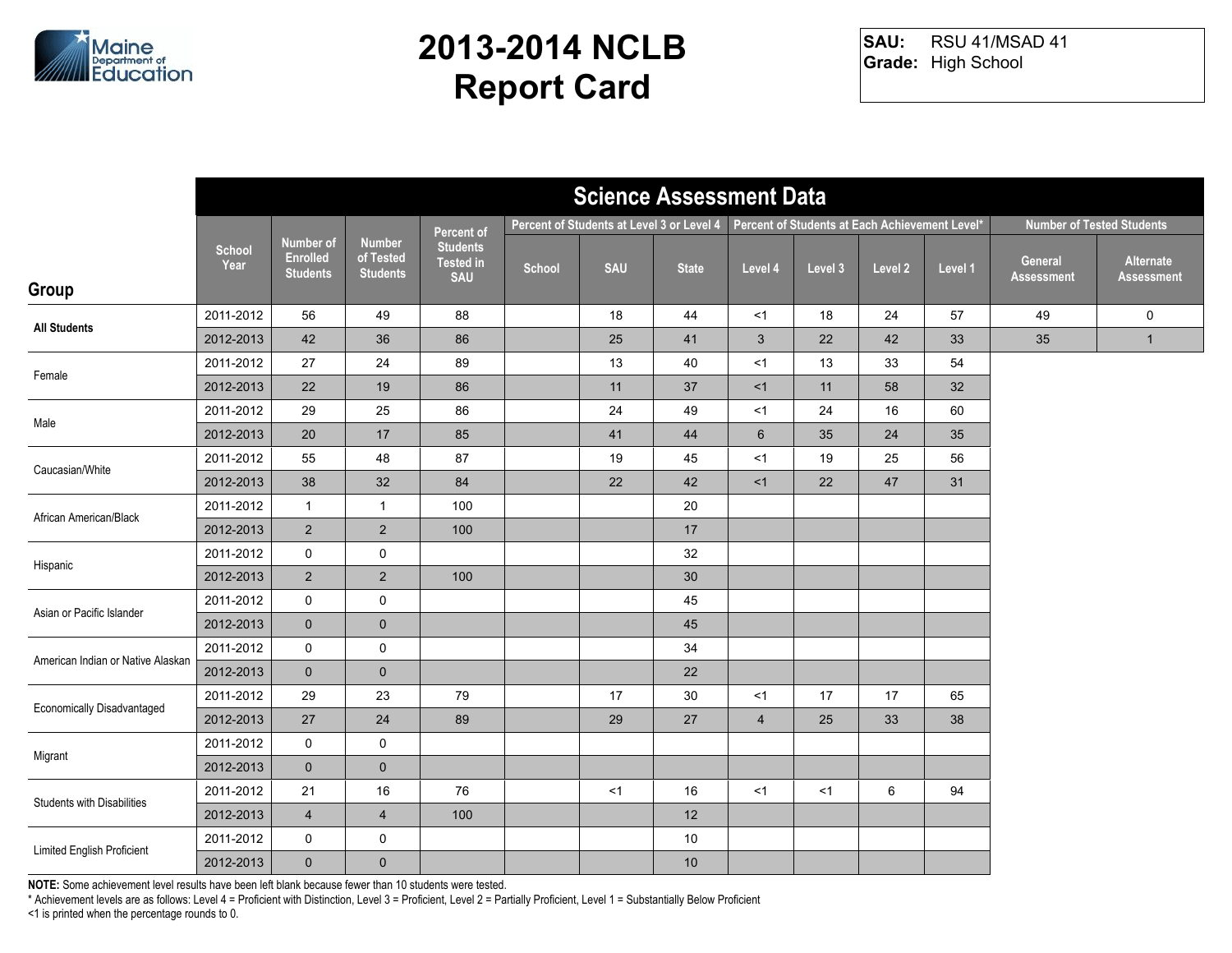

RSU 41/MSAD 41 **Grade:** 03-08 **SAU:**

|                                      | <b>Reading</b>            |                                      |                    |                   |                |                                |                                  |                 |                        |                                     |
|--------------------------------------|---------------------------|--------------------------------------|--------------------|-------------------|----------------|--------------------------------|----------------------------------|-----------------|------------------------|-------------------------------------|
|                                      |                           | Participation<br><b>Testing Year</b> |                    |                   |                |                                | <b>Teaching Year Achievement</b> |                 |                        | 2011-12                             |
|                                      |                           | Target = $95%$                       |                    | 2011-12<br>$\%$   |                |                                | 2012-13                          |                 | 2017-18<br>Performance | % Attendance Rate<br>Target = $93%$ |
| <b>GROUP</b>                         | <b>Number</b><br>Enrolled | Percent<br>Participated              | Average<br>Percent | <b>Proficient</b> | <b>Targets</b> | <b>Number</b><br><b>Tested</b> | <b>Number</b><br>Proficient      | %<br>Proficient | <b>Targets</b>         |                                     |
| <b>Whole SAU</b>                     | 339                       | 100                                  |                    | 58                | 62             | 320                            | 188                              | 59              | 79                     | 94                                  |
| Female                               | 170                       | 100                                  |                    | 64                | 67             | 164                            | 114                              | 70              | 82                     |                                     |
| Male                                 | 169                       | 100                                  |                    | 52                | 56             | 156                            | 74                               | 47              | 76                     |                                     |
| Caucasian/White                      | 324                       | 100                                  |                    | 59                | 62             | 304                            | 179                              | 59              | 80                     |                                     |
| <b>African American/Black</b>        | $\,6\,$                   | $^\star$                             |                    | $^\star$          |                | $\,6\,$                        | $\star$                          | $^\star$        |                        |                                     |
| Hispanic                             | $\overline{2}$            | $\star$                              |                    | $\star$           |                | $\overline{2}$                 | $\star$                          | $^\star$        |                        |                                     |
| Asian or Pacific Islander            | $\overline{4}$            | $^\star$                             |                    | $^\star$          |                | $\overline{4}$                 | $\star$                          | $\star$         |                        |                                     |
| American Indian or Native Alaskan    | $\mathbf{1}$              | $\star$                              |                    | $\star$           |                | $\sqrt{2}$                     | $\star$                          | $^\star$        |                        |                                     |
| <b>Economically Disadvantaged</b>    | 266                       | 100                                  |                    | 57                | 61             | 250                            | 144                              | 58              | 79                     |                                     |
| Not Economically Disadvantaged       | 73                        | 100                                  |                    | 62                | 65             | 70                             | 44                               | 63              | 81                     |                                     |
| Migrant                              | $\pmb{0}$                 | $\star$                              |                    | $\star$           |                | $\mathbf 0$                    | $\star$                          | $\star$         |                        |                                     |
| Not Migrant                          | 339                       | 100                                  |                    | 58                | 62             | 320                            | 188                              | 59              | 79                     |                                     |
| <b>Students with Disabilities</b>    | $76\,$                    | 100                                  |                    | $20\,$            | 27             | 72                             | 12                               | 17              | $60\,$                 |                                     |
| <b>Students without Disabilities</b> | 263                       | 100                                  |                    | 68                | 71             | 248                            | 176                              | 71              | 84                     |                                     |
| <b>Limited English Proficient</b>    | $\pmb{0}$                 | $\star$                              |                    | $\star$           |                | $\mathbf 0$                    | $\star$                          | $\star$         |                        |                                     |
| Not Limited English Proficient       | 339                       | 100                                  |                    | 58                | 62             | 320                            | 188                              | 59              | 79                     |                                     |
| <b>Super Subgroup</b>                | 280                       | 100                                  |                    | 54                | 58             | 264                            | 146                              | 55              | 77                     |                                     |
| Non-Super Subgroup                   | 59                        | 100                                  |                    | 73                | 75             | 56                             | 42                               | 75              | 87                     |                                     |

Group is too small to be statistically evaluated. Participation requires a minimum of 41 students in a subgroup and Performance requires a minimum of 10 students in a subgroup. \*Super Subgroup includes: African American/Black, Hispanic, American Indian or Native Alaskan, Economically Disadvantaged, Student with Disabilities, and Limited English Proficient.

A blank cell indicates data are not available.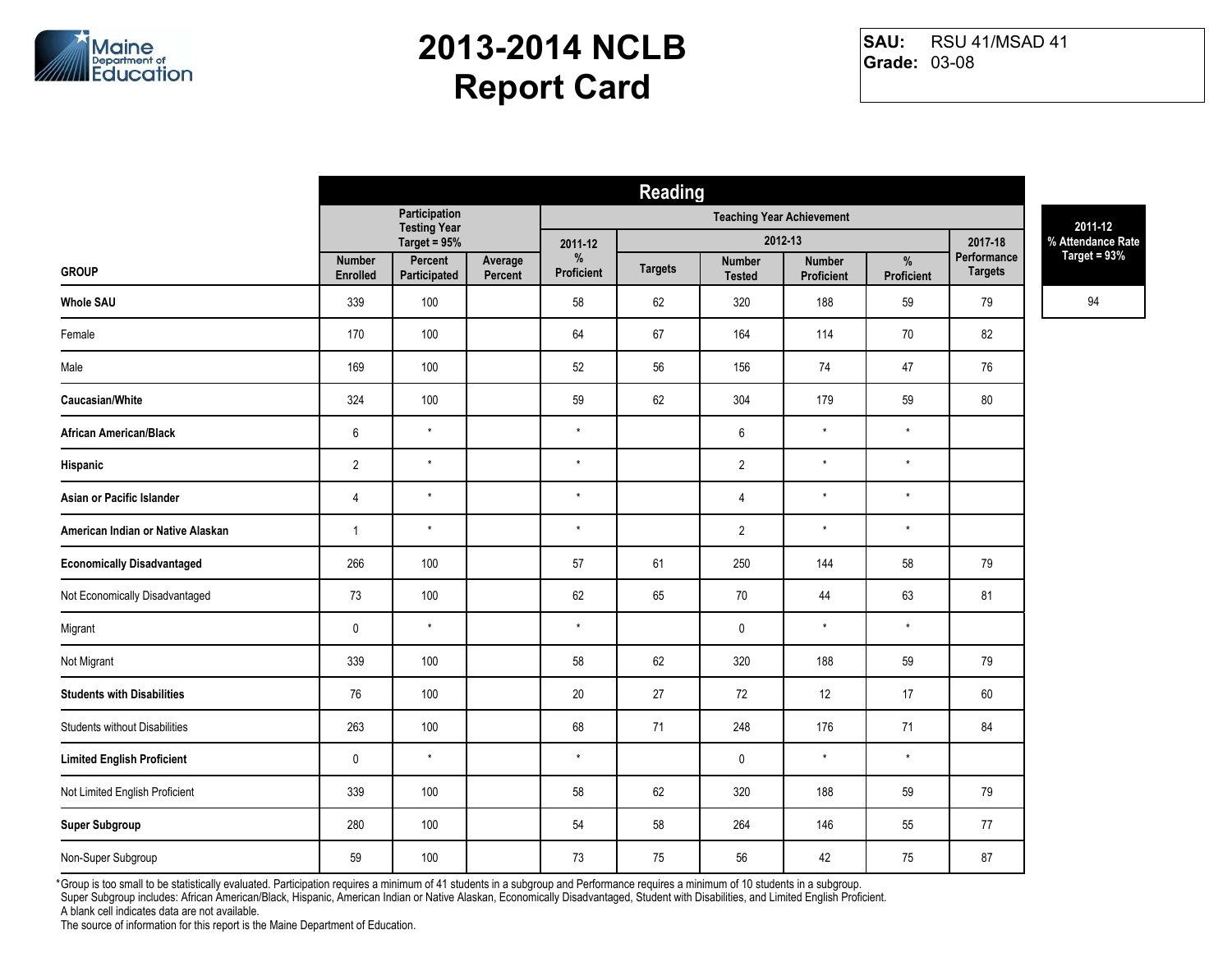

RSU 41/MSAD 41 **Grade:** 03-08 **SAU:**

|                                      | <b>Mathematics</b>        |                                      |                    |                    |                |                                |                             |                             |                               |                                     |
|--------------------------------------|---------------------------|--------------------------------------|--------------------|--------------------|----------------|--------------------------------|-----------------------------|-----------------------------|-------------------------------|-------------------------------------|
|                                      |                           | Participation<br><b>Testing Year</b> |                    |                    |                | 2011-12                        |                             |                             |                               |                                     |
|                                      |                           | Target = 95%                         |                    | 2011-12            |                |                                | 2012-13                     |                             | 2017-18                       | % Attendance Rate<br>Target = $93%$ |
| <b>GROUP</b>                         | <b>Number</b><br>Enrolled | Percent<br>Participated              | Average<br>Percent | $\%$<br>Proficient | <b>Targets</b> | <b>Number</b><br><b>Tested</b> | <b>Number</b><br>Proficient | $\frac{9}{6}$<br>Proficient | Performance<br><b>Targets</b> |                                     |
| <b>Whole SAU</b>                     | 340                       | 100                                  |                    | 50                 | 54             | 319                            | 153                         | 48                          | 75                            | 94                                  |
| Female                               | 170                       | 100                                  |                    | 53                 | 57             | 164                            | 85                          | 52                          | 77                            |                                     |
| Male                                 | 170                       | 99                                   |                    | 45                 | 50             | 155                            | 68                          | 44                          | 73                            |                                     |
| Caucasian/White                      | 325                       | 100                                  |                    | 50                 | 54             | 303                            | 149                         | 49                          | 75                            |                                     |
| African American/Black               | $\,6\,$                   | $\star$                              |                    | $\star$            |                | $\boldsymbol{6}$               | $\star$                     | $\star$                     |                               |                                     |
| Hispanic                             | $\sqrt{2}$                | $\star$                              |                    | $\star$            |                | $\overline{2}$                 | $\star$                     | $\star$                     |                               |                                     |
| Asian or Pacific Islander            | 4                         | $\star$                              |                    | $\star$            |                | $\overline{4}$                 | $\star$                     | $\star$                     |                               |                                     |
| American Indian or Native Alaskan    | $\mathbf{1}$              | $\star$                              |                    | $\star$            |                | $\overline{2}$                 | $\star$                     | $\star$                     |                               |                                     |
| <b>Economically Disadvantaged</b>    | 267                       | 100                                  |                    | 50                 | 54             | 249                            | 112                         | 45                          | 75                            |                                     |
| Not Economically Disadvantaged       | 73                        | 100                                  |                    | 48                 | 52             | $70\,$                         | 41                          | 59                          | 74                            |                                     |
| Migrant                              | $\pmb{0}$                 | $\star$                              |                    | $\star$            |                | $\pmb{0}$                      | $\star$                     | $\star$                     |                               |                                     |
| Not Migrant                          | 340                       | 100                                  |                    | 50                 | 54             | 319                            | 153                         | 48                          | 75                            |                                     |
| <b>Students with Disabilities</b>    | 77                        | 99                                   |                    | 18                 | 25             | 71                             | 8                           | 11                          | 59                            |                                     |
| <b>Students without Disabilities</b> | 263                       | 100                                  |                    | 58                 | 62             | 248                            | 145                         | 58                          | 79                            |                                     |
| <b>Limited English Proficient</b>    | $\pmb{0}$                 | $\star$                              |                    | $\star$            |                | $\mathbf 0$                    | $\star$                     | $\star$                     |                               |                                     |
| Not Limited English Proficient       | 340                       | 100                                  |                    | 50                 | 54             | 319                            | 153                         | 48                          | 75                            |                                     |
| <b>Super Subgroup</b>                | 281                       | 100                                  |                    | 48                 | 52             | 263                            | 114                         | 43                          | 74                            |                                     |
| Non-Super Subgroup                   | 59                        | 100                                  |                    | 56                 | 60             | 56                             | 39                          | 70                          | 78                            |                                     |

Group is too small to be statistically evaluated. Participation requires a minimum of 41 students in a subgroup and Performance requires a minimum of 10 students in a subgroup. \*Super Subgroup includes: African American/Black, Hispanic, American Indian or Native Alaskan, Economically Disadvantaged, Student with Disabilities, and Limited English Proficient.

A blank cell indicates data are not available.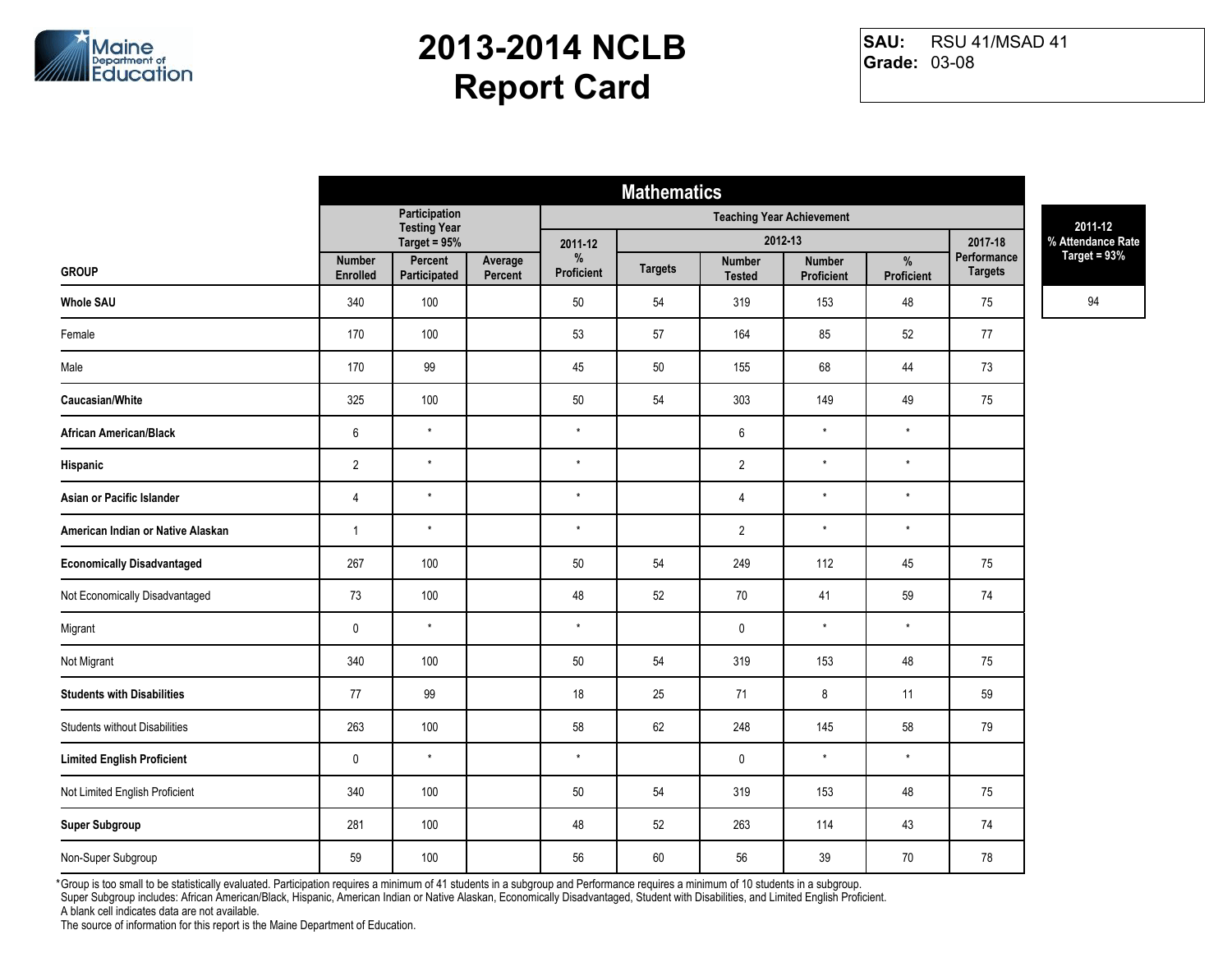

RSU 41/MSAD 41 **Grade:** High School **SAU:**

|                                      | <b>Reading</b>                   |                                      |                    |                 |                |                         |                                    |                        |                                     |             |
|--------------------------------------|----------------------------------|--------------------------------------|--------------------|-----------------|----------------|-------------------------|------------------------------------|------------------------|-------------------------------------|-------------|
|                                      |                                  | Participation<br><b>Testing Year</b> |                    |                 |                | 2011-12                 |                                    |                        |                                     |             |
|                                      |                                  | Target = 95%                         |                    | 2011-12         |                | 2012-13                 |                                    | 2017-18<br>Performance | % Graduation Rate<br>Target = $90%$ |             |
| <b>GROUP</b>                         | <b>Number</b><br><b>Enrolled</b> | Percent<br>Participated              | Average<br>Percent | %<br>Proficient | <b>Targets</b> | Number<br><b>Tested</b> | <b>Number</b><br><b>Proficient</b> | %<br>Proficient        | <b>Targets</b>                      |             |
| <b>Whole SAU</b>                     | 42                               | 90                                   |                    | 19              | 26             | 36                      | 9                                  | 25                     | 60                                  | 84          |
| Female                               | 22                               | $\star$                              |                    | 23              | 29             | 19                      | $\overline{2}$                     | 11                     | 62                                  | 82          |
| Male                                 | 20                               | $\star$                              |                    | 16              | 23             | 17                      | $\overline{7}$                     | 41                     | 58                                  | 86          |
| Caucasian/White                      | 38                               | $\star$                              |                    | $20\,$          | 27             | 32                      | 8                                  | 25                     | 60                                  | 84          |
| <b>African American/Black</b>        | $\overline{2}$                   | $\star$                              |                    | $^\star$        |                | $\overline{2}$          | $\star$                            | $^\star$               |                                     | 100         |
| Hispanic                             | $\overline{2}$                   | $\star$                              |                    | $\star$         |                | $\overline{2}$          | $\star$                            | $\star$                |                                     | $\mathbf 0$ |
| Asian or Pacific Islander            | $\pmb{0}$                        | $\star$                              |                    | $\star$         |                | $\pmb{0}$               | $\star$                            | $^\star$               |                                     | $\mathbf 0$ |
| American Indian or Native Alaskan    | $\pmb{0}$                        | $\star$                              |                    | $\star$         |                | $\pmb{0}$               | $\star$                            | $\star$                |                                     | $\mathbf 0$ |
| <b>Economically Disadvantaged</b>    | 27                               | $\star$                              |                    | 14              | 21             | 25                      | 6                                  | 24                     | 57                                  | 81          |
| Not Economically Disadvantaged       | 15                               | $\star$                              |                    | 24              | $30\,$         | 11                      | $\mathfrak{Z}$                     | 27                     | 62                                  | 88          |
| Migrant                              | $\pmb{0}$                        | $\star$                              |                    | $\star$         |                | $\pmb{0}$               | $\star$                            | $^\star$               |                                     | 0           |
| Not Migrant                          | 42                               | $90\,$                               |                    | 19              | 26             | 36                      | 9                                  | 25                     | 60                                  | 84          |
| <b>Students with Disabilities</b>    | 4                                | $\star$                              |                    | $\mathbf 0$     | 8              | $\overline{4}$          | $^\star$                           | $^\star$               | 50                                  | 67          |
| <b>Students without Disabilities</b> | 38                               | $\star$                              |                    | 29              | 35             | 32                      | 9                                  | 28                     | 65                                  | 87          |
| <b>Limited English Proficient</b>    | $\pmb{0}$                        | $\star$                              |                    | $^\star$        |                | $\pmb{0}$               | $\star$                            | $^\star$               |                                     | $\mathbf 0$ |
| Not Limited English Proficient       | 42                               | 90                                   |                    | 19              | 26             | 36                      | 9                                  | 25                     | 60                                  | 84          |
| <b>Super Subgroup</b>                | 29                               | $\star$                              |                    | 10              | 18             | 27                      | 6                                  | 22                     | 55                                  |             |
| Non-Super Subgroup                   | 13                               | $\star$                              |                    | 35              | 40             | 9                       | $\star$                            | $^\star$               | 68                                  |             |

Group is too small to be statistically evaluated. Participation requires a minimum of 41 students in a subgroup and Performance requires a minimum of 10 students in a subgroup. \*

Super Subgroup includes: African American/Black, Hispanic, American Indian or Native Alaskan, Economically Disadvantaged, Student with Disabilities, and Limited English Proficient.

A blank cell indicates data are not available.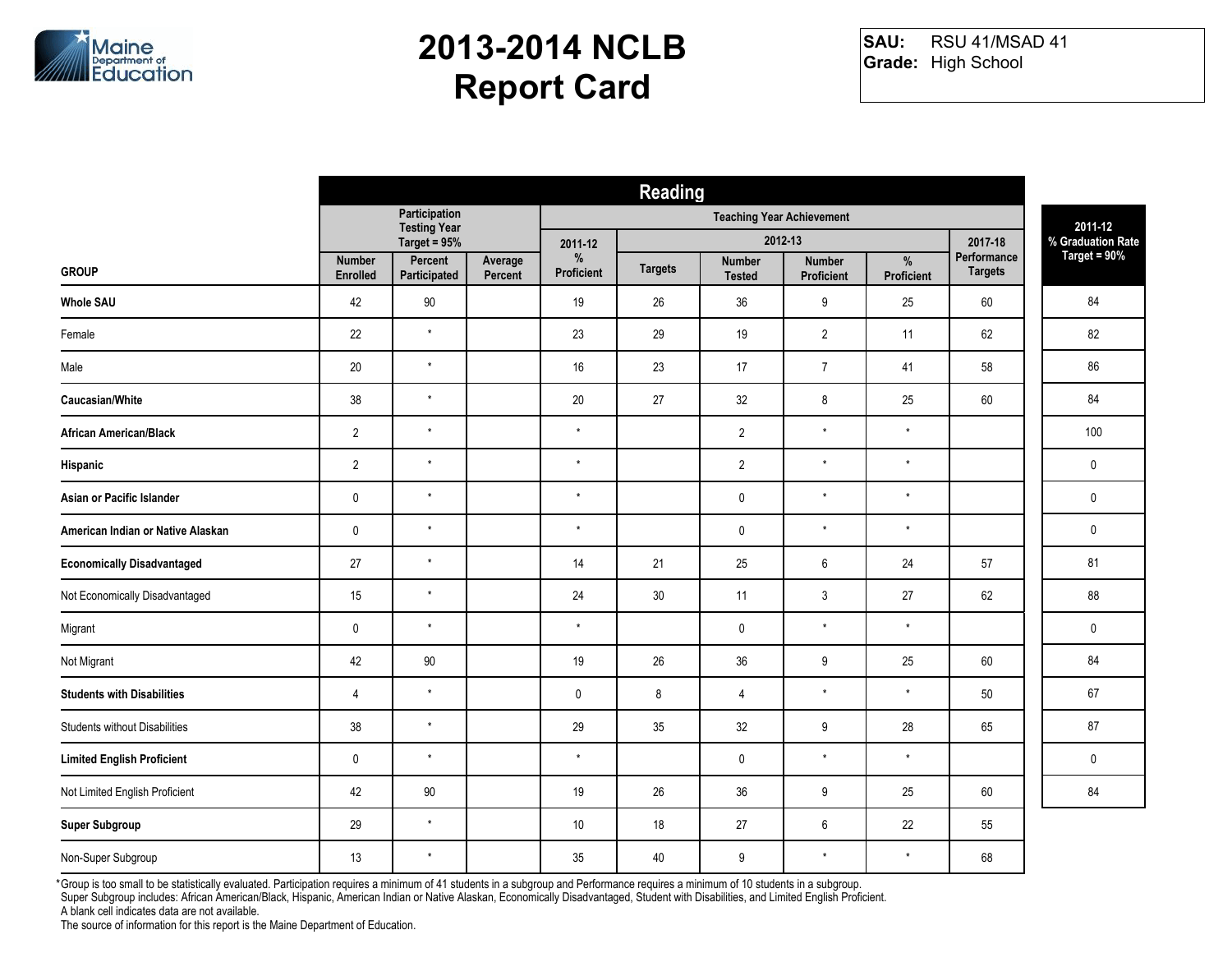

RSU 41/MSAD 41 **Grade:** High School **SAU:**

|                                      | <b>Mathematics</b>               |                                      |                    |                 |                |                         |                                    |                                     |                |             |
|--------------------------------------|----------------------------------|--------------------------------------|--------------------|-----------------|----------------|-------------------------|------------------------------------|-------------------------------------|----------------|-------------|
|                                      |                                  | Participation<br><b>Testing Year</b> |                    |                 |                | 2011-12                 |                                    |                                     |                |             |
|                                      |                                  | Target = 95%                         |                    | 2011-12         |                | 2012-13                 | 2017-18<br>Performance             | % Graduation Rate<br>Target = $90%$ |                |             |
| <b>GROUP</b>                         | <b>Number</b><br><b>Enrolled</b> | Percent<br>Participated              | Average<br>Percent | %<br>Proficient | <b>Targets</b> | Number<br><b>Tested</b> | <b>Number</b><br><b>Proficient</b> | %<br>Proficient                     | <b>Targets</b> |             |
| <b>Whole SAU</b>                     | 42                               | 90                                   |                    | 27              | 33             | 36                      | 8                                  | 22                                  | 64             | 84          |
| Female                               | 22                               | $\star$                              |                    | 23              | 29             | 19                      | $\mathbf{1}$                       | 5                                   | 62             | 82          |
| Male                                 | 20                               | $\star$                              |                    | 30              | 36             | 17                      | $\overline{7}$                     | 41                                  | 65             | 86          |
| Caucasian/White                      | 38                               | $\star$                              |                    | 27              | 33             | 32                      | $\overline{7}$                     | 22                                  | 64             | 84          |
| <b>African American/Black</b>        | $\overline{2}$                   | $\star$                              |                    | $^\star$        |                | $\overline{2}$          | $\star$                            | $^\star$                            |                | 100         |
| Hispanic                             | $\overline{2}$                   | $\star$                              |                    | $\star$         |                | $\overline{2}$          | $\star$                            | $\star$                             |                | $\mathbf 0$ |
| Asian or Pacific Islander            | $\pmb{0}$                        | $\star$                              |                    | $\star$         |                | $\pmb{0}$               | $\star$                            | $^\star$                            |                | $\mathbf 0$ |
| American Indian or Native Alaskan    | $\pmb{0}$                        | $\star$                              |                    | $\star$         |                | $\pmb{0}$               | $\star$                            | $\star$                             |                | $\mathbf 0$ |
| <b>Economically Disadvantaged</b>    | 27                               | $\star$                              |                    | 24              | 30             | 25                      | $\overline{7}$                     | 28                                  | 62             | 81          |
| Not Economically Disadvantaged       | 15                               | $\star$                              |                    | 29              | 35             | 11                      | $\mathbf{1}$                       | 9                                   | 65             | 88          |
| Migrant                              | $\pmb{0}$                        | $\star$                              |                    | $\star$         |                | $\pmb{0}$               | $\star$                            | $\star$                             |                | 0           |
| Not Migrant                          | 42                               | 90                                   |                    | 27              | 33             | 36                      | 8                                  | 22                                  | 64             | 84          |
| <b>Students with Disabilities</b>    | 4                                | $\star$                              |                    | $\mathbf 0$     | 8              | $\overline{4}$          | $^\star$                           | $^\star$                            | 50             | 67          |
| <b>Students without Disabilities</b> | 38                               | $\star$                              |                    | 39              | 44             | 32                      | 8                                  | 25                                  | 70             | 87          |
| <b>Limited English Proficient</b>    | $\pmb{0}$                        | $\star$                              |                    | $^\star$        |                | $\pmb{0}$               | $\star$                            | $^\star$                            |                | $\mathbf 0$ |
| Not Limited English Proficient       | 42                               | 90                                   |                    | 27              | 33             | 36                      | 8                                  | 22                                  | 64             | 84          |
| <b>Super Subgroup</b>                | 29                               | $\star$                              |                    | 18              | 25             | 27                      | $\overline{7}$                     | 26                                  | 59             |             |
| Non-Super Subgroup                   | 13                               | $\star$                              |                    | 41              | 46             | 9                       | $\star$                            | $^\star$                            | 71             |             |

Group is too small to be statistically evaluated. Participation requires a minimum of 41 students in a subgroup and Performance requires a minimum of 10 students in a subgroup. \*

Super Subgroup includes: African American/Black, Hispanic, American Indian or Native Alaskan, Economically Disadvantaged, Student with Disabilities, and Limited English Proficient.

A blank cell indicates data are not available.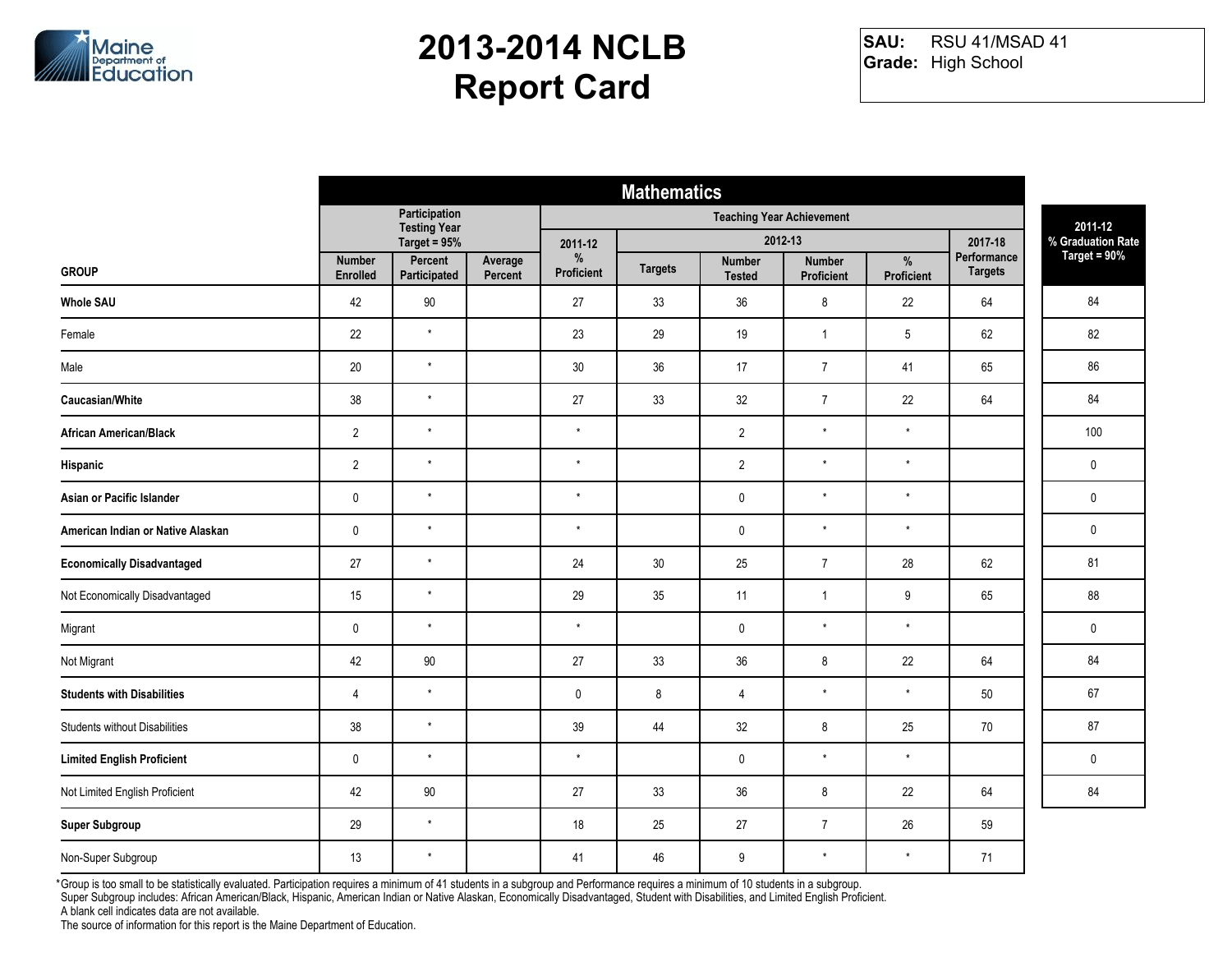

#### **2013-2014 NCLB Report Card Maine Teacher Quality Data**

**SAU:** RSU 41/MSAD 41

|                                                                                                                            |             |                                                                |             | <b>Part I: Professional Qualifications</b> |                                                   |      |
|----------------------------------------------------------------------------------------------------------------------------|-------------|----------------------------------------------------------------|-------------|--------------------------------------------|---------------------------------------------------|------|
|                                                                                                                            | <b>B.A.</b> | $B.A. + 15$<br>credit hours<br><i>(includes)</i><br>$+30$ CAS) | <b>M.A.</b> | $M.A. + 15$<br><b>credit hours</b>         | $M.A. + 30$<br>credit hours<br>(includes)<br>CAS) | Ph.D |
| Number of Professional Qualifications of<br>All Public Elementary and Secondary<br>School Teachers in the SAU <sup>1</sup> | 36          | 17                                                             | 13          | 5                                          | 0                                                 | 0    |

|                                                                                                                                                                    | <b>Part II: Emergency/Conditional Certification</b> |
|--------------------------------------------------------------------------------------------------------------------------------------------------------------------|-----------------------------------------------------|
| <b>Percentage of Public Elementary</b><br>and Secondary School Teachers<br>in the State with Emergency/<br><b>Conditional Certification</b><br>as of June 30, 2013 |                                                     |

|                                                                                                                                                          | Part III: Classes NOT Taught by Highly Qualified Teachers |                             |                            |  |  |  |  |  |  |  |
|----------------------------------------------------------------------------------------------------------------------------------------------------------|-----------------------------------------------------------|-----------------------------|----------------------------|--|--|--|--|--|--|--|
|                                                                                                                                                          | <b>SAU Aggregate</b>                                      | <b>High-Poverty Schools</b> | <b>Low-Poverty Schools</b> |  |  |  |  |  |  |  |
| <b>Percentage of Core Academic</b><br><b>Subject Elementary and Secondary</b><br><b>School Classes NOT Taught by</b><br><b>Highly Qualified Teachers</b> | 4.85                                                      | 4.85                        |                            |  |  |  |  |  |  |  |

<sup>1</sup> Professional Qualifications are defined by the State and may include information such as the degrees of public school teachers (e.g., percentage of teachers with Bachelors Degrees or Masters Degrees) or the percentage of fully certified teachers.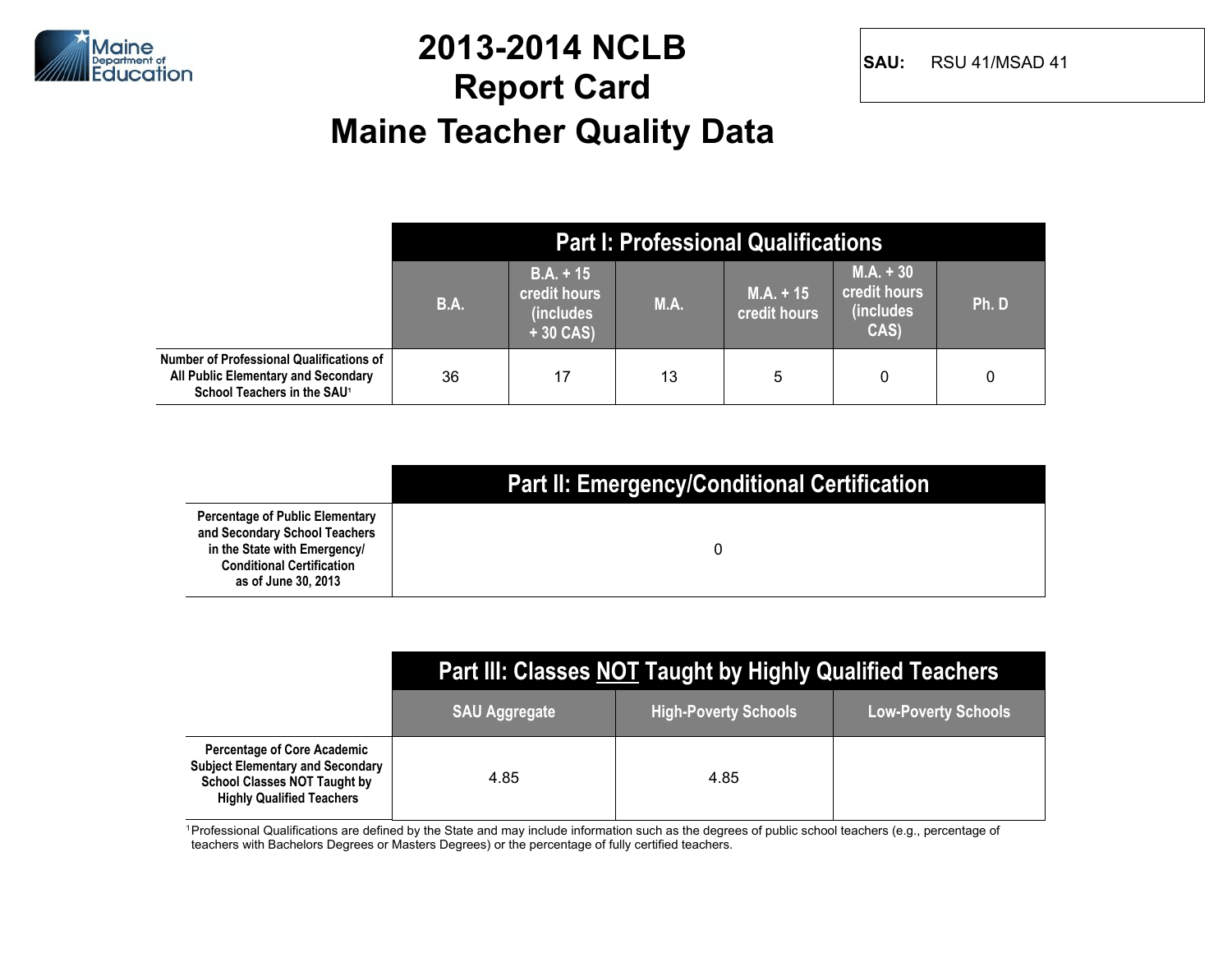

**SAU:** RSU 41/MSAD 41

#### **Reading**

|                                            | <b>Percent of Students Tested</b> |                    |                           |                    |  |  |  |  |
|--------------------------------------------|-----------------------------------|--------------------|---------------------------|--------------------|--|--|--|--|
| <b>MAINE</b><br><b>NATIONAL ASSESSMENT</b> | Grade 4                           |                    | Grade 8                   |                    |  |  |  |  |
| OF EDUCATIONAL<br><b>PROGRESS</b><br>Group | <b>NECAP</b><br>2012-2013         | NAEP*<br>2010-2011 | <b>NECAP</b><br>2012-2013 | NAEP*<br>2010-2011 |  |  |  |  |
| <b>All Students</b>                        | 96                                | 94                 | 96                        | 92                 |  |  |  |  |
| <b>Students with Disabilities</b>          | 80                                | 16                 | 86                        |                    |  |  |  |  |
| Limited English Proficient                 |                                   |                    |                           |                    |  |  |  |  |

| <b>Grade 4: All Students</b> |         |         |                                                                |         |                        |                                                                |                   |              |                    |
|------------------------------|---------|---------|----------------------------------------------------------------|---------|------------------------|----------------------------------------------------------------|-------------------|--------------|--------------------|
|                              |         |         | <b>NECAP</b>                                                   |         |                        |                                                                |                   | NAEP*        |                    |
| <b>Testing</b><br>Year       |         |         | <b>Percent of Students at</b><br><b>Each Achievement Level</b> |         | <b>Testing</b><br>Year | <b>Percent of Students at</b><br><b>Each Achievement Level</b> |                   |              |                    |
|                              | Level 4 | Level 3 | Level 2                                                        | Level 1 |                        | <b>Advanced</b>                                                | <b>Proficient</b> | <b>Basic</b> | <b>Below Basic</b> |
| 2012-2013                    | 8       | 59      | 17                                                             | 17      | 2010-2011              | 6                                                              | 26                | 37           | 30                 |

| <b>Grade 8: All Students</b> |         |                                                                |              |         |           |                                                                |                   |              |                    |
|------------------------------|---------|----------------------------------------------------------------|--------------|---------|-----------|----------------------------------------------------------------|-------------------|--------------|--------------------|
|                              |         |                                                                | <b>NECAP</b> |         |           | NAEP*                                                          |                   |              |                    |
| <b>Testing</b><br>Year       |         | <b>Percent of Students at</b><br><b>Each Achievement Level</b> |              |         |           | <b>Percent of Students at</b><br><b>Each Achievement Level</b> |                   |              |                    |
|                              | Level 4 | Level 3                                                        | Level 2      | Level 1 |           | <b>Advanced</b>                                                | <b>Proficient</b> | <b>Basic</b> | <b>Below Basic</b> |
| 2012-2013                    | 8       | 53                                                             | 25           | 14      | 2010-2011 |                                                                | 34                | 42           | 20                 |

\* The 2010-2011 NAEP data is the most current and is state level data. When reviewing these results, it is important to keep in mind that the NAEP results are based on a sample of schools and students across Maine, not all

**Note:** Achievement level were reported in 2012-2013 as follows: Level 4 = Proficient with Distinction, Level 3 = Proficient, Level 2 = Partially Proficient, Level 1 = Substantially Below Proficient.

 $\ddagger$  Reporting Standards Not Met